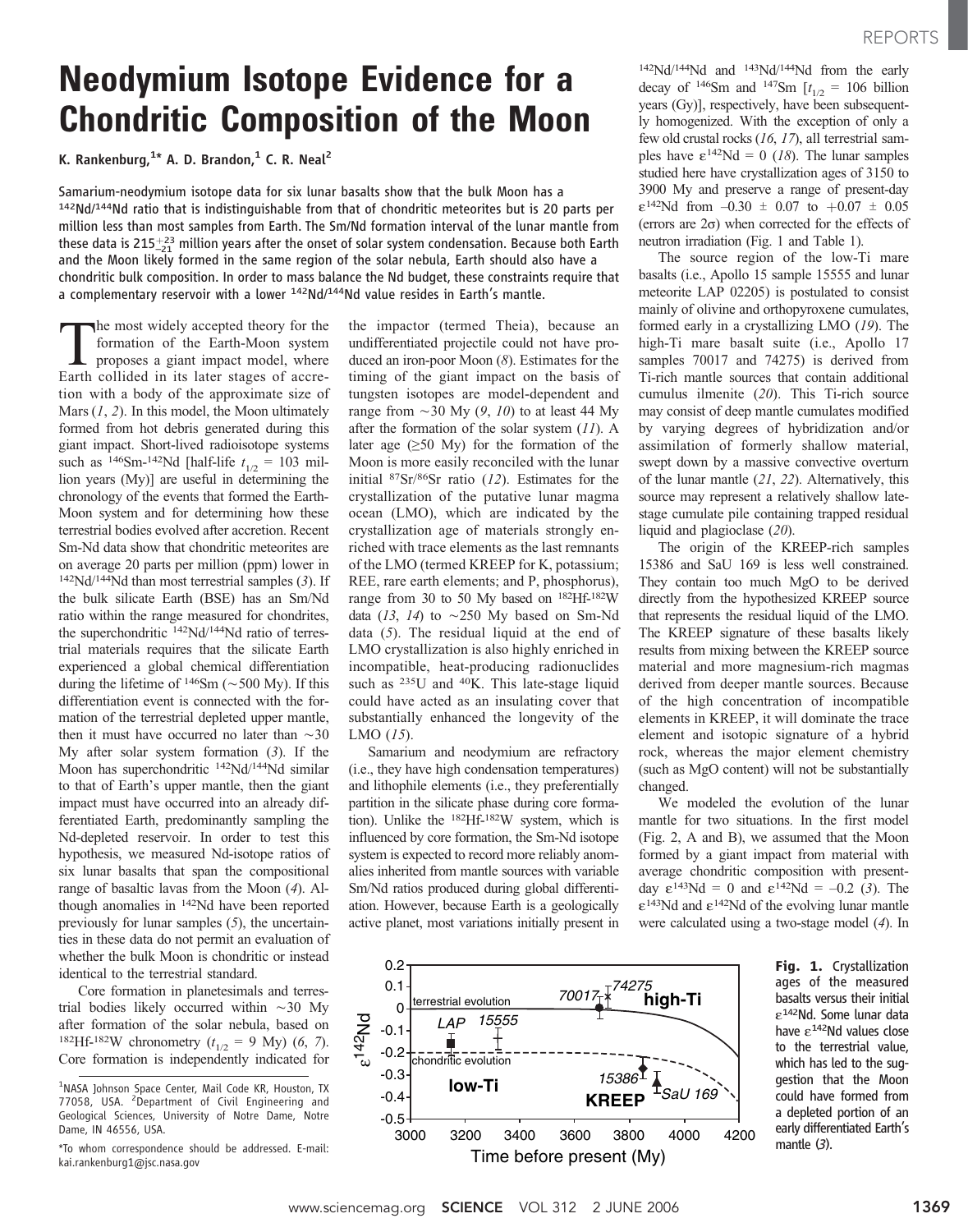the first stage, the LMO has a chondritic 147Sm/144Nd ratio until it is fractionated at time  $t_1$  by the formation of a suite of contemporaneous lunar mantle rocks. The second stage marks melt extraction from the mantle and crystallization at time  $t_2$ . The  $\left(^{147} \text{Sm}\right)_{t_1}^{144}$ Nd)<sub>t<sub>1</sub></sub> ratio is calculated for each basalt source (table S6) from the initial  $\varepsilon^{143}$ Nd value ( $\varepsilon^{143}$ Nd<sub>i</sub>) and crystallization ages  $t_2$  of the basalts (Table 1) and by setting  $t_1$  arbitrarily to 50 and 200 My after formation of the solar system at  $t_0 = 4567$  My (23). Plotting these values versus the measured present-day  $\varepsilon^{142}$ Nd for each time series  $t_1$ forms linear arrays despite their disparate crystallization ages (Fig. 1). This suggests establishment of the sources of these lavas when 146Sm was still alive. Although the choice of 50 or 200 My for the formation of the basalt sources from a chondritic LMO generates differences in the calculated source 147Sm/144Nd ratios, it does not greatly alter the slope of the best fit lines through the data (Fig. 2A). Selfconsistent values of  $t_0$  to  $t_1$  and  $\left(\frac{147}{5} \text{Sm}/\frac{144}{t_1}\text{Nd}\right)_{t_1}$ were calculated for each sample by simultaneously solving equations S1 and S2 (4) for the two unknowns (Table 1). In this way, the combined 146Sm and 147Sm decay schemes constrain the source-formation age and its timeintegrated 147Sm/144Nd ratio for each individual sample (24). An average of the source-formation times  $t_0$  to  $t_1$  (Table 1) was used to iteratively calculate  $(^{147}Sm/^{144}Nd)_{t_1}$  ratios until the slope of the regressed line matched the calculated 142Nd isochron (Fig. 2A). A straightforward interpretation of this best fit solution (Fig. 2B) is that the lunar mantle sources represented by these samples formed at  $215_{-21}^{+23}$  My after solar system formation. Assuming that the Moon formed 30 to 50 My after  $t_0$ , a formation interval for the lunar mantle of  $\sim$  165<sup>+23</sup> to 185<sup>+23</sup> My is derived. This result is in agreement with the  $238^{+56}_{-40}$  My formation interval obtained previously (5). However, our data intersect the chondritic <sup>147</sup>Sm<sup>/144</sup>Nd ratio at  $\varepsilon^{142}$ Nd = -0.19  $\pm$  0.02 [mean squared weighted deviation  $(MSWD) =$  0.99], identical within error to the value of the chondritic uniform reservoir (CHUR) (3). Although this model suggests that a two-stage model is sufficient to explain the formation of the lunar samples represented in this study, it has been speculated that the Moon could have formed from a nonchondritic reservoir (3). Therefore, three- and four-stage models are discussed to constrain the conditions under which an initially nonchondritic bulk Moon could have generated the measured isotopic compositions of the lunar samples.

In the second model (Fig. 2C), the Moon was formed from material that predominantly sampled the Nd-depleted reservoir of an already differentiated Earth and/or impactor. In this case,  $\epsilon^{143}$ Nd and  $\epsilon^{142}$ Nd are calculated using a threestage model (equations S3 and S4) in which  $t_1 =$ 4537 My and  $\left(\frac{147}{\text{Sm}}\right)_{t_1}$  = 0.2146 (3), to yield a modern terrestrial depleted mantle reservoir with  $\varepsilon^{143}$ Nd = +10.7 and  $\varepsilon^{142}$ Nd = 0. Parameters  $t_2$  and  $t_3$  are then the times of LMO and basalt crystallization, respectively. Regressing calculated source 147Sm/144Nd ratios (table S6) versus present-day  $\varepsilon^{142}$ Nd yields a best fit  $\varepsilon^{142}$ Nd of  $-0.12 \pm 0.02$  (MSWD = 1.1) for a bulk Moon with  $147Sm/144Nd =$ 0.2146 (Fig. 2C). However, no calculated 142Nd isochron fits the data in this model, because it also must pass through present-day  $\varepsilon^{142}Nd = 0$ (colored lines in Fig. 2C). This also explains the largely different individual source-formation ages calculated from combined  $\varepsilon^{142}Nd-\varepsilon^{143}Nd$ chronometry (Table 1). The low-Ti and high-Ti sources yield either unreasonably low  $(0+62)$ My) or high (761 $^{+\infty}_{-358}$  My) values for the formation interval  $t_1$  to  $t_0$ , respectively.

The datum for 15555, in particular, implies that the Moon has a chondritic mantle with respect to Nd isotopes, because its initial  $\varepsilon^{143}$ Nd value is more precisely constrained from an internal isochron (5). For a depleted starting composition, 15555 plots outside the range of possible  $\epsilon^{142}$ Nd- $\epsilon^{143}$ Nd compositions (Fig. 3). In addition, the Nd isotopic composition of

15555 cannot be interpreted as mixing between KREEP with low 147Sm/144Nd and depleted lunar mantle with high 147Sm/144Nd (Fig. 3), because formation of the KREEP source must equal or postdate the formation of the depleted source. To explain these data within the context of an initially depleted Nd isotopic composition for the Moon, a more complicated four-stage model can be constructed, where the depleted starting material is enriched during early differentiation of the LMO [e.g., at 40 My with  $\left({}^{147} \text{Sm}\right)/{}^{144} \text{Nd}\right)_{t_2} = 0.1985$ ]. Internal differentiation of such a re-enriched LMO at  $t_3 = 215$  My with  $\left(^{147} \text{Sm}\right)_{t_3} = 0.217$  could then form a suitable source for sample 15555. However, because of Nd mass-balancing requirements, the additional stage in the model calls for a complementary reservoir of lunar mantle cumulates with, depending on its size, highly depleted Nd isotope compositions. Because such a reservoir is as yet not represented in the lunar sample collection, the hypothesis of an initially depleted Moon is unlikely. If the correlation between  $\varepsilon^{142}$ Nd and source  $^{147}$ Sm/ $^{144}$ Nd ratio (Fig. 2B) represents an isochron and not a mixing line, then the age derived from the chondritic model most probably dates the last global lunar mantle re-equilibration. In this context, these Nd isotope data demonstrate that the LMO has a negative present-day  $\varepsilon^{142}$ Nd and was not formed entirely from depleted portions of Earth's and/or the impactor's mantle.

The lunar source-formation age of  $215\substack{+23 \\ -21}$ My calculated from Nd isotopes within the context of an initially chondritic Moon is inconsistent with a proposed LMO crystallization age of only 30 to 50 My obtained from 182Hf-182W systematics (13, 14). For example, low-Ti basalt 15555, used to pinpoint the bulk lunar  $182W/184W$  (13) provides an Nd sourceformation age of  $221_{-98}^{+264}$  My. Moreover, the nonchondritic 147Sm/144Nd ratio of 0.218 calculated for the 15555 source (Table 1) violates the assumption of an undifferentiated Hf-W ratio (13). Average model ages for KREEP are 4.42  $\pm$ 

Table 1. Nd and Sm isotope data measured in this study. NS, no solution. Crystallization ages and radiometric system from the literature as follows: SaU 169 (Pb-Pb) from (38); 15386 (Sm-Nd) from (5); 70017, 74275 (average of groups B and C from multiple methods) from (39); 15555 (Sm-Nd) from (40). Corr., neutron fluence corrected. Src., source.

| Sample                | Weight<br>(mq)   |                | $\epsilon^{142}$ Nd $\epsilon^{143}$ Nd $\epsilon^{149}$ Sm |              | corr.   | $\epsilon^{142}$ Nd $\epsilon^{143}$ Nd<br>corr. | Age<br>(My) | Sm     | Νd<br>$(ppm)$ $(ppm)$ | $144$ Nd              | $\frac{1475 \text{m}}{143 \text{m} \cdot 1}$ $\epsilon^{142} \text{Nd}$ $\epsilon^{143} \text{Nd}$ $\frac{1}{14}$ |        | <b>CHUR</b>                 | $t_0$ to $t_1$ <sup>147</sup> Sm/ <sup>144</sup> Nd $t_0$ to $t_1$<br>CHUR src. | <b>DLM</b>             | $147$ Sm/<br>$144$ <sub>Nd</sub><br>DLM src. |
|-----------------------|------------------|----------------|-------------------------------------------------------------|--------------|---------|--------------------------------------------------|-------------|--------|-----------------------|-----------------------|-------------------------------------------------------------------------------------------------------------------|--------|-----------------------------|---------------------------------------------------------------------------------|------------------------|----------------------------------------------|
| LAP 02205             | $43$ to<br>127   | $-0.18$        |                                                             | $0.65 -3.5$  | $-0.16$ | 0.68                                             | 3150*       | 5.82   | 17.9                  | $0.1963 - 0.16$       |                                                                                                                   | $1.1*$ | $113^{+\infty}_{-113}$      | 0.2028                                                                          | $0 + 62$               | 0.2026                                       |
| $2\sigma \pm (n = 7)$ |                  | 0.04           | 0.03                                                        |              | 0.04    |                                                  |             |        |                       |                       |                                                                                                                   |        |                             |                                                                                 |                        |                                              |
| <b>SAU 169</b>        |                  | $11.98 - 0.32$ | $-16.48 - 12.5$                                             |              | $-0.30$ | $-16.37$                                         | 3900        | 61.8   |                       | 221.5 0.1688 -0.34    |                                                                                                                   | $-2.5$ | $233 + 353$                 | 0.1529                                                                          | $128^{+68}_{-49}$      | 0.1581                                       |
| $2\sigma \pm (n = 2)$ |                  | 0.05           | 0.05                                                        |              | 0.07    |                                                  |             |        |                       |                       |                                                                                                                   |        |                             |                                                                                 |                        |                                              |
| 15386                 |                  | $22.60 - 0.34$ | $-16.35 -32.5$                                              |              | $-0.24$ | $-16.06$                                         | 3850        | - 34.5 |                       | $122.7$ 0.1699 -0.27  |                                                                                                                   |        | $-1.22*243^{+\infty}_{202}$ | 0.1769                                                                          | $93^{+87}_{-58}$       | 0.1798                                       |
| $2\sigma \pm (n=3)$   |                  | 0.05           | 0.06                                                        |              | 0.07    |                                                  |             |        |                       |                       |                                                                                                                   |        |                             |                                                                                 |                        |                                              |
| 74275                 | 54.70            | 0.06           | $30.06 -1.9$                                                |              | 0.07    | 30.08                                            | 3720        | 13.1   | 32.0                  | 0.2470                | 0.06                                                                                                              | 5.8    | $178^{+39}_{-33}$           | 0.2619                                                                          | $372^{+\infty}_{-114}$ | 0.2757                                       |
| 70017                 | 59.24            | 0.01           | $40.64 -1.4$                                                |              | 0.02    | 40.65                                            | 3690        | 5.19   | 11.7                  | 0.2681                | 0.01                                                                                                              | 6.5    | $232^{+51}_{-39}$           | 0.2726                                                                          | $761^{+\infty}_{-358}$ | 0.5069                                       |
| 15555                 | $139.90 - 0.16$  |                |                                                             | $4.71 - 5.3$ | $-0.14$ | 4.76                                             | 3320        | 2.70   |                       | $8.09$ 0.2017 $-0.14$ |                                                                                                                   |        | $2.88*221+264$              | 0.2177                                                                          | ΝS                     | <b>NS</b>                                    |
| Allende               | $1002.30 - 0.41$ |                | $-0.91$                                                     | $-0.6$       | $-0.41$ | $-0.91$                                          |             |        |                       |                       |                                                                                                                   |        |                             |                                                                                 |                        |                                              |

\*From internal isochron.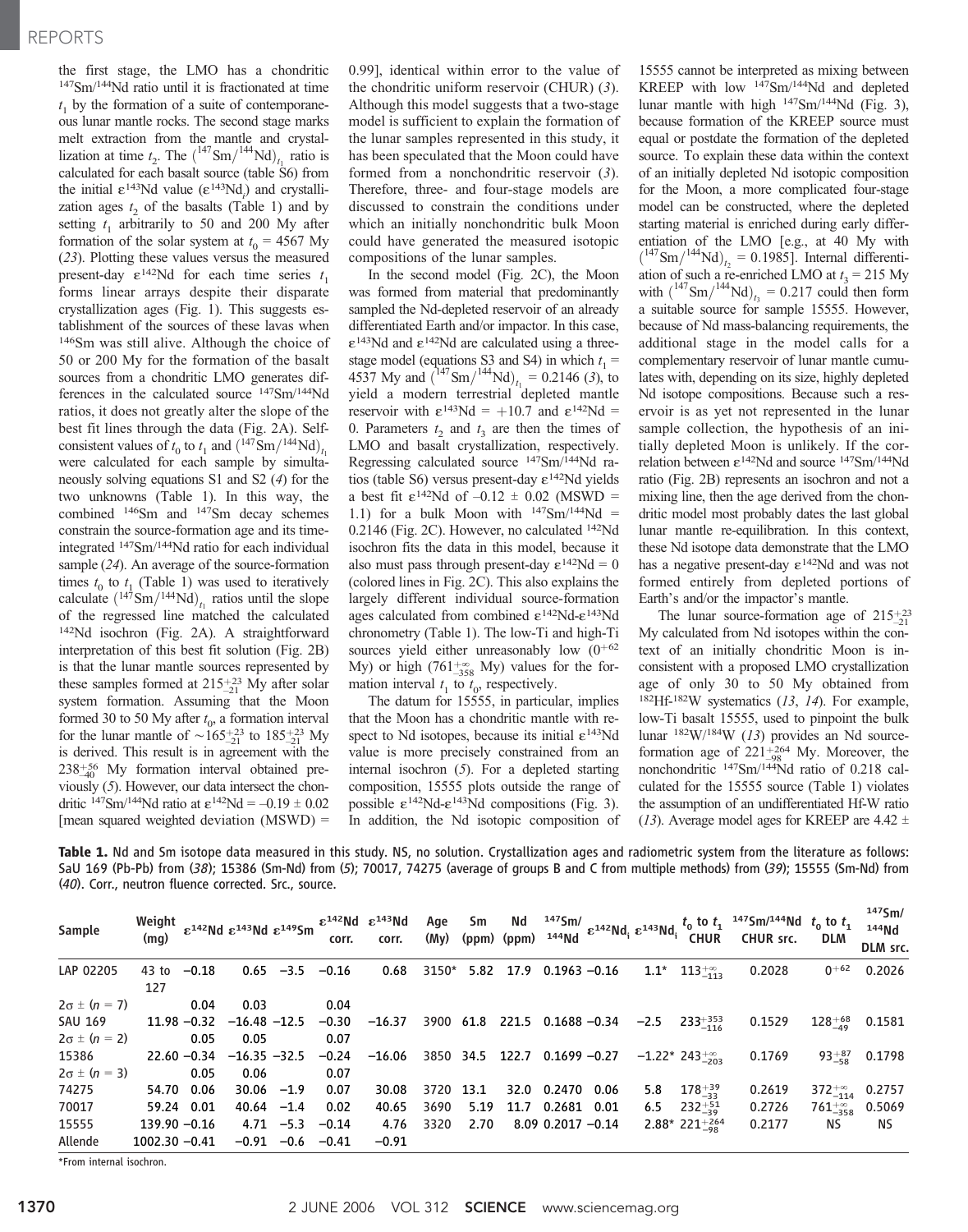

Fig. 2. (A) Illustration of the interaction of  $1475$ m/ $144Nd$ ,  $\varepsilon^{142Nd}$ , and  $\varepsilon^{143}Nd$ . Source  $1475$ m/ $144Nd$ ratios for each sample (table  $56$ ) plotted versus measured present-day  $\varepsilon^{142}$ Nd along with regression lines for each source-formation age (black lines). Also shown are 142Nd-isochrons calculated for reservoirs formed from a chondritic LMO at 50 and 200 My after  $t_0$  (labeled colored lines) using  $147$ Sm/ $144$ Nd = 0.1964,  $146$ Sm/ $144$ Sm = 0.0075 at 4567 My, and  $\lambda^{146}$ Sm = 6.74  $\times$  10<sup>-9</sup> year<sup>-1</sup>. (B) A self-consistent model is obtained for  $t_1 = 215^{+23}_{-21}$  My. The present-day bulk lunar  $\varepsilon^{142}$ Nd from this model is  $-0.19 \pm 0.02$ , similar to that of chondrites (3). (C) Same samples as before, but calculated as three-stage model (4), in which the Moon was formed from a depleted source. The depletion age of 4537 My and  $1475m/144Nd = 0.2146$  correspond to a model which forms the terrestrial mid-ocean ridge basalt source with present-day  $\varepsilon^{142}$ Nd = 0 and  $\varepsilon^{143}$ Nd = 10.69 (3).

Fig. 3. Snapshot of <sup>142,143</sup>Nd isotopic evolution along with isochrons for sources formed from an initially depleted lunar mantle source (DLM) at  $t = 40$ , 100, 200, 400 My after solar system formation (labeled lines). In this model, low-Ti basalt 15555 plots outside the range of possible  $\varepsilon^{142}$ Nd- $\varepsilon^{143}$ Nd compositions. The composition of 15555 cannot be interpreted as mixing between low <sup>147</sup>Sm/<sup>144</sup>Nd KREEP (15386 and SaU 169 sources are projected to 3320 My) and depleted high <sup>147</sup>Sm/<sup>144</sup>Nd lunar mantle, because the formation of the KREEP source must equal or postdate formation of the depleted source; i.e., no mixing line (arrow) can be drawn connecting a KREEP



reservoir, sample 15555, and a depleted reservoir that is younger than KREEP.

0.14 (2 $\sigma$ ) Gy from <sup>87</sup>Rb-<sup>87</sup>Sr (25), ~4.42 Gy from <sup>238,235</sup>U-<sup>206,207</sup>Pb (26), and  $\sim$  4.36 Gy from 143Sm-144Nd isotope systematics (27) and have been interpreted to represent the final crystallization of the LMO (28). The age presented here overlaps this range and is consistent with other results from Nd isotopes (5).

Models of planetesimal accretion suggest that the impactor formed close to Earth (29), which is in accordance with measured oxygen and chromium isotopes of Earth and the Moon (30, 31). Numerical simulations of the giant impact suggest that  $\sim 80\%$  of the lunar mass was derived from the impactor's mantle, the rest from Earth (32). This expectation is difficult to reconcile with a similar nonchondritic lunar and terrestrial  $\varepsilon^{142}$ Nd, unless the impactor had a similar history of silicate differentiation to Earth (3). Our finding that the Moon was formed from a chondritic reservoir is consistent with other compositional indicators of a chondritic LMO, such as the flat REE patterns inferred for parental liquids of the lunar ferroan anorthosites (FANs) constituting the lunar crust, and superchondritic rather than subchondritic Ba/Sr in FAN plagioclases (33). If Earth and the Moon formed close to each other, it is likely that the bulk Earth also formed with a chondritic 147Sm/144Nd ratio. Hence, in order to balance the Nd budget of the sampled terrestrial reservoirs having  $\varepsilon^{142}$ Nd = 0, to obtain a bulk chondritic composition of  $\varepsilon^{142Nd} \sim -0.20$ , and isolated enriched mantle reservoir must reside somewhere in the present Earth (34–36). Initial differentiation could result from an early formed dense phase with higher compatibility for Nd than Sm, or deep subduction of early-formed crust (33). Such reservoirs are predicted to reside in the interface layer  $(D'')$  between Earth's silicate mantle and its metallic core (34–37).

The conclusion that the Moon has  $\varepsilon^{142}$ Nd close to the chondritic value does not, however, constrain the relative timing of giant impact and early silicate fractionation on Earth. Assuming that approximately 80% of the Moon-forming material was derived from a chondritic impactor and 20% from a hypothetical depleted Earth reservoir with present-day  $\varepsilon^{142}Nd = 0$ , the measured lunar  $\varepsilon^{142}$ Nd of -0.19 could be achieved if chondrites have an average  $\varepsilon^{142}$ Nd of -0.24, which is well within error limits of measured chondritic values (3).

#### References and Notes

- 1. W. K. Hartmann, D. R. Davis, Icarus 24, 504 (1975).
- 2. R. M. Canup, Icarus 168, 433 (2004).
- 3. M. Boyet, R. W. Carlson, Science 309, 576 (2005).
- 4. Materials and methods are available as supporting material on Science Online.
- 5. L. E. Nyquist et al., Geochim. Cosmochim. Acta. 59, 2817 (1995).
- 6. T. Kleine, C. Münker, K. Mezger, H. Palme, Nature 418, 952 (2002).
- 7. Q. Yin et al., Nature 418, 949 (2002).
- 8. H. Palme, Science 304, 977 (2004).
- 9. S. B. Jacobsen, Q. Z. Yin, Proc. Lun. Planet. Sci. Conf. 34, 1913 (2003).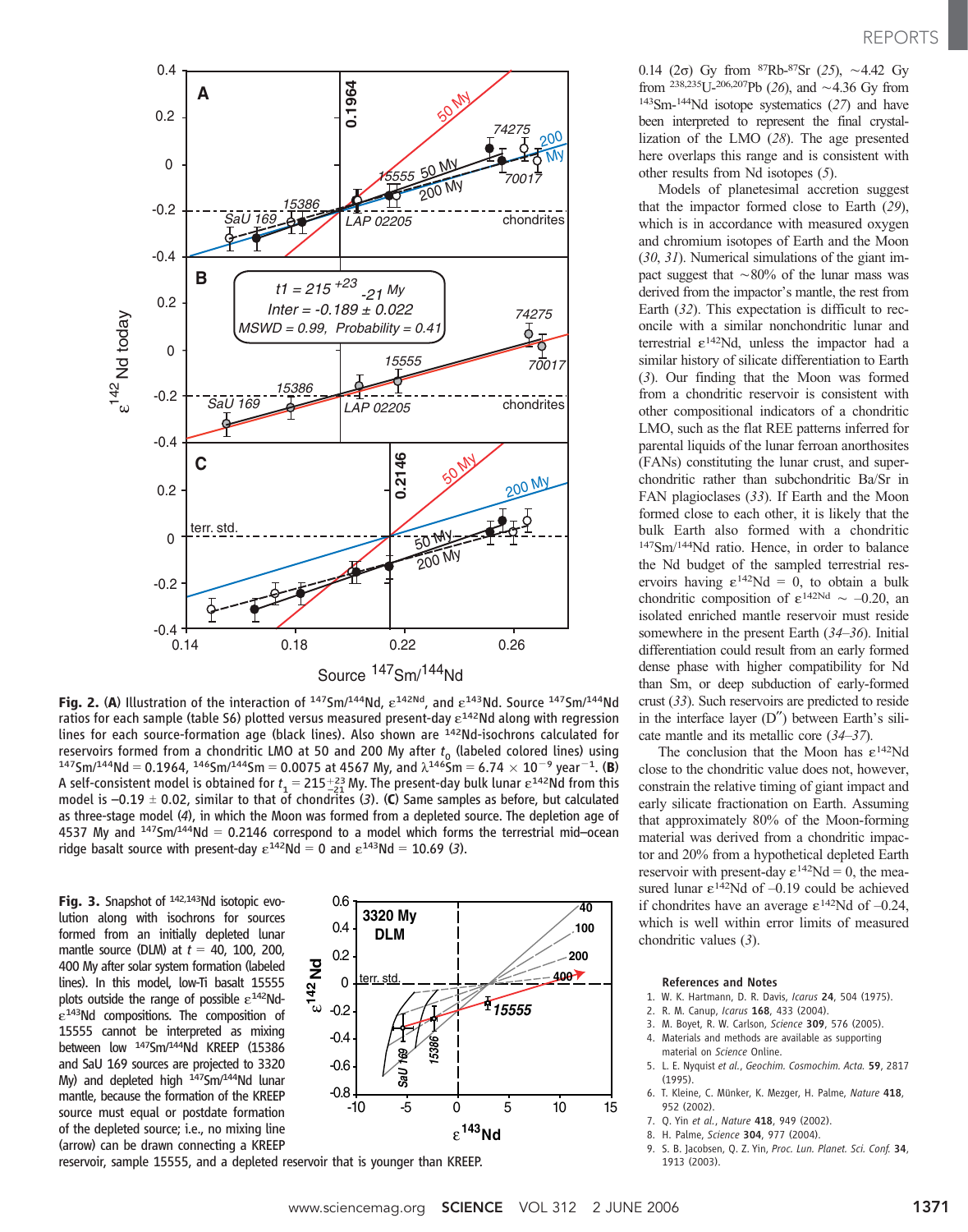## REPORTS

- 10. T. Kleine, K. Mezger, C. Münker, Proc. Met. Soc. 66, 5212 (2003).
- 11. A. N. Halliday, Nature 427, 505 (2004).
- 12. A. N. Halliday, D. Pocelli, Earth Planet. Sci. Lett. 192, 545 (2001).
- 13. T. Kleine, H. Palme, K. Mezger, A. N. Halliday, Science 310, 1671 (2005).
- 14. C. K. Shearer, H. E. Newsom, Geochim. Cosmochim. Acta. 64, 3599 (2000).
- 15. P. C. Hess, E. M. Parmentier, J. Geophys. Res. E106, 28 (2001).
- 16. G. Caro, B. Bourdon, J.-L. Birck, S. Moorbath, Geochim. Cosmochim. Acta. 70, 164 (2006).
- 17. M. Boyet et al., Earth Planet. Sci. Lett. 214, 427 (2003).
- 18. Variations from the terrestrial standard are expressed as  $\varepsilon^{142}$ Nd = [(142Nd/144Nd)<sub>sample</sub>/(142Nd/144Nd)<sub>terr.std</sub> - 1]  $\times$ <br>10<sup>4</sup>; variations in <sup>143</sup>Nd/<sup>144</sup>Nd are expressed as deviations from the evolution of the CHUR as  $\varepsilon^{143}$ Nd =  $[(143Nd/144Nd)_{sample}/(143Nd/144Nd)_{CHUR} - 1] \times 10^4.$
- 19. L. T. Elkins-Tanton, N. Chatterjee, T. L. Grove, Meteor. Planet. Sci. 38, 515 (2003).
- 20. G. A. Snyder, L. A. Taylor, C. R. Neal, Geochim. Cosmochim. Acta. 56, 3809 (1992).
- 21. A. E. Ringwood, S. E. Kesson, Proc. Lun. Sci. Conf. 7, 1697 (1976).
- 22. L. T. Elkins-Tanton, J. A. Van Orman, B. H. Hager, T. L. Grove, Earth Planet. Sci. Lett. 196, 239 (2002).
- 23. Y. Amelin, A. N. Krot, I. D. Hutcheon, A. A. Ulyanov, Science 297, 1678 (2002).
- 24. C. L. Harper, S. B. Jacobsen, Nature 360, 728 (1992). 25. L. E. Nyquist, C. Y. Shih, Geochim. Cosmochim. Acta. 56,
- 2213 (1992). 26. F. Tera, G. J. Wasserburg, Proc. Lun. Sci. Conf. 5, 571 (1974).
- 27. R. W. Carlson, G. W. Lugmair, Earth Planet. Sci. Lett. 45, 123 (1979).
- 28. G. A. Snyder, L. E. Borg, L. E. Nyquist, L. A. Taylor, in Origin of the Earth and Moon, R. M. Canup, K. Righter, Eds. (Univ. Arizona Press, Tucson, 2000), pp. 361–396.
- 29. G. W. Wetherill, in Origin of the Moon, W. K. Hartmann, R. J. Phillips, G. J. Taylor, Eds. (LPI, Houston, TX, 1986), pp. 519–550.
- 30. U. Wiechert et al., Science 294, 345 (2001).
- 31. G. W. Lugmair, A. Shukdyukov, Geochim. Cosmochim. Acta. 62, 2863 (1998).
- 32. R. M. Canup, Annu. Rev. Astron. Astrophys. 42, 441 (2004).
- 33. M. D. Norman, L. E. Borg, L. E. Nyquist, D. E. Bogard,
- Meteor. Planet. Sci. 38, 645 (2003). 34. I. Tolstikhin, A. W. Hofmann, Phys. Earth. Planet. Int. 148, 109 (2005).
- 35. T. W. Becker, J. B. Kellog, R. J. O'Connell, Earth Planet. Sci. Lett. 171, 351 (1999).
- 36. L. H. Kellogg, B. H. Hager, R. D. Van der Hilst, Science 283, 1881 (1999).
- 37. G. Caro, B. Bourdon, B. J. Wood, A. Corgne, Nature 436, 246 (2005).
- 38. E. Gnos et al., Science 305, 657 (2004).
- 39. J. B. Paces et al., Geochim. Cosmochim. Acta. 55, 2025
- (1991). 40. L. E. Nyquist et al., Proc. Lun. Planet. Sci. Conf. 22, 985 (1991).
- 41. This work was done under a postdoctoral research appointment at NASA managed by the National Research Council, and NASA Cosmochemistry grants to A.D.B. and C.R.N. Sample SaU 169 was kindly provided by B. Hofmann at the Natural History Museum Bern, Switzerland. LAP 02205 and Apollo rocks were supplied by Astromaterials and Research Exploration Science Directorate at NASA-JSC. The comments of S. Berthet, M. Sharma and one anonymous reviewer greatly helped to improve former versions of this paper.

#### Supporting Online Material

www.sciencemag.org/cgi/content/full/312/5778/1369/DC1 Materials and Methods SOM Text Figs. S1 to S11

Tables S1 to S6 References

9 February 2006; accepted 19 April 2006 10.1126/science.1126114

# Early Domesticated Fig in the Jordan Valley

#### Mordechai E. Kislev,<sup>1\*</sup> Anat Hartmann,<sup>2</sup> Ofer Bar-Yosef<sup>3</sup>

It is generally accepted that the fig tree was domesticated in the Near East some 6500 years ago. Here we report the discovery of nine carbonized fig fruits and hundreds of drupelets stored in Gilgal I, an early Neolithic village, located in the Lower Jordan Valley, which dates to 11,400 to 11,200 years ago. We suggest that these edible fruits were gathered from parthenocarpic trees grown from intentionally planted branches. Hence, fig trees could have been the first domesticated plant of the Neolithic Revolution, which preceded cereal domestication by about a thousand years.

ew archaeobotanic evidence seems to indicate that fig cultivation was widely practiced in the Near East during the 12th millennium before the present (B.P.), nearly a thousand years before the domestication of cereals and legumes. The origin of the common fig (Ficus carica) is still an unsettled issue, though some of its major steps have been reconstructed  $(1–6)$ . Finds include fruit fragments and drupelets from Gilgal I (Fig. 1 and figs. S1 to S3), an early Neolithic site in the Jordan Valley, as well as from a number of other Neolithic sites of similar age  $(1, 7-11)$ . Figs in these early archaeological sites significantly outnumber any other fruit remains from that period. This successful human initiation was probably due to the simplicity of fig tree propagation, which is achieved by merely cutting and planting branches (12). Small genetic changes in wild figs occurring

at that time considerably improved the fruit's taste. These two characters may explain why the domestication of the fig preceded that of other fruit trees, such as the grape, olive, and date, by almost five millennia (13).

The common fig is a gynodioecious species composed of two sexes: the hermaphroditic inedible caprifig, which is functionally a male fig (F. carica var. caprificus), and the edible female seed fig (F. carica var. domestica). The hermaphroditic tree produces both male staminate flowers and female pistillate flowers within each fig syconium, whereas the female variety has only pistillate flowers. There is also a widely grown parthenocarpic variety of female fig, in which the ovaries develop into drupelets without pollination and fertilization.

The fig tree, whose fertilization is carried out by the symbiotic fig wasp Blastophaga psenes (fig. S4), produces three crops during the year: in early summer (June-July), in midsummer-autumn (August-November), and in early spring (March). The polleniferous spring hermaphroditic figs are the main source of wasp-borne pollen, but the syconia of the remaining two crops produce little or no fertile pollen. They function as domiciles in which the short-lived wasps propagate (14).

The syconium is an enclosed inflorescence that transforms into a hollow receptacle. Whereas the syconia of the hermaphroditic caprifig produce minute staminate flowers and pistillate flowers with a short style (2 mm long), the syconia of the female fig tree produce only long-style (3 mm long) pistillate flowers. Style length has a crucial role in the fertilization process, because the minute fig wasp has an ovipositor 2 mm long. After emerging from its native syconium, the flying wasp, coated with pollen, enters through the orifice (ostiole) of a young syconium on a different tree. When meeting the short-style flower in a hermaphroditic tree, the wasp successfully inserts its egg through the style into the flower's ovary. As a result, a larva develops that feeds on the developing tissue and emerges through a hole in

Table 1. Early Neolithic (11,500 to 10,300 years B.P.) fig remains in the Levant.

| <b>Site</b>                | <b>Region</b>           | Calendar years B.P. | Quantity*  |
|----------------------------|-------------------------|---------------------|------------|
| Jericho Phase VIIB (7, 21) | Jordan Valley           | 11,400-10,500       | $1 + 46$   |
| Gilgal I                   | Jordan Valley           | 11,400-11,200       | $9 + 313$  |
| Gilgal III                 | Jordan Valley           | 11,700-11,260       | $1 + 30$   |
| Netiv Hagdud (8)           | Jordan Valley           | 11,300-10,900       | $1 + 4913$ |
| Gesher (9, 21)             | Jordan Valley           | 11,300              | 36         |
| Mureybit Phase III (10)    | <b>Euphrates Valley</b> | 11,400-10,600       | $1 + 3$    |

\*Bold text, fruit fragments; normal text, drupelets.

<sup>&</sup>lt;sup>1</sup>Faculty of Life Sciences, Bar-Ilan University, 52900 Ramat-Gan, Israel. <sup>2</sup> Land of Israel Studies and Archaeology Department, Bar-Ilan University, 52900 Ramat-Gan, Israel. <sup>3</sup> Department of Anthropology, Peabody Museum, Harvard University, Cambridge, MA 02138, USA.

<sup>\*</sup>To whom correspondence should be addressed. E-mail: kislev@mail.biu.ac.il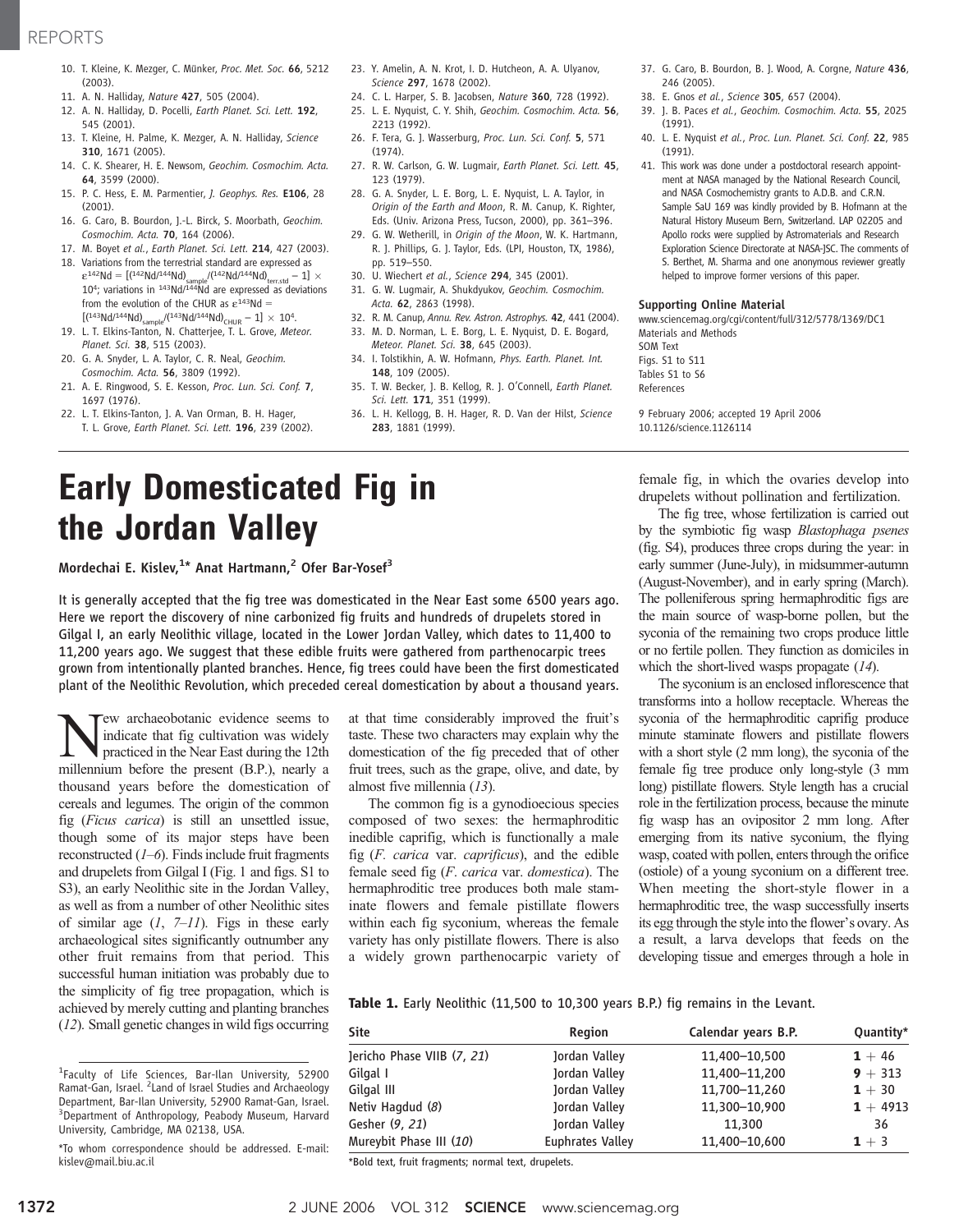www.sciencemag.org/cgi/content/full/312/5778/1369/DC1



# Supporting Online Material for

## **Neodymium Isotope Evidence for a Chondritic Composition of the Moon**

K. Rankenburg,  $^{1*}$  A. D. Brandon, <sup>1</sup> C. R. Neal<sup>2</sup>

\*To whom correspondence should be addressed. E-mail: kai.rankenburg1@jsc.nasa.gov

Published 2 June 2006, *Science* **312**, 1369 (2006) DOI: 10.1126/science.1126114

## **This PDF file includes:**

Materials and Methods SOM Text Figs. S1 to S11 Tables S1 to S6 References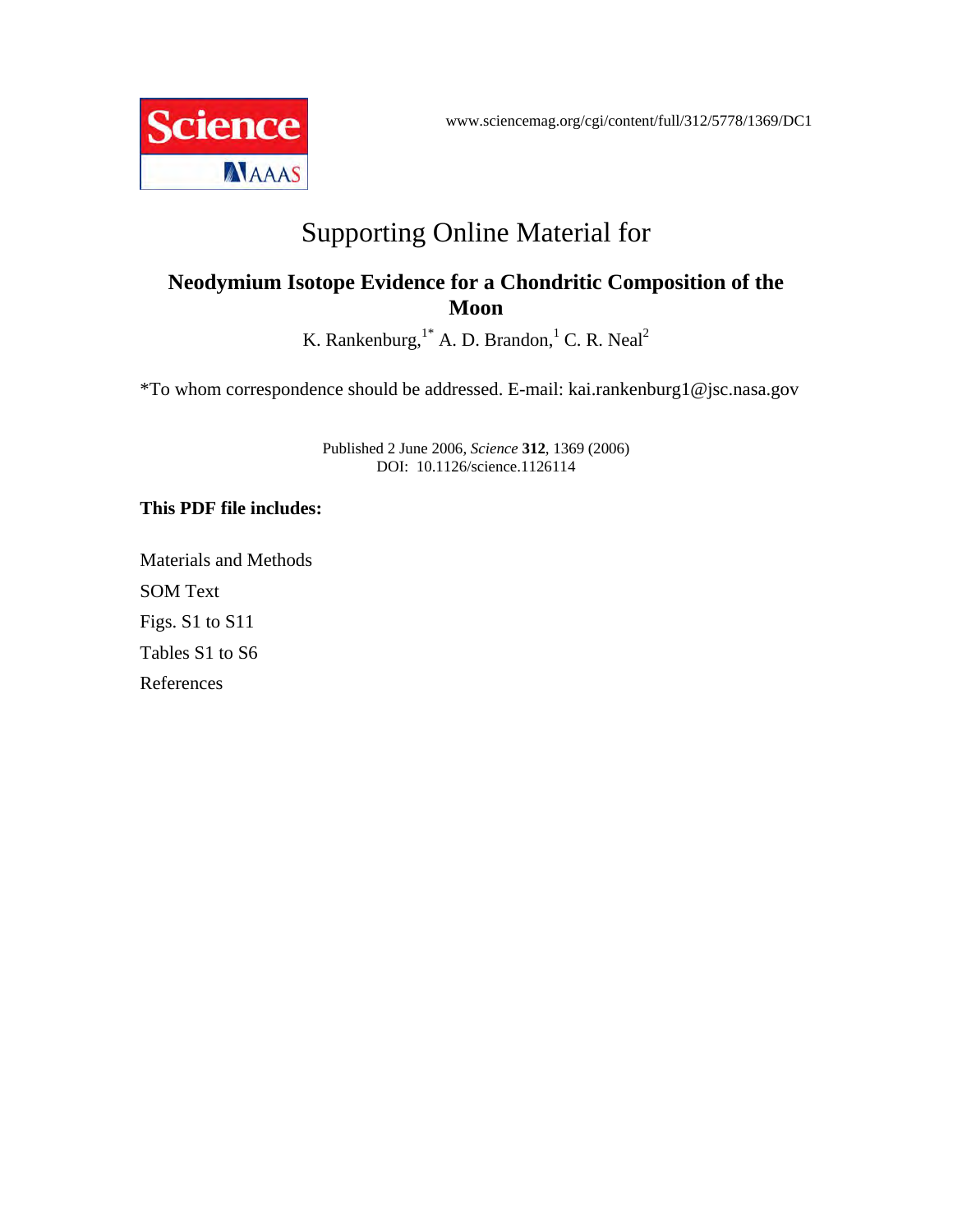## **Supporting Online Material:**

#### **Sample preparation and analytical techniques**

Four Apollo mare basalts (15555,923; 70017,517; 74275,316; 15386,48), two lunar meteorites (LAP 02205,23; Sayh al Uhaymir 169) and the CI chondrite Allende, were analyzed for their Sm and Nd isotope compositions (IC). An aliquot of each whole rock sample equivalent to 1-2 microgram of total neodymium (10-140 mg; depending on Nd concentration) was first inspected for visible surface contamination under a binocular microscope. Lunar meteorite SaU 169, found in the Sultanate of Oman (*1*), was the only rock with visible terrestrial alteration. To remove traces of secondary carbonate, the sample was cleaned ultrasonically for 15 min in 50% acetic acid and Milli-Q® water. All samples were then crushed by hand in a boron carbide mortar and pestle and set aside for whole rock isotope analysis. Between the samples, the mortar was cleaned with Milli-Q® water and alcohol. For lunar meteorite LAP 02205, a larger aliquot of 944 mg was ground to <100 mesh. One fourth of the material (219.08 mg) was used for multiple bulk rock analysis. The remaining sample material was saved for isochron work (*2*). Sample powders were subsequently leached for 10 min in  $H<sub>2</sub>O$  and cold 1N HCl in an ultrasonic bath. Whereas the  $H_2O$ -fraction did not contain measurable amounts of the REE, about 80% of the REE budget of LAP 02205 was transferred to the HCl-leachate. Considering the weight loss during leaching we calculate a concentration of 190-270 ppm Nd in the leached phase. This is consistent with phosphate, which has been shown to constitute about 0.3 vol% of LAP 02205 (*3*). All rock powders were dissolved in HF-HNO<sub>3</sub> for 3 days at 120°C using sealed PFA Savillex beakers. After taking the samples to dryness, the residue was repeatedly treated with small amounts of concentrated  $HNO<sub>3</sub>$  to break down insoluble fluoride complexes. The samples were finally taken up in 6N HCl, which produced a clear solution for all samples except Allende, which left an insoluble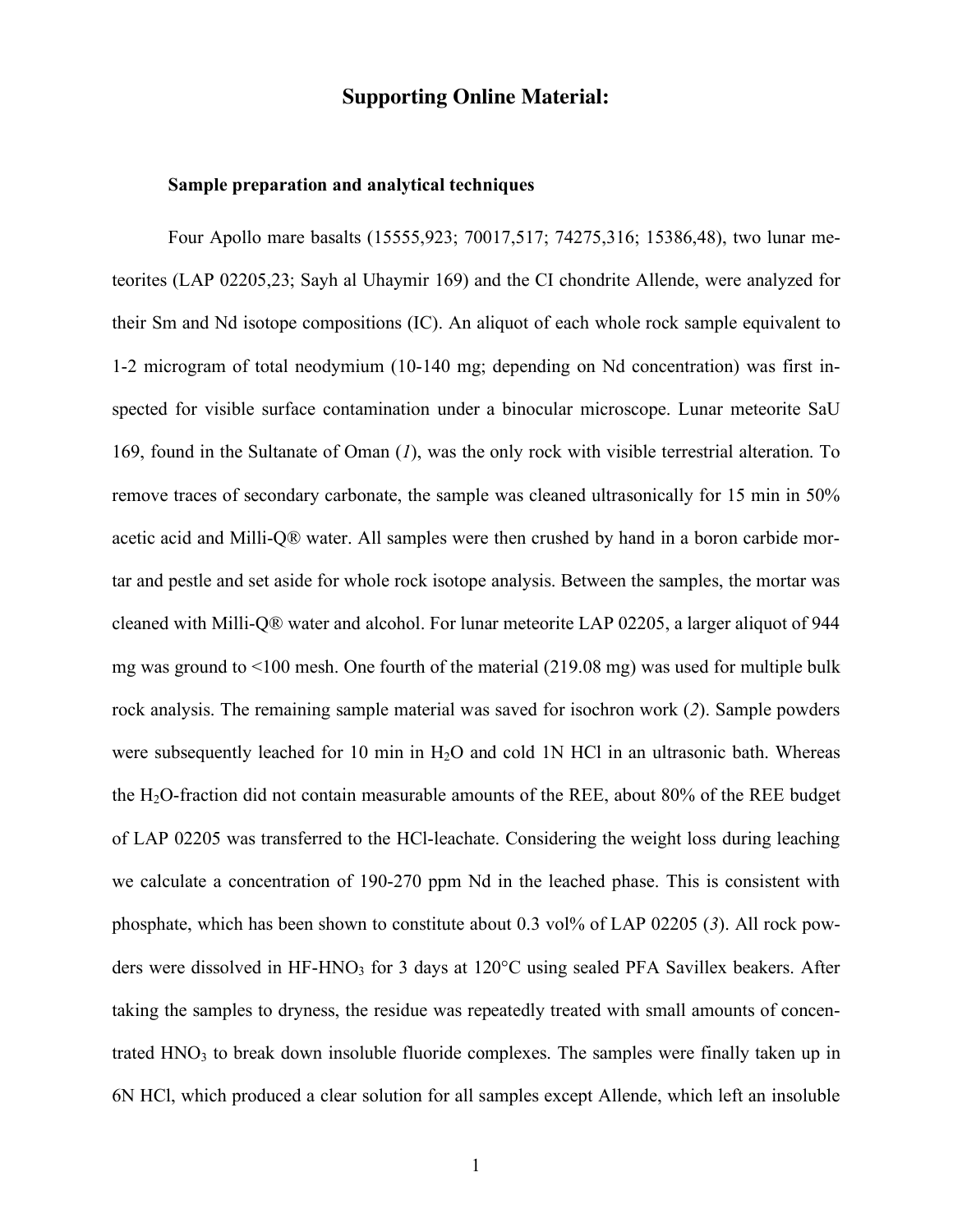carbonaceous residue. Approximately 5% of the sample solutions were removed and spiked with a mixed <sup>149</sup>Sm-<sup>150</sup>Nd tracer in order to measure Sm and Nd concentrations by isotope dilution (ID). After spiking, the mixed solution was taken to dryness and redissolved in  $HNO<sub>3</sub>$  to ensure sample-spike isotope equilibration.

Rare Earth Elements (REE) were first separated as a group in conventional cation exchange columns following the procedures outlined by (*4*). The REE fractions were then loaded on Eichrom Ln-spec® resin in order to separate neodymium and samarium fractions. The utilized reverse chromatography method may leave traces of the first eluting lighter REE in the subsequently eluting heavier REE fractions. This may result in unwanted interferences during mass spectrometry. To remove the  $^{142}$ Ce interference on  $^{142}$ Nd, a liquid extraction technique (5) was applied on the neodymium cuts. The processed neodymium fractions were then passed through  $0.5$  ml cation columns to remove sodium introduced from NaBrO<sub>3</sub> used in the Ce extraction procedure. The Nd fractions were finally purified a second time on the Ln-spec columns to improve signal stability during TIMS measurements and dried down with a drop of dilute phosphoric acid. Total procedural blanks for Sm IC, ID and Nd ID measurements ranged between 2-4 and 12-16 pg, respectively, and have been accounted for in the calculation of concentrations. The corrections were always smaller than 0.7%. Blank contributions to Nd IC measurements ranged from 41-94 pg but were negligible compared to >600 ng of processed Nd.

### **Mass spectrometry**

For neodymium isotope measurements, approximately 600 ng of neodymium were loaded with phosphoric acid on degassed double rhenium filaments and measured as Nd<sup>+</sup>-ions on a Finnigan Triton® thermal ionization mass spectrometer at the Johnson Space Center in Houston, Texas. The spectrometer is equipped with 9 faraday cups which allows for the simultaneous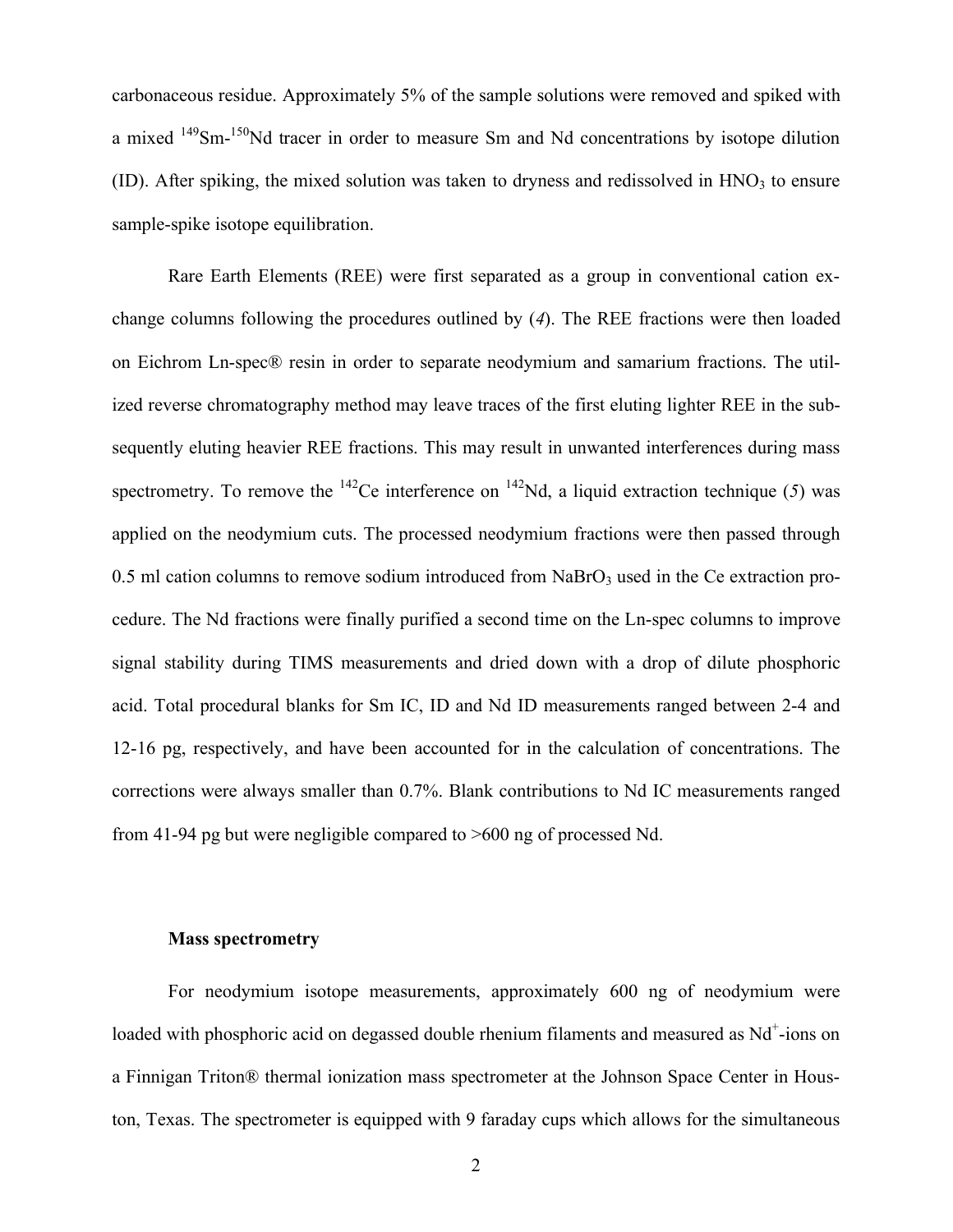determination of all neodymium isotopes and the two possible interfering elements cerium and samarium, monitored by  $140$ Ce and  $147$ Sm, respectively. The electron deflection magnet located above the z-deflection plates of the Triton focusing system was removed from the ion source and measurements were carried out in static mode. Samples and standards were run at 142Nd beam currents of 4 to  $8\times10^{-11}$ A.

A typical measurement consisted of 18 or 27 blocks with 20 cycles of 16 second beam integrations using amplifier rotation each block. Baselines were measured before each block with defocused beam as 30 cycles of 1 second integrations. Nd isotope ratios were corrected for instrumental mass fractionation by normalizing each cycle to  $^{144}Nd^{146}Nd = 0.7219$  using an exponential law. Repeated measurements of the La Jolla and AMES 97 Nd isotope standards gave average  $^{143}$ Nd/<sup>144</sup>Nd of 0.511844  $\pm$  0.000002 (2 $\sigma$ , n=13) and 0.512132  $\pm$  0.000002 (2 $\sigma$ , n=9), respectively (Table S1, Fig. S1). The  $^{142}Nd^{144}Nd$ ,  $^{145}Nd^{144}Nd$ ,  $^{148}Nd^{144}Nd$  and  $^{150}Nd^{144}Nd$  ratios are identical within error for the two standards and average  $1.141832 \pm 0.000006$ , 0.348400  $\pm 0.000002$ ,  $0.241581 \pm 0.000004$ , and  $0.236453 \pm 0.000007$  ( $2\sigma$ , n=22), respectively.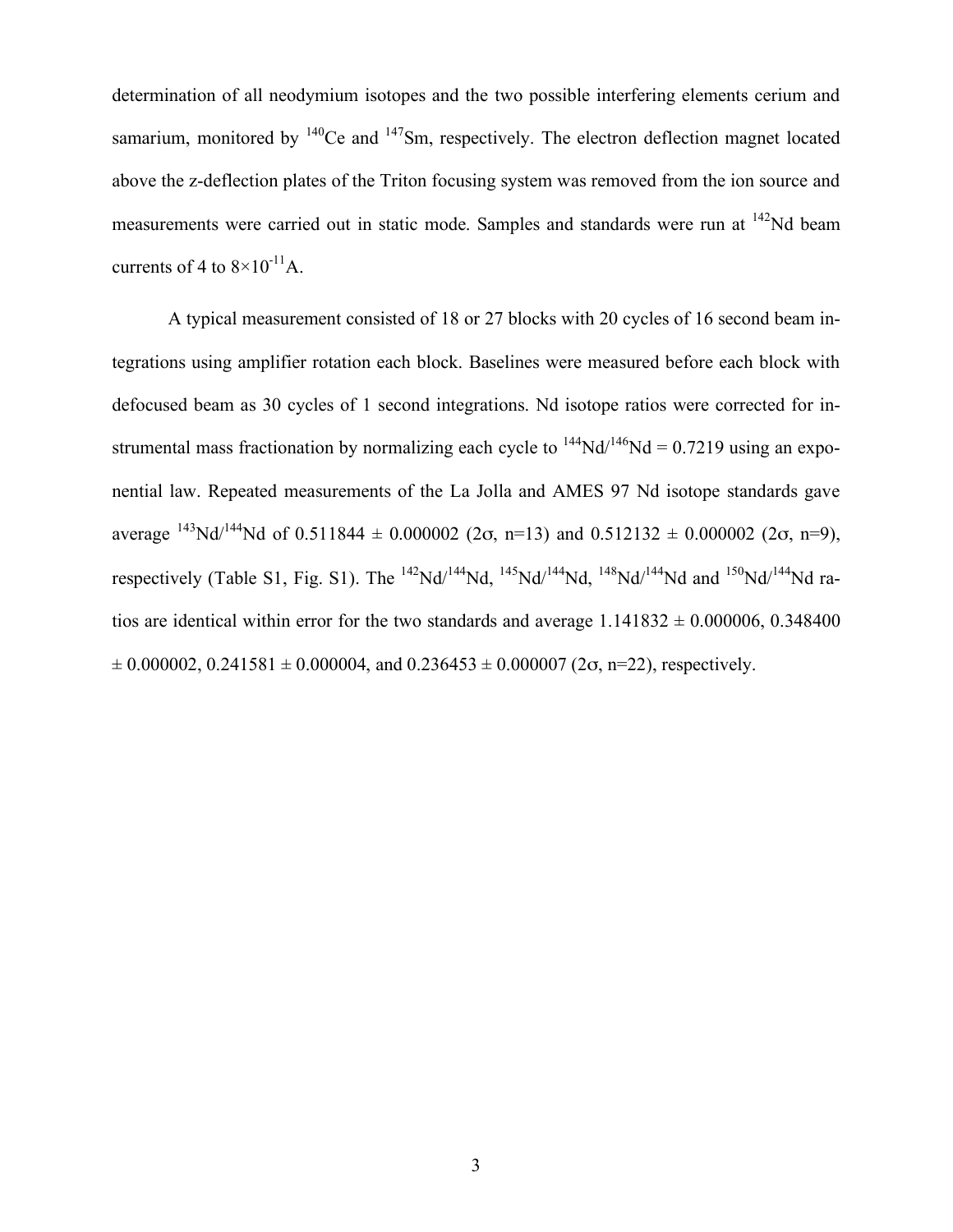**Table S1:** Results from Nd isotope analyses of samples and standards by TIMS

| <b>Standards</b>         | $142$ Nd/ $144$ Nd   | $2\sigma$            | $143$ Nd/ $144$ Nd   | $2\sigma$          | 145 Nd/ <sup>144</sup> Nd | $2\sigma$          | $148$ Nd/ $144$ Nd   | $2\sigma$          | $150$ Nd/ $144$ Nd   | $2\sigma$          | Ce corr    |
|--------------------------|----------------------|----------------------|----------------------|--------------------|---------------------------|--------------------|----------------------|--------------------|----------------------|--------------------|------------|
|                          |                      |                      |                      |                    |                           |                    |                      |                    |                      |                    | ppm        |
| Ames 97                  | 1.141830             | 3.2E-06              | 0.512132             | 1.3E-06            | 0.348401                  | 7.8E-07            | 0.241579             | 9.0E-07            | 0.236448             | 1.2E-06            | 0.0        |
| Ames 97<br>Ames 97       | 1.141836<br>1.141834 | 3.4E-06<br>$3.1E-06$ | 0.512133<br>0.512133 | 1.2E-06<br>1.3E-06 | 0.348401<br>0.348402      | 6.7E-07<br>7.4E-07 | 0.241580<br>0.241581 | 9.0E-07<br>8.6E-07 | 0.236453<br>0.236453 | 1.2E-06<br>1.2E-06 | 0.0<br>0.1 |
| Ames 97                  | 1.141829             | 3.6E-06              | 0.512133             | 1.3E-06            | 0.348401                  | 8.6E-07            | 0.241580             | 9.6E-07            | 0.236451             | 1.3E-06            | 0.1        |
| La Jolla                 | 1.141834             | 4.1E-06              | 0.511845             | 1.5E-06            | 0.348401                  | 8.7E-07            | 0.241582             | 1.1E-06            | 0.236457             | 1.6E-06            | 0.1        |
| La Jolla                 | 1.141833             | 4.1E-06              | 0.511844             | 1.5E-06            | 0.348399                  | 9.3E-07            | 0.241583             | 1.0E-06            | 0.236460             | 1.6E-06            | 0.6        |
| La Jolla                 | 1.141832             | 4.3E-06              | 0.511846             | 1.7E-06            | 0.348402                  | 1.1E-06            | 0.241581             | 1.4E-06            | 0.236454             | 1.8E-06            | 1.5        |
| La Jolla                 | 1.141836             | 4.1E-06              | 0.511845             | 1.7E-06            | 0.348400                  | 1.1E-06            | 0.241586             | 1.2E-06            | 0.236460             | 1.5E-06            | 0.8        |
| La Jolla                 | 1.141833             | 3.2E-06              | 0.511844             | 1.1E-06            | 0.348400                  | 6.8E-07            | 0.241583             | $9.1E - 07$        | 0.236455             | 1.2E-06            | 1.5        |
| La Jolla                 | 1.141835             | 3.0E-06              | 0.511843             | 1.1E-06            | 0.348400                  | 7.4E-07            | 0.241584             | 8.2E-07            | 0.236456             | 1.2E-06            | 0.8        |
| Ames 97                  | 1.141831             | 4.6E-06              | 0.512130             | 1.8E-06            | 0.348399                  | 1.1E-06            | 0.241578             | 1.2E-06            | 0.236449             | 1.7E-06            | 0.8        |
| La Jolla                 | 1.141834             | 4.4E-06              | 0.511842             | 1.8E-06            | 0.348401                  | 9.8E-07            | 0.241580             | 1.2E-06            | 0.236454             | 1.7E-06            | 0.0        |
| La Jolla                 | 1.141833             | 3.9E-06              | 0.511845             | 1.5E-06            | 0.348401                  | 8.1E-07            | 0.241582             | 1.0E-06            | 0.236453             | 1.5E-06            | 3.3        |
| La Jolla                 | 1.141836             | 3.5E-06              | 0.511844             | 1.3E-06            | 0.348399                  | 8.2E-07            | 0.241581             | $9.1E - 07$        | 0.236454             | 1.3E-06            | 1.8        |
| Ames 97                  | 1.141828             | 3.7E-06<br>5.3E-06   | 0.512132<br>0.512131 | 1.4E-06<br>2.0E-06 | 0.348399<br>0.348400      | 8.5E-07<br>1.3E-06 | 0.241580             | 9.7E-07<br>1.4E-06 | 0.236449             | 1.3E-06<br>1.9E-06 | 1.5<br>2.7 |
| Ames 97<br>La Jolla      | 1.141832<br>1.141838 | 2.9E-06              | 0.511845             | 1.2E-06            | 0.348399                  | 6.6E-07            | 0.241580<br>0.241583 | 8.2E-07            | 0.236448<br>0.236456 | 1.1E-06            | 1.8        |
| Ames 97                  | 1.141833             | 3.4E-06              | 0.512131             | 1.3E-06            | 0.348400                  | 7.5E-07            | 0.241580             | 9.7E-07            | 0.236453             | 1.3E-06            | 1.4        |
| Ames 97                  | 1.141830             | 4.0E-06              | 0.512131             | 1.7E-06            | 0.348400                  | 1.0E-06            | 0.241579             | 1.3E-06            | 0.236450             | 1.6E-06            | 2.8        |
| La Jolla                 | 1.141827             | 3.1E-06              | 0.511843             | 1.2E-06            | 0.348399                  | 6.7E-07            | 0.241580             | 8.7E-07            | 0.236450             | 1.1E-06            | 3.8        |
| La Jolla                 | 1.141829             | 3.7E-06              | 0.511845             | 1.3E-06            | 0.348401                  | 8.3E-07            | 0.241579             | 1.1E-06            | 0.236448             | 1.4E-06            | 1.5        |
| La Jolla                 | 1.141830             | 3.8E-06              | 0.511844             | 1.4E-06            | 0.348401                  | 8.1E-07            | 0.241580             | 1.0E-06            | 0.236453             | 1.4E-06            | 1.7        |
| AMES mean                | 1.141831             |                      | 0.512132             |                    | 0.348400                  |                    | 0.241580             |                    | 0.236450             |                    | $1.0$      |
| 2σ ±                     | 0.000005             |                      | 0.000002             |                    | 0.000002                  |                    | 0.000002             |                    | 0.000004             |                    | 2.2        |
| LJ mean                  | 1.141833             |                      | 0.511844             |                    | 0.348400                  |                    | 0.241582             |                    | 0.236455             |                    | 1.5        |
| $2\sigma$ ±              | 0.000006             |                      | 0.000002             |                    | 0.000002                  |                    | 0.000004             |                    | 0.000007             |                    | 2.2        |
| mean all                 | 1.141832             |                      |                      |                    | 0.348400                  |                    | 0.241581             |                    | 0.236453             |                    | 1.3        |
| 2σ ±                     | 0.000006             |                      |                      |                    | 0.000002                  |                    | 0.000004             |                    | 0.000007             |                    | 2.2        |
| .218 Ames                | 1.141859             | 3.7E-06              | 0.512132             | 1.4E-06            | 0.348401                  | 7.9E-07            | 0.241582             | $9.1E - 07$        | 0.236453             | 1.3E-06            | 1.9        |
| .218 Ames                | 1.141859             | 3.4E-06              | 0.512132             | 1.3E-06            | 0.348400                  | 8.8E-07            | 0.241580             | 1.1E-06            | 0.236450             | 1.3E-06            | 0.7        |
| .218 Ames                | 1.141856             | 3.6E-06              | 0.512133             | 1.5E-06            | 0.348400                  | 7.9E-07            | 0.241581             | 8.9E-07            | 0.236453             | 1.2E-06            | 0.5        |
| mean                     | 1.141858             |                      | 0.512132             |                    | 0.348400                  |                    | 0.241581             |                    | 0.236452             |                    | 1.0        |
| 2σ ±                     | 0.000003             |                      | 0.000001             |                    | 0.000001                  |                    | 0.000003             |                    | 0.000003             |                    | 1.4        |
|                          |                      |                      |                      |                    |                           |                    |                      |                    |                      |                    |            |
| .430 Ames                | 1.141884             | 3.6E-06              | 0.512132             | 1.4E-06            | 0.348400                  | 8.8E-07            | 0.241581             | 1.1E-06            | 0.236453             | 1.4E-06            | 2.3        |
| .430 Ames                | 1.141885             | 3.6E-06              | 0.512132             | 1.2E-06            | 0.348400                  | 7.5E-07            | 0.241580             | 9.0E-07            | 0.236456             | 1.3E-06            | 1.4        |
| .430 Ames                | 1.141888             | 3.6E-06              | 0.512133             | 1.4E-06            | 0.348400                  | 8.6E-07            | 0.241581             | 9.8E-07            | 0.236456             | 1.3E-06            | 1.4        |
| mean                     | 1.141885             |                      | 0.512133             |                    | 0.348400                  |                    | 0.241581             |                    | 0.236455             |                    | 1.7        |
| 2σ ±                     | 0.000004             |                      | 0.000001             |                    | 0.000001                  |                    | 0.000001             |                    | 0.000003             |                    | 1.1        |
| .638 Ames                | 1.141899             | 4.1E-06              |                      | 1.5E-06            | 0.348400                  | 9.0E-07            | 0.241581             | 1.1E-06            | 0.236452             | 1.4E-06            | 3.1        |
| .638 Ames                | 1.141905             | 3.9E-06              | 0.512131<br>0.512135 | 1.4E-06            | 0.348401                  | 8.2E-07            | 0.241581             | 1.1E-06            | 0.236452             | 1.4E-06            | 1.3        |
| .638 Ames                | 1.141907             | 2.4E-06              | 0.512132             | 9.5E-07            | 0.348400                  | 6.0E-07            | 0.241581             | 7.2E-07            | 0.236453             | 9.5E-07            | 0.6        |
| mean                     | 1.141904             |                      | 0.512133             |                    | 0.348400                  |                    | 0.241581             |                    | 0.236452             |                    | 1.7        |
| $2\sigma$ ±              | 0.000009             |                      | 0.000004             |                    | 0.000002                  |                    | 0.000000             |                    | 0.000001             |                    | 2.6        |
|                          |                      |                      |                      |                    |                           |                    |                      |                    |                      |                    |            |
| Samples                  |                      |                      |                      |                    |                           |                    |                      |                    |                      |                    |            |
| LAP WR A                 | 1.141814             | 5.5E-06              | 0.514171             | 2.0E-06            | 0.348398                  | 1.2E-06            | 0.241579             | 1.5E-06            | 0.236447             | 2.0E-06            | 0.4        |
| LAP WR B                 | 1.141810             | 4.4E-06              | 0.514116             | 1.6E-06            | 0.348399                  | 1.1E-06            | 0.241577             | 1.2E-06            | 0.236447             | 1.6E-06            | 0.3        |
| LAP WR A-L               | 1.141812             | 2.9E-06              | 0.512166             | 1.1E-06            | 0.348399                  | 6.7E-07            | 0.241579             | 8.1E-07            | 0.236459             | 1.1E-06            | 0.5        |
| LAP WR B-L<br>LAP WR B-L | 1.141813<br>1.141809 | 4.1E-06<br>3.4E-06   | 0.512176<br>0.512174 | 1.6E-06<br>1.3E-06 | 0.348400<br>0.348398      | 9.3E-07<br>8.6E-07 | 0.241580<br>0.241578 | 1.1E-06<br>9.2E-07 | 0.236460<br>0.236455 | 1.6E-06<br>1.3E-06 | 5.6<br>1.2 |
| LAP WR C*                | 1.141814             | 3.3E-06              | 0.512670             | 1.3E-06            | 0.348399                  | 7.7E-07            | 0.241578             | 9.5E-07            | 0.236446             | 1.2E-06            | 1.0        |
| LAP WR D-L               | 1.141814             | 3.2E-06              | 0.512147             | 1.2E-06            | 0.348399                  | 7.3E-07            | 0.241579             | 8.9E-07            | 0.236451             | 1.2E-06            | 1.0        |
| mean                     | 1.141812             |                      |                      |                    | 0.348399                  |                    | 0.241578             |                    | 0.236452             |                    | 1.4        |
| $2\sigma$ ±              | 0.000004             |                      |                      |                    | 0.000001                  |                    | 0.000002             |                    | 0.000012             |                    | 3.8        |
|                          |                      |                      |                      |                    |                           |                    |                      |                    |                      |                    |            |
| SaU 169                  | 1.141795             | 3.3E-06              | 0.511791             | 1.2E-06            | 0.348397                  | 7.5E-07            | 0.241579             | 8.9E-07            | 0.236449             | 1.3E-06            | 1.1        |
| SaU 169                  | 1.141796             | 3.0E-06              | 0.511792             | 1.4E-06            | 0.348397                  | 8.5E-07            | 0.241578             | 9.6E-07            | 0.236449             | 1.2E-06            | $1.2$      |
| mean                     | 1.141795             |                      | 0.511792             |                    | 0.348397                  |                    | 0.241578             |                    | 0.236449             |                    | 1.2        |
| $2\sigma$ ±              | 0.000006             |                      | 0.000002             |                    | 0.000001                  |                    | 0.000000             |                    | 0.000002             |                    | 0.2        |
|                          |                      |                      |                      |                    |                           |                    |                      |                    |                      |                    |            |
| 15386                    | 1.141790             | 3.4E-06              | 0.511798             | 1.3E-06            | 0.348394                  | 7.7E-07            | 0.241580             | 9.2E-07            | 0.236453             | 1.2E-06            | 4.2        |
| 15386-2                  | 1.141795             | 3.2E-06              | 0.511798             | 1.2E-06            | 0.348395                  | 7.8E-07            | 0.241579             | 8.8E-07            | 0.236450             | 1.3E-06            | 3.0        |
| 15386                    | 1.141795             | 3.2E-06              | 0.511801             | 1.2E-06            | 0.348395                  | 8.2E-07            | 0.241578             | 8.5E-07            | 0.236452             | 1.3E-06            | 1.9        |
| mean<br>$2\sigma$ ±      | 1.141794<br>0.000006 |                      | 0.511799<br>0.000003 |                    | 0.348395<br>0.000001      |                    | 0.241579<br>0.000002 |                    | 0.236451<br>0.000003 |                    | 3.0<br>2.3 |
|                          |                      |                      |                      |                    |                           |                    |                      |                    |                      |                    |            |
| 74275                    | 1.141839             | 2.7E-06              | 0.514178             | 1.1E-06            | 0.348400                  | 6.6E-07            | 0.241580             | 7.6E-07            | 0.236449             | 1.0E-06            | 0.6        |
| 70017                    | 1.141834             | 2.9E-06              | 0.514720             | 1.1E-06            | 0.348400                  | 6.9E-07            | 0.241577             | 8.2E-07            | 0.236445             | 1.1E-06            | 0.7        |
| 15555                    | 1.141814             | 5.3E-06              | 0.512879             | 1.8E-06            | 0.348399                  | 1.3E-06            | 0.241583             | 1.5E-06            | 0.236475             | 2.1E-06            | 1.8        |
|                          |                      |                      |                      |                    |                           |                    |                      |                    |                      |                    |            |
| Allende                  | 1.141785             | 4.1E-06              | 0.512590             | 1.5E-06            | 0.348401                  | 9.9E-07            | 0.241582             | 1.1E-06            | 0.236481             | 1.7E-06            | 2.2        |
| *unleached               |                      |                      |                      |                    |                           |                    |                      |                    |                      |                    |            |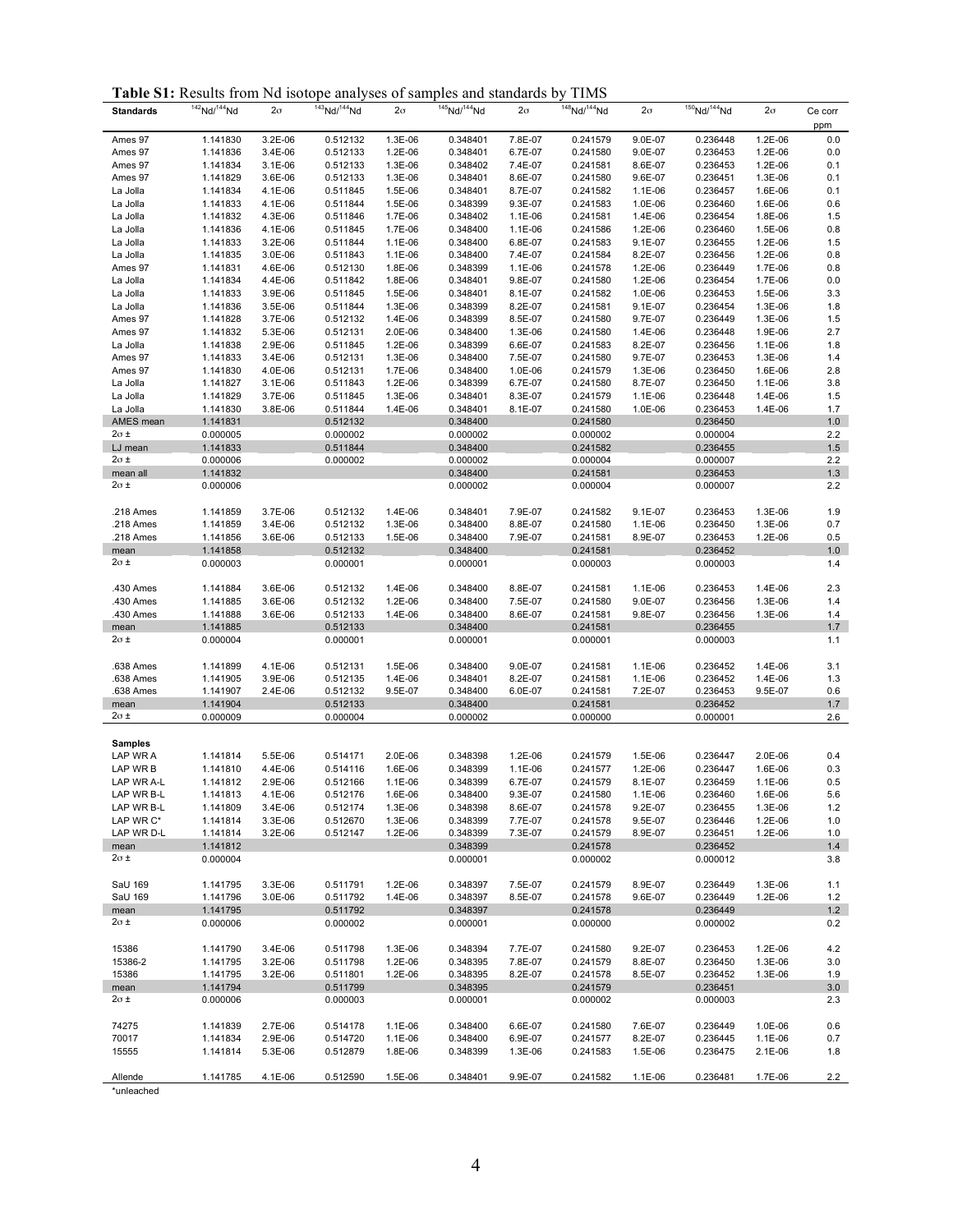| Table S1 cont.         |                     |                    |                     |                                |                     |                     |                     |                        |                     |                     |
|------------------------|---------------------|--------------------|---------------------|--------------------------------|---------------------|---------------------|---------------------|------------------------|---------------------|---------------------|
| <b>Standards</b>       | $\epsilon^{142}$ Nd | $\epsilon^{143}Nd$ | $\epsilon^{145}$ Nd | $\overline{\epsilon}^{148}$ Nd | $\epsilon^{150}$ Nd | $\epsilon^{144}$ Sm | $\epsilon^{148}$ Sm | $\varepsilon^{149}$ Sm | $\epsilon^{150}$ Sm | $\epsilon^{152}$ Sm |
| Ames 97                | -0.02               | $-9.85$            | 0.01                | $-0.08$                        | $-0.22$             |                     |                     |                        |                     |                     |
| Ames 97                | 0.03                | $-9.82$            | 0.03                | $-0.04$                        | 0.01                |                     |                     |                        |                     |                     |
| Ames 97                | 0.02                | $-9.83$            | 0.04                | 0.01                           | 0.00                |                     |                     |                        |                     |                     |
| Ames 97                | -0.03               | $-9.84$            | 0.02                | -0.04                          | $-0.08$             |                     |                     |                        |                     |                     |
| La Jolla               | 0.01                | -15.45             | 0.01                | 0.05                           | 0.19                |                     |                     |                        |                     |                     |
| La Jolla               | 0.00                | -15.47             | $-0.03$             | 0.07                           | 0.28                |                     |                     |                        |                     |                     |
| La Jolla<br>La Jolla   | 0.00<br>0.03        | -15.44<br>-15.45   | 0.05<br>$-0.01$     | 0.02<br>0.19                   | 0.05<br>0.30        |                     |                     |                        |                     |                     |
| La Jolla               | 0.01                | -15.47             | $-0.02$             | 0.09                           | 0.09                |                     |                     |                        |                     |                     |
| La Jolla               | 0.02                | $-15.48$           | 0.00                | 0.11                           | 0.14                |                     |                     |                        |                     |                     |
| Ames 97                | -0.01               | $-9.89$            | $-0.04$             | -0.11                          | $-0.15$             |                     |                     |                        |                     |                     |
| La Jolla               | 0.01                | $-15.50$           | 0.01                | -0.03                          | 0.03                |                     |                     |                        |                     |                     |
| La Jolla               | 0.01                | -15.45             | 0.02                | 0.03                           | 0.01                |                     |                     |                        |                     |                     |
| La Jolla               | 0.03                | -15.47             | $-0.04$             | 0.01                           | 0.04                |                     |                     |                        |                     |                     |
| Ames 97<br>Ames 97     | -0.04<br>-0.01      | $-9.85$<br>$-9.87$ | $-0.03$<br>0.00     | -0.04<br>-0.06                 | $-0.15$<br>$-0.22$  |                     |                     |                        |                     |                     |
| La Jolla               | 0.05                | -15.44             | $-0.03$             | 0.10                           | 0.12                |                     |                     |                        |                     |                     |
| Ames 97                | 0.01                | $-9.87$            | $-0.01$             | $-0.05$                        | 0.00                |                     |                     |                        |                     |                     |
| Ames 97                | -0.02               | $-9.87$            | 0.00                | -0.09                          | $-0.12$             |                     |                     |                        |                     |                     |
| La Jolla               | $-0.05$             | $-15.49$           | $-0.03$             | $-0.05$                        | $-0.11$             |                     |                     |                        |                     |                     |
| La Jolla               | $-0.03$             | -15.45             | 0.01                | $-0.07$                        | $-0.19$             |                     |                     |                        |                     |                     |
| La Jolla               | $-0.02$             | -15.48             | 0.02                | -0.02                          | 0.00                |                     |                     |                        |                     |                     |
| AMES mean<br>2σ ±      | $-0.01$             |                    | 0.00                | $-0.06$                        | $-0.10$             |                     |                     |                        |                     |                     |
| LJ mean                | 0.04<br>0.01        |                    | 0.05<br>0.00        | 0.07<br>0.04                   | 0.18<br>0.07        |                     |                     |                        |                     |                     |
| $2\sigma$ ±            | 0.05                |                    | 0.05                | 0.15                           | 0.28                |                     |                     |                        |                     |                     |
| mean all               | 0.00                |                    | 0.00                | 0.00                           | 0.00                |                     |                     |                        |                     |                     |
| 2σ ±                   | 0.05                |                    | 0.05                | 0.15                           | 0.30                |                     |                     |                        |                     |                     |
|                        |                     |                    |                     |                                |                     |                     |                     |                        |                     |                     |
| .218 Ames              | 0.23                | $-9.85$            | 0.02                | 0.06                           | $-0.02$             |                     |                     |                        |                     |                     |
| .218 Ames              | 0.23                | -9.84              | 0.00                | -0.05                          | $-0.11$             |                     |                     |                        |                     |                     |
| .218 Ames              | 0.21                | $-9.83$            | $-0.01$             | 0.01                           | 0.00                |                     |                     |                        |                     |                     |
| mean<br>2σ ±           | 0.23<br>0.03        | $-9.84$<br>0.02    | 0.00<br>0.03        | 0.01<br>0.12                   | $-0.04$<br>0.12     |                     |                     |                        |                     |                     |
|                        |                     |                    |                     |                                |                     |                     |                     |                        |                     |                     |
| .430 Ames              | 0.45                | -9.84              | 0.00                | 0.01                           | 0.01                |                     |                     |                        |                     |                     |
| .430 Ames              | 0.46                | -9.84              | $-0.01$             | $-0.03$                        | 0.12                |                     |                     |                        |                     |                     |
| .430 Ames              | 0.48                | $-9.83$            | $-0.01$             | 0.02                           | 0.12                |                     |                     |                        |                     |                     |
| mean                   | 0.46                | $-9.84$            | $-0.01$             | 0.00                           | 0.08                |                     |                     |                        |                     |                     |
| 2σ ±                   | 0.03                | 0.01               | 0.02                | 0.06                           | 0.12                |                     |                     |                        |                     |                     |
| .638 Ames              | 0.58                | -9.87              | $-0.02$             | 0.00                           | $-0.05$             |                     |                     |                        |                     |                     |
| .638 Ames              | 0.64                | -9.79              | 0.02                | 0.00                           | $-0.04$             |                     |                     |                        |                     |                     |
| .638 Ames              | 0.65                | -9.86              | $-0.01$             | 0.02                           | 0.00                |                     |                     |                        |                     |                     |
| mean                   | 0.62                | $-9.84$            | 0.00                | 0.01                           | $-0.03$             |                     |                     |                        |                     |                     |
| 2σ ±                   | 0.08                | 0.09               | 0.04                | 0.02                           | 0.05                |                     |                     |                        |                     |                     |
| Samples                |                     |                    |                     |                                |                     |                     |                     |                        |                     |                     |
| LAP WR A               | $-0.16$             | 29.92              | $-0.06$             | $-0.09$                        | $-0.27$             | $-0.93$             | 0.46                | $-3.37$                | 7.10                | 0.32                |
| LAP WR B               | $-0.20$             | 28.85              | $-0.03$             | -0.15                          | $-0.25$             | 0.40                | $-0.11$             | $-3.57$                | 6.62                | 0.20                |
| LAP WR A-L             | $-0.18$             | $-9.18$            | $-0.03$             | $-0.09$                        | 0.26                | $-0.18$             | $-0.06$             | $-3.50$                | 6.35                | $-0.04$             |
| LAP WR B-L             | $-0.17$             | $-8.99$            | $-0.01$             | $-0.04$                        | 0.30                | 0.63                | 0.19                | $-3.30$                | 6.81                | 0.06                |
| LAP WR B-L             | $-0.20$             | $-9.03$            | $-0.05$             | $-0.14$                        | 0.07                | $-0.42$             | $-0.22$             | $-3.62$                | 6.09                | $-0.09$             |
| LAP WR C<br>LAP WR D-L | $-0.16$<br>$-0.16$  | 0.65<br>$-9.57$    | $-0.05$<br>$-0.03$  | $-0.14$<br>$-0.09$             | $-0.29$<br>$-0.08$  | 0.01<br>$-0.11$     | 0.07<br>$-0.10$     | $-3.43$<br>$-3.48$     | 6.35<br>5.92        | 0.09<br>$-0.04$     |
| mean                   | $-0.18$             | 0.65               | $-0.04$             | $-0.11$                        | $-0.04$             | $-0.09$             | 0.04                | $-3.47$                | 6.46                | 0.07                |
| 2σ ±                   | 0.04                |                    | 0.04                | 0.07                           | 0.50                | 1.03                | 0.46                | 0.22                   | 0.82                | 0.29                |
|                        |                     |                    |                     |                                |                     |                     |                     |                        |                     |                     |
| <b>SAU 169</b>         | $-0.32$             | $-16.51$           | $-0.11$             | $-0.10$                        | $-0.15$             |                     |                     |                        |                     |                     |
| <b>SAU 169</b>         | $-0.31$             | $-16.48$           | $-0.09$             | $-0.11$                        | $-0.17$             |                     |                     |                        |                     |                     |
| mean<br>2σ ±           | $-0.32$             | $-16.48$           | $-0.10$             | $-0.11$                        | $-0.18$             | $-0.28$             | 0.01                | $-12.48$               | 22.54               | $-0.57$             |
|                        | 0.05                | 0.05               | 0.02                | 0.02                           | 0.07                |                     |                     |                        |                     |                     |
| 15386                  | $-0.37$             | $-16.37$           | $-0.17$             | $-0.04$                        | $-0.01$             |                     |                     |                        |                     |                     |
| 15386-2                | $-0.33$             | $-16.37$           | $-0.16$             | $-0.09$                        | $-0.14$             |                     |                     |                        |                     |                     |
| 15386                  | $-0.32$             | $-16.32$           | $-0.16$             | $-0.11$                        | $-0.04$             |                     |                     |                        |                     |                     |
| mean                   | $-0.34$             | $-16.35$           | $-0.17$             | $-0.08$                        | $-0.06$             | $-0.34$             | 0.18                | $-32.51$               | 60.07               | $-0.91$             |
| $2\sigma$ ±            | 0.05                | 0.06               | 0.02                | 0.08                           | 0.13                |                     |                     |                        |                     |                     |
|                        | 0.06                | 30.06              | $-0.01$             | $-0.06$                        |                     | $-0.60$             | $-0.17$             |                        |                     | $-0.03$             |
| 74275<br>70017         | 0.01                | 40.64              | $-0.01$             | $-0.15$                        | $-0.16$<br>$-0.33$  | $-1.33$             | $-0.25$             | $-1.88$<br>$-1.37$     | 3.16<br>2.59        | 0.15                |
| 15555                  | $-0.16$             | 4.71               | $-0.04$             | 0.07                           | 0.93                | $-0.50$             | 0.06                | $-5.28$                | 10.30               | 0.28                |
|                        |                     |                    |                     |                                |                     |                     |                     |                        |                     |                     |
| Allende                | $-0.41$             | $-0.91$            | 0.03                | 0.06                           | 1.18                | $-5.25$             | $-1.01$             | $-0.59$                | $-1.85$             | $-0.19$             |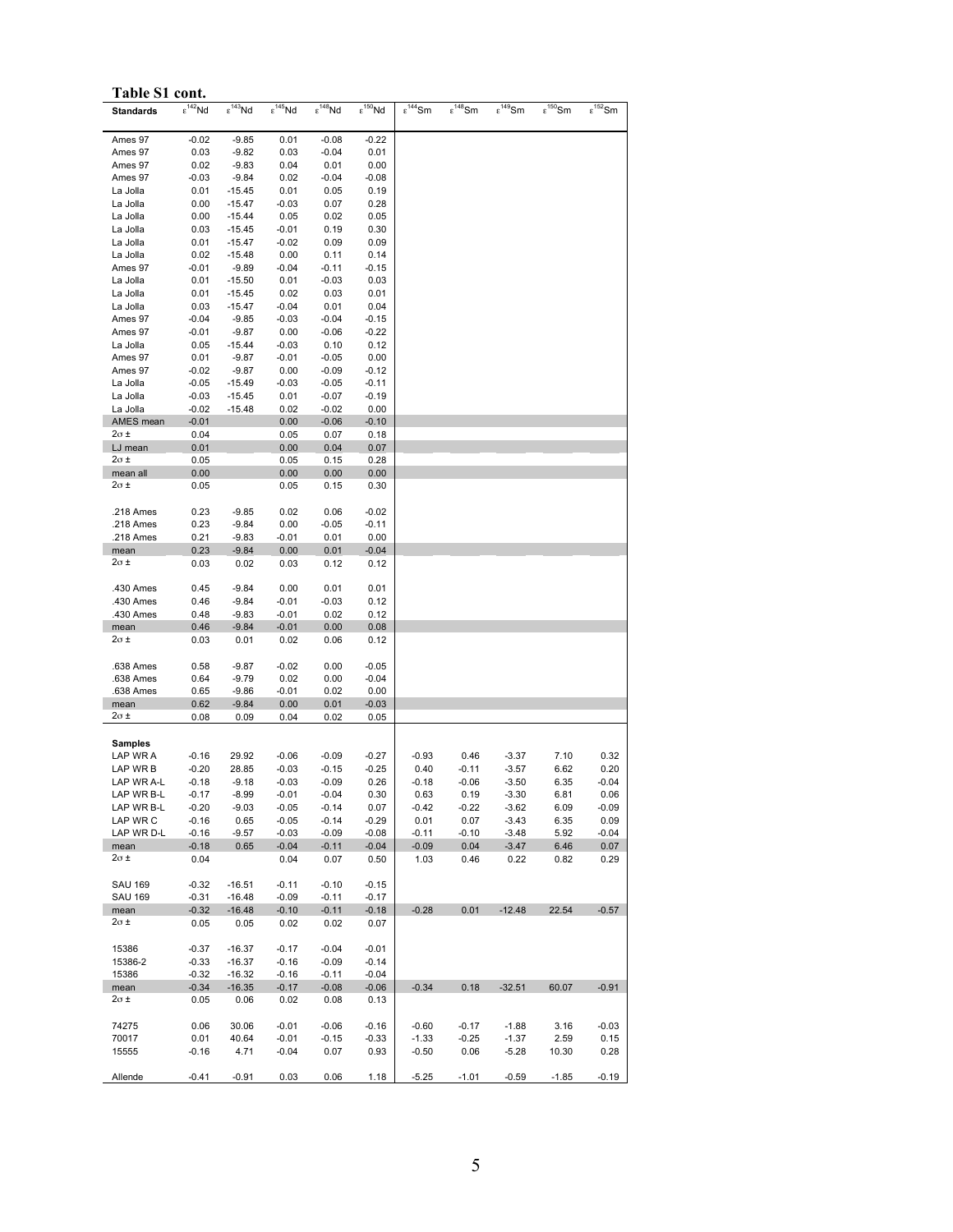

number of measurements

Figure S1: Reproducibility of <sup>142</sup>Nd/<sup>144</sup>Nd ratios of terrestrial standards AMES 97 and La Jolla (red dots and squares) and enriched standards AMES 0.218 (yellow), AMES 0.430 (light blue) and AMES 0.638 (blue) during the period of analyses along with their averages and 2σ-errors (red bars). The inset shows measured vs. enriched standard  $\epsilon^{142}$ Nd. The slope of the regression line is 1.01 ( $R^2 = 0.97$ ). Long-term (March to November 2005) external reproducibility of  $\epsilon^{142}$ Nd for all 22 standards is  $\pm$  5.3 ppm (2 $\sigma$ ). Except for one run of the 0.638 standard which gave a slightly low value, the reproducibility of the enriched standards is smaller or equal to that of the terrestrial standards.

A recent investigation reported correlated  $^{142}Nd^{144}Nd$  and  $^{150}Nd^{144}Nd$  ratios in exponential law normalized measurements when the electron deflection magnet was not removed from the Triton ion source (*6*). Although the magnet was removed for all measurements, a weak correlation (MSWD=1.5; p=0.058) is observed for measured  $^{142}Nd^{144}Nd - ^{150}Nd^{144}Nd$  ratios (Fig. S2). This might be related to some residual cup bias for the static measurement mode employed in these measurements, as opposed to the time-consuming multidynamic measurements of (*6*).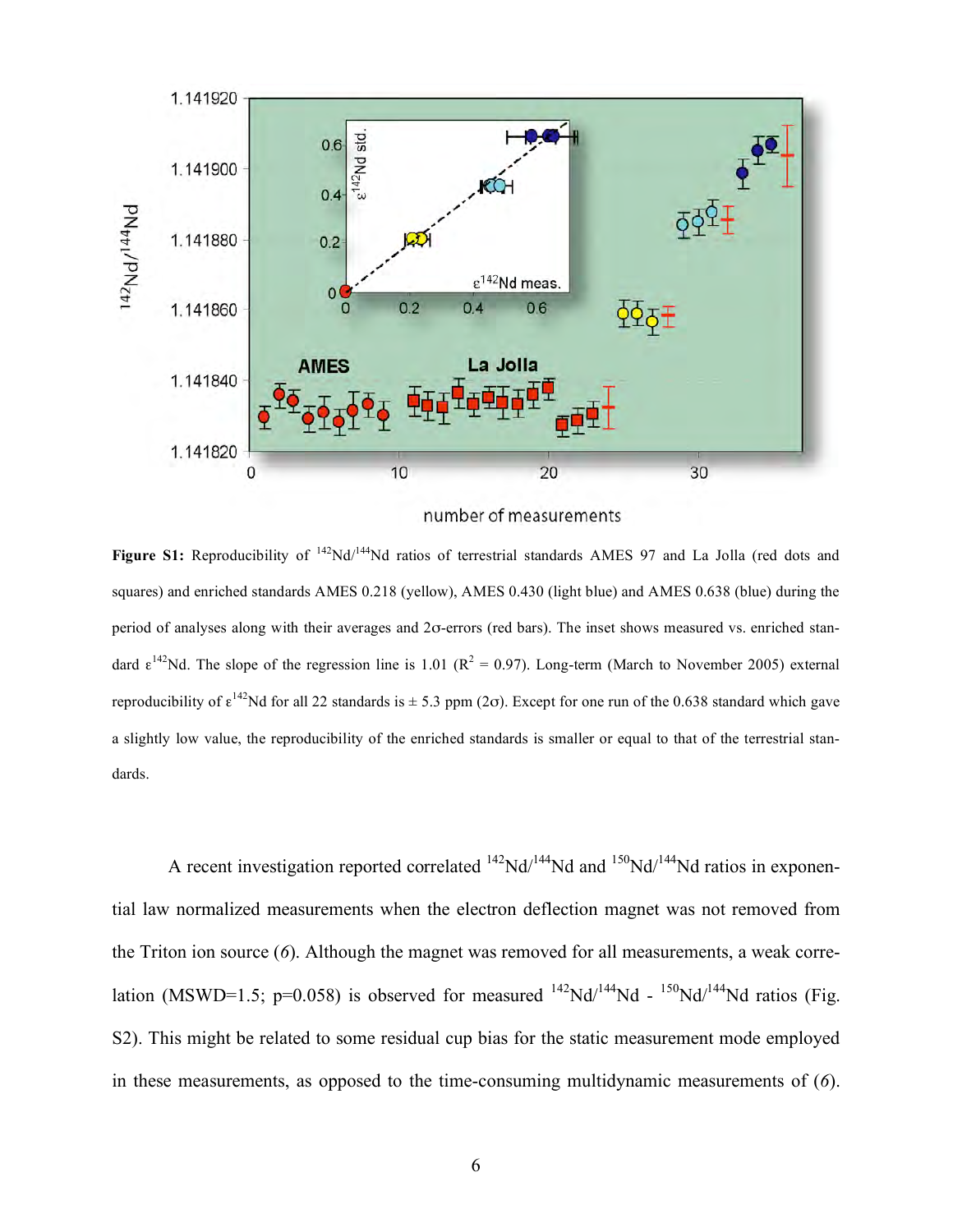However, no second-order correction is applied to the data in Table S1, as was done by (*7*), because the ultimate origin of the relationship remains unclear.



**Figure S2:**  $^{142}Nd/^{144}Nd$  vs.  $^{150}Nd/^{144}Nd$  in all analyzed standards.

Five high intensity measurements of a Sm standard solution produced mean  $144$ Sm/ $152$ Sm,  $^{148}Sm^{152}Sm$ ,  $^{149}Sm^{152}Sm$ ,  $^{150}Sm^{152}Sm$  and  $^{154}Sm^{152}Sm$  ratios of 0.114985  $\pm$  0.000006,  $0.420454 \pm 0.000007$ ,  $0.516864 \pm 0.000009$ ,  $0.275997 \pm 0.000003$  and  $0.850781 \pm 0.000013$ (normalized to  $147\text{Sm}/152\text{Sm} = 0.560828$ ; all errors are 2 $\sigma$ ). The results are in agreement with the values reported by (*8*).

The utilized chemistry resulted in very pure neodymium fractions with undetectable <sup>147</sup>Sm, and corrections on <sup>142</sup>Nd/<sup>144</sup>Nd ratios from <sup>142</sup>Ce interference were always lower than 6 ppm, but mostly below 1 ppm (cf. Table S1). There is no correlation between the Ce correction and measured  $^{142}$ Nd/ $^{144}$ Nd ratios in 7 duplicate determinations of LAP 02205 (Fig. S3).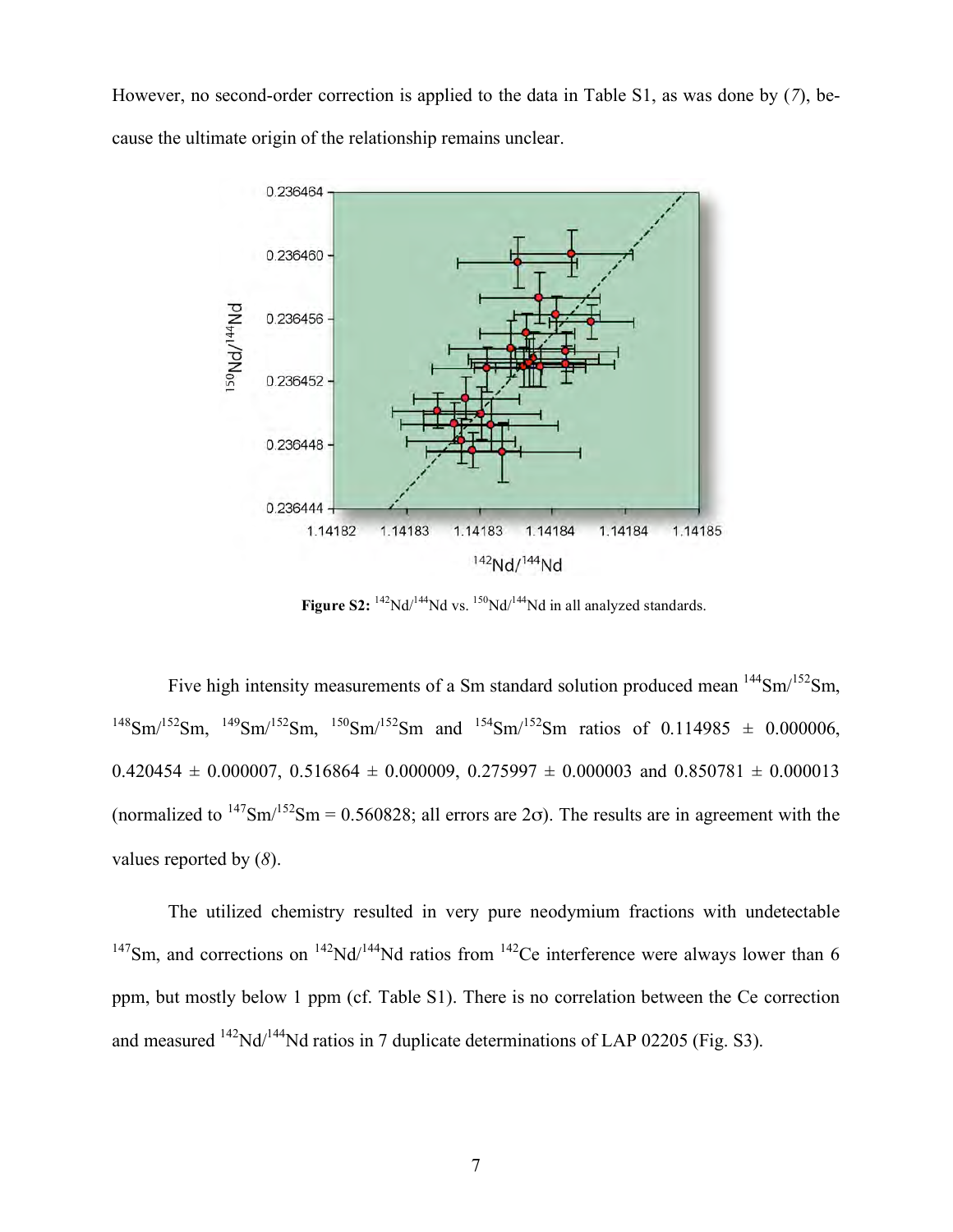

**Figure S3 (left):** Ce correction vs. <sup>142</sup>Nd/<sup>144</sup>Nd of duplicated sample LAP 02205. There is no observable trend, confirming that interferences from <sup>142</sup>Ce are properly corrected for and do not affect the measured values.

**Figure S4 (right):** Reproducibility of <sup>142</sup>Nd/<sup>144</sup>Nd ratios of sample LAP 02205. Individual points refer to different sample dissolutions and chemistries. External reproducibility was  $1.1418124 \pm 0.0000043$  (2 $\sigma$ ).

Moreover, the external precision on all Nd isotope ratios calculated from duplicate determinations of samples LAP 02205 (6 separate dissolutions), SaU 169 (n=3) and KREEP basalt 15386 (n=3) is similar to the precision reported for the standard (Table S1, Fig. S4). This confirms that interferences from Sm or Ce do not bias the results reported in Table S1, and that determination of sample  $^{142}Nd/^{144}Nd$  was both precise and accurate within the  $\pm 5.3$  ppm (2 $\sigma$ ) external precision based on replicate measurements of the standards. All sample Nd and Sm isotope determinations in Table S1 are also reported in ε-notation (*9*) relative to the measured standards. However,  $\epsilon^{143}$ Nd and  $\epsilon^{143}$ Nd<sub>ini</sub> were calculated by normalizing to the value for the chondritic uniform reservoir (CHUR). CHUR has recently been redetermined to  $^{143}Nd/^{144}Nd$ <sub>CHUR today</sub> = 0.512637 and  $^{147}Sm^{144}Nd_{\text{today}} = 0.1964$  (10). The  $\epsilon^{142}Nd_{\text{ini}}$  value at the time of sample crystallization has been calculated using the measured Sm/Nd ratio,  $^{146}$ Sm/<sup>144</sup>Sm = 0.0075 (10), <sup>144</sup>Sm/<sup>147</sup>Sm = 0.205027 (mean of 7 Sm std measurements) and  $\lambda^{146}$ Sm = 6.74×10<sup>-9</sup> yrs<sup>-1</sup>.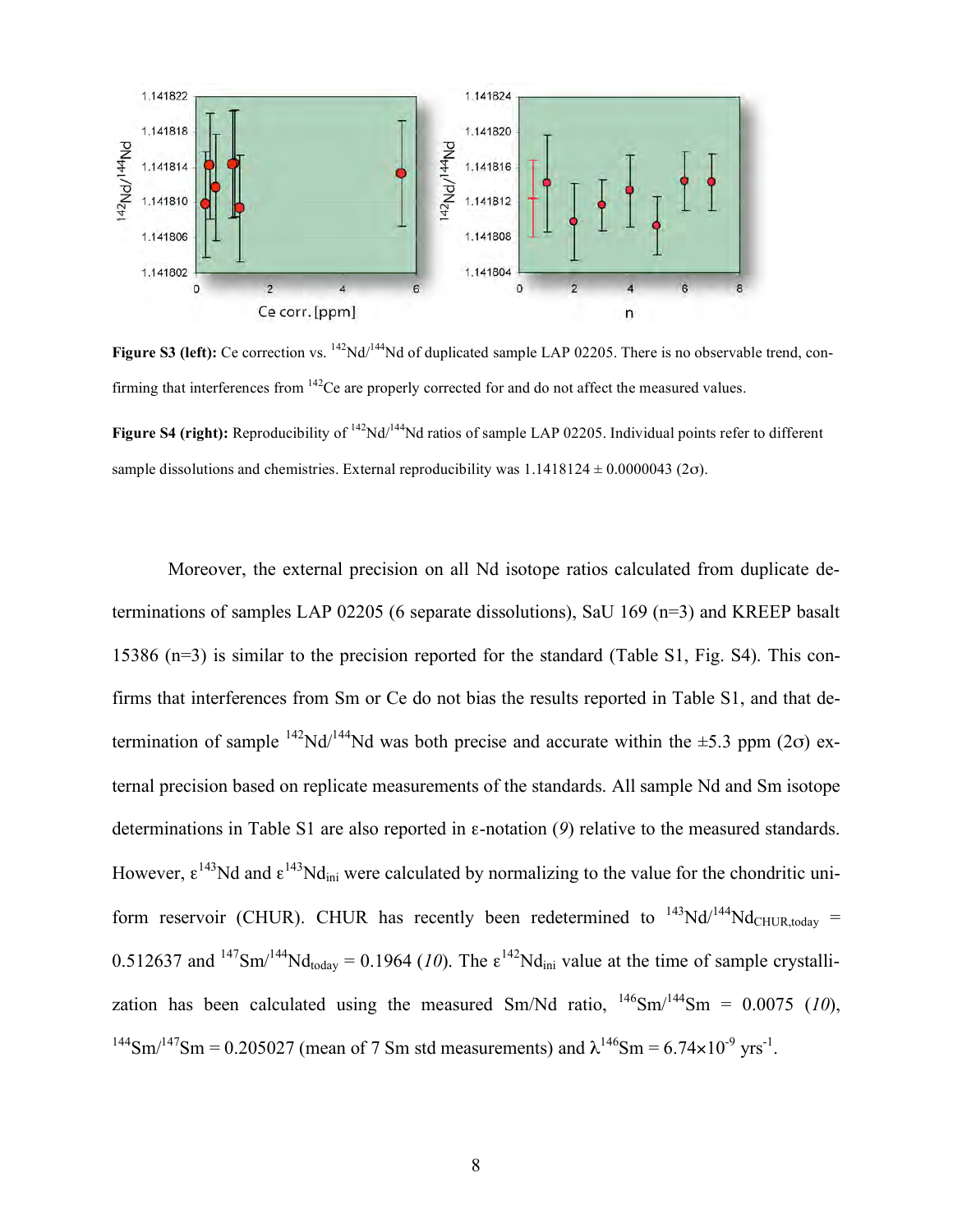Neodymium concentrations were determined on the Triton in 9 blocks with 10 cycles of 8 seconds integration time and identical cup configuration as Nd IC-runs. An offline iterative spike stripping procedure was applied to each scan of the measured raw data, resulting in precise concentration data and independent determinations of the  $^{142}Nd^{144}Nd$ ,  $^{143}Nd^{144}Nd$ ,  $^{145}Nd^{144}Nd$  and <sup>148</sup>Nd/144Nd ratios to check for inconsistencies with IC measurements. For the calculation of Sm concentrations, accurate sample Sm isotopic compositions were obtained from contemporaneous unspiked runs and included in the spike stripping algorithm. Interferences on masses  $144$ Sm,  $148$ Sm and  $150$ Sm from  $144$ Nd,  $148$ Nd and  $150$ Nd were corrected for by monitoring  $143$ Nd and using the appropriate  $^{143}$ Nd/ $^{144}$ Nd,  $^{143}$ Nd/ $^{148}$ Nd and  $^{143}$ Nd/ $^{150}$ Nd ratios of each sample. Application of individual corrections for the calculation of Sm concentrations led to significant improvements of the Sm/Nd reproducibility. Because use of a mixed Sm/Nd spike cancels out errors introduced from sample/spike weighing, the accuracy of the measured Sm/Nd ratio is mainly delimited by the spike calibration itself which was set to a fixed value of 0.1%.

To test for the accuracy of our Sm/Nd spike calibration, we analyzed three additional splits of the Allende CV3 chondrite for Sm/Nd concentrations and  $^{143}$ Nd/ $^{144}$ Nd isotope composition along with an aliquot of the CIT n(Sm/Nd)β standard  $({}^{147}Sm/{}^{144}Nd = 0.19655 (11))$ . The results for Allende are presented in Table S2 and Figure S5 and compared to Allende analyses from the literature (*10-12*).

|                     | Mass [mg] | [Sm]             | [Nd]              | $147$ Sm $\sqrt{144}$ Nd | $\frac{143}{143}Nd^{144}Nd$ |
|---------------------|-----------|------------------|-------------------|--------------------------|-----------------------------|
| CIT $n(Sm/Nd)\beta$ |           | $57.21 \pm 0.05$ | $176.01 \pm 0.05$ | $0.1965 \pm 0.0002$      | 0.511899                    |
|                     |           | ng               | ng                |                          |                             |
| Allende 1a          | 53.45     | $0.2943$ ppm     | $0.9725$ ppm      | 0.1830                   | 0.512210                    |
| rock chip           |           |                  |                   |                          |                             |
| Allende 1b          | 89.90     | $0.2953$ ppm     | $0.9762$ ppm      | 0.1829                   | 0.512212                    |
| rock chip           |           |                  |                   |                          |                             |
| Allende 2           | 22.45     | $0.2935$ ppm     | $0.9143$ ppm      | 0.1941                   | 0.512595                    |
| homog. powder       |           |                  |                   |                          |                             |

**Table S2:** Results from replicate Sm-Nd analyses of the Allende chondrite.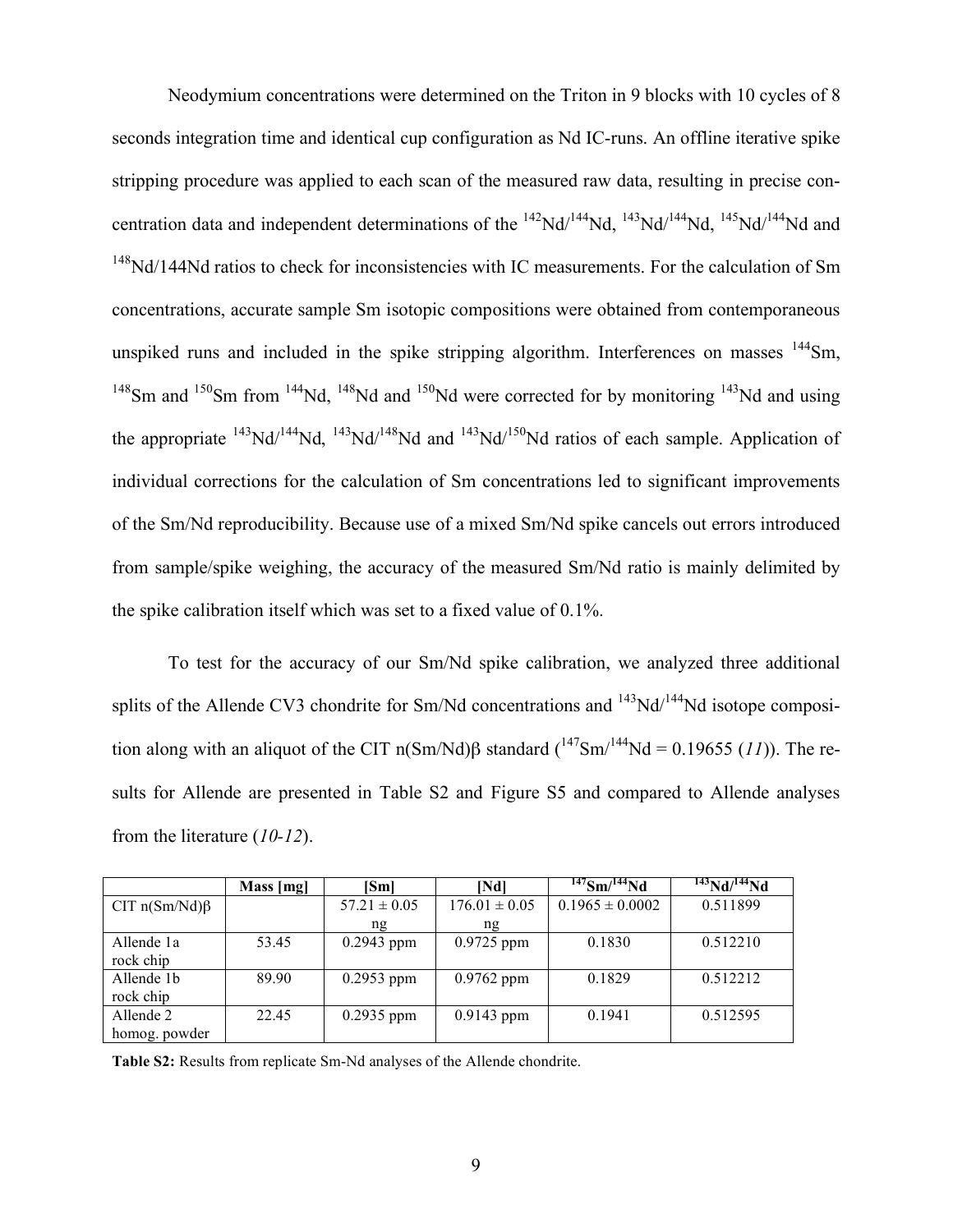

**Figure S5:** Results from Sm/Nd isotope determinations of three aliquots (blue) of the Allende chondrite along with other literature data (*10-12*) for the same sample. Taken together, all 10 aliquots plot along an isochron which is consistent with the accepted age of 4.567 Ga (*10*) for Allende. Homogenized bulk rocks cluster at  $^{147}Sm/^{144}Nd \sim$ 0.1940 and  $^{143}$ Nd/ $^{144}$ Nd ~ 0.51258. The chondrule separate defines the most unradiogenic composition. Smaller fragments (chips) of Allende display considerable heterogeneity, although two determinations from the same small chip  $(\sim 100 \text{ mg})$  are indistinguishable in composition (lower left).

There are three important conclusions emerging from these data: a) Taken together, all 10 aliquots plot along an isochron which is consistent with the accepted age of 4567 m.y. (*10*) for Allende. This is consistent with our measured  $147$ Sm/ $144$ Nd ratios being comparable to the results of other labs. b) If small fragments of Allende are analyzed (excluding the chondrule separate),  $147$ Sm/ $144$ Nd ratios may vary from 0.1829 to 0.1946, corresponding to correlated present-day  $\epsilon^{143}$ Nd of -8.3 to -0.6 and predicted  $\epsilon^{142}$ Nd -0.35 to -0.22. Sample heterogeneity thus is mani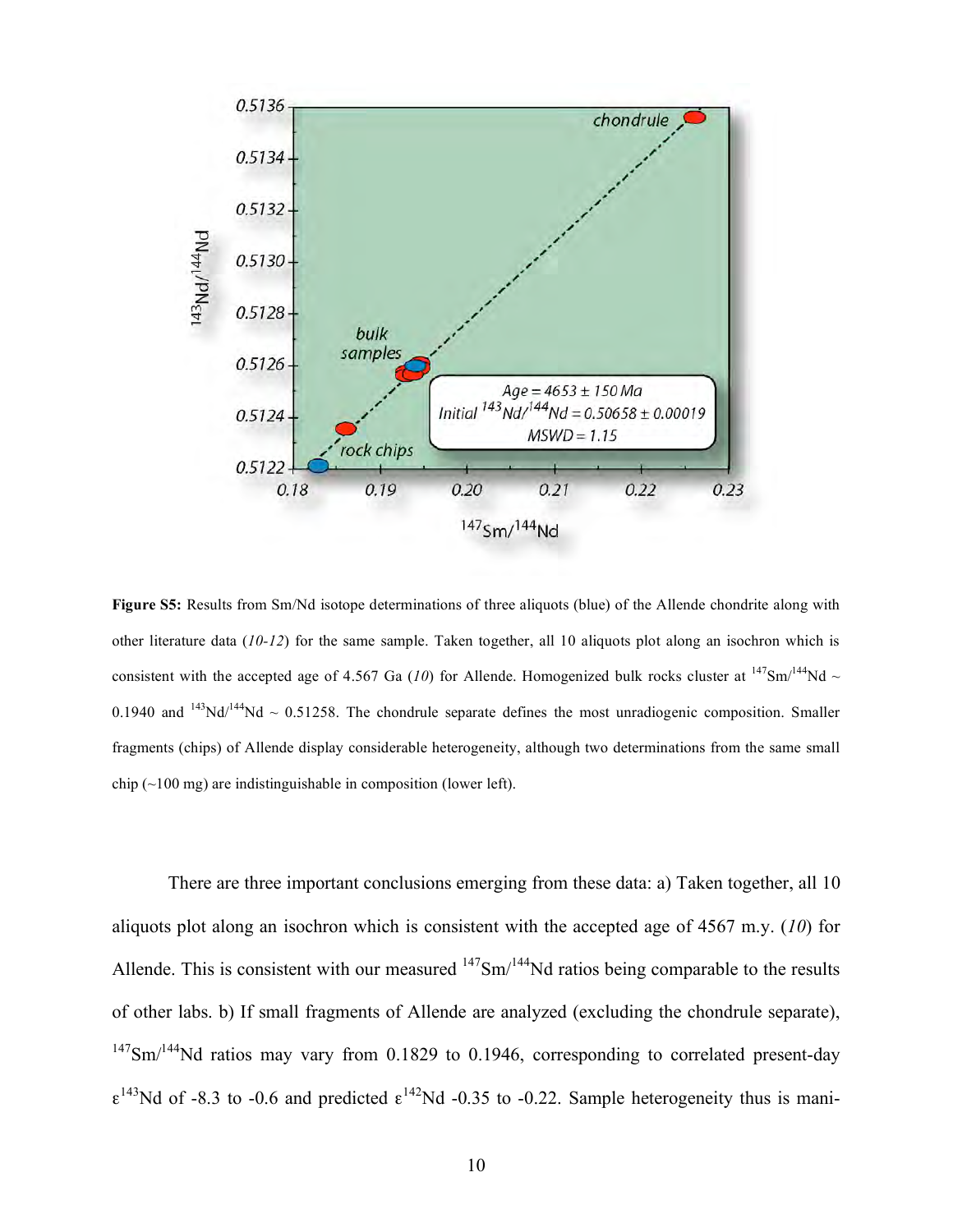fested in the mm (rock chip) scale, because the two replicates of the same ~100mg powdered rock chip have indistinguishable Sm/Nd composition (Table S2). If a chondrule fragment is included in the analyses,  $\epsilon^{142}$ Nd may even be positive, and explain the preliminary data presented in (13). However, this should be evident from correlated high  $\epsilon^{143}$ Nd, which was not given in the cited abstract. c) Whenever larger, homogenized samples are analyzed, the Allende data are very reproducible, have  $^{147}$ Sm/ $^{144}$ Nd ~0.1941 and  $\epsilon^{143}$ Nd ~ -1.

## **Neutron capture effects on samarium isotopes**

In a thin planetary atmosphere, neutrons are generated by nuclear interactions between high energy galactic cosmic rays (87% protons with energies of 0.1 to 10 GeV) and the nuclei of the surface material. After production (most with energies above a few MeV), neutrons exchange energy with regolith material and eventually come to equilibrium (*14*). Rocks exposed at the lunar surface may therefore show alterations in their initial isotopic composition because of neutron capture (*15*). Sensitive monitors for such process are nuclides with large thermal neutron absorption cross sections such as  $^{149}$ Sm or  $^{157}$ Gd. These capture reactions cause anomalous decreases in the abundance of the target nuclei <sup>i</sup>n and anomalous increases in the abundance of the product nuclei  $i<sup>+1</sup>$ n. If a suite of samples was exposed to different neutron doses they should thus form correlations with slope -1 on binary plots of e.g.  $^{149}Sm^{152}Sm$  vs.  $^{150}Sm^{152}Sm$ . Figure S6 shows results from Sm isotope analyses of lunar samples analyzed in this study, normalized to <sup>147</sup>Sm/<sup>152</sup>Sm=0.560828. Calculated ε<sup>149</sup>Sm=(<sup>149</sup>Sm/<sup>152</sup>Sm)<sub>meas</sub>/(<sup>149</sup>Sm/<sup>152</sup>Sm)<sub>std</sub>-1)\*10000) ranges from -0.35 in Allende to -32.1 in sample 15386 (Table S1). A similar high value of -31.6  $\pm$  0.5 for sample 15386 has been found by Nyquist et al. (16). The regressed line has a slope of -1.01  $\pm$ 0.02, consistent with the assumption that the observed isotopic variation is caused by neutron capture. However, the nuclide <sup>152</sup>Sm which is used for normalization may also be both eroded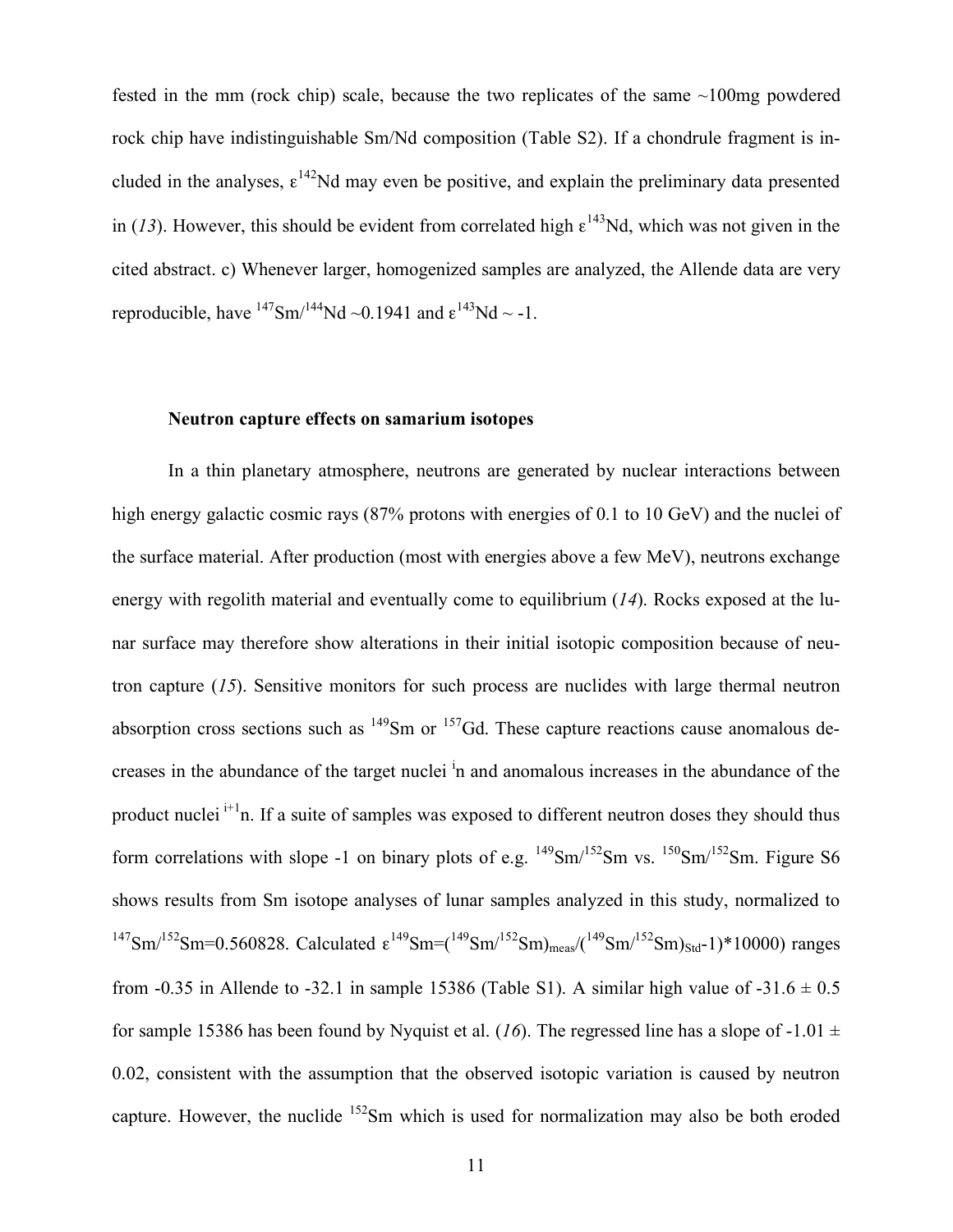$({}^{152}Sm(n,γ)^{153}Sm(β))$ <sup>153</sup>Eu;  $\sigma_a = 206$  barns) and produced by neutron capture  $(151$ Eu(n, $\gamma$ )<sup>152</sup>Eu( $\beta$ <sup>+</sup>)<sup>152</sup>Sm; 9164 barns, p=72.1%), giving rise to possible misinterpretations of the normalized data. One way to investigate this problem is to normalize the measured raw data to  $147\text{Sm}/154\text{Sm} = 0.65918$ .  $154\text{Sm}$  has a small neutron capture cross section (8.4 barns) and is only minimally produced by the reaction  $^{153}Eu(n,\gamma)^{154}Eu(\beta^+)^{154}Sm$  (313 barns, p=0.02%).  $^{147}Sm$  also has a small cross section (57 barns) and its production via  $^{146}Nd(n,\gamma)^{147}Nd(\beta^2)^{147}Pm(\beta^2)^{147}Sm$ (1.4 barns) is negligible. The  $147\text{Sm}/154\text{Sm}$  ratio should therefore provide a reliable basis for normalization. Normalizing the data to  $^{147}Sm^{154}Sm$  yields a slope of -0.98  $\pm$  0.02 in  $^{149}Sm^{154}Sm$  vs.  $150$ Sm/ $154$ Sm isotope space, which is within error identical to that obtained from the  $147$ Sm/ $152$ Sm normalization procedure (Fig. S7). Hence, we conclude that neutron capture caused the observed Sm isotopic variation.



**Figure S6 and S7:** Results from Sm isotope measurements normalized to <sup>147</sup>Sm/<sup>152</sup>Sm (left) and <sup>147</sup>Sm/<sup>154</sup>Sm (right). 2σ-errors are smaller than symbol size. The terrestrial standard is defined by the point in the lower right. Increasing exposure to neutron irradiation shifts the value to the upper left. Lunar samples conform to the theoretical prediction of a slope -1 for neutron capture.

Calculated  $\epsilon^{149}$ Sm for irradiated lunar samples differ by less than 5% for the two normalization schemes and are in close agreement with previous data (*16*). However, because the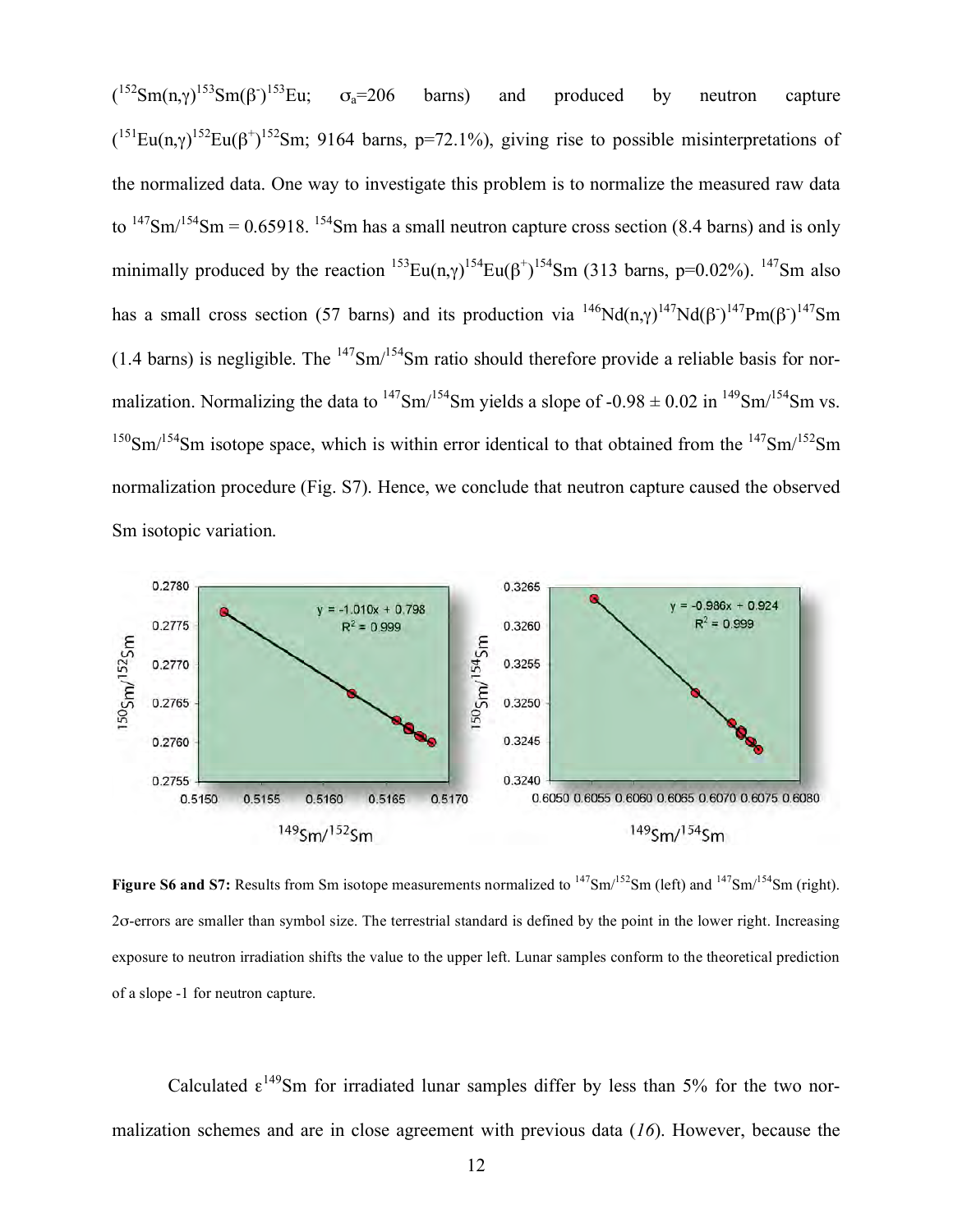$147$ Sm/<sup>154</sup>Sm fractionation correction is robust against effects from  $151$ Eu (except  $\epsilon^{152}$ Sm), these data are reported in Table S1 and are used for the calculation of the thermal neutron fluence in each individual sample. The external precision on sample samarium isotope ratios was smaller than  $\pm 22$  ppm for both schemes except  $\varepsilon^{144}$ Sm (~100 ppm), which is attributed to the greater impact of the <sup>144</sup>Nd interference on the low-abundant <sup>144</sup>Sm.

### **Correction on neodymium isotope compositions**

By far the largest effect of thermal neutron irradiation on neodymium is the reaction <sup>143</sup>Nd(n, $\gamma$ )<sup>144</sup>Nd with a capture cross section of 336 barns. This affects the <sup>143</sup>Nd/<sup>144</sup>Nd ratio directly, but also the <sup>142</sup>Nd/<sup>144</sup>Nd and <sup>143</sup>Nd/<sup>144</sup>Nd ratios indirectly via the <sup>146</sup>Nd/<sup>144</sup>Nd normalization scheme. Corrections are non-trivial for the two KREEP samples SaU 169 and 15386 in the context of the present study (cf. Table S3) and need to be properly corrected for. However, it is most important to note that the irradiation-induced correction of  $\epsilon^{142}$ Nd is smaller than the analytical precision for the other four lunar samples.

| <b>Sample</b>    | $\epsilon^{142}$ Nd | $\epsilon^{149}$ Sm | $\epsilon^{142}$ Nd | $\Lambda \varepsilon$ |
|------------------|---------------------|---------------------|---------------------|-----------------------|
|                  | $\pm 2\sigma$       |                     | corr                |                       |
| <b>LAP 02205</b> | $-0.18 \pm 0.04$    | $-3.5$              | $-0.15$             | 0.03                  |
| <b>SaU 169</b>   | $-0.32 \pm 0.05$    | $-12.5$             | $-0.26$             | 0.06                  |
| 15386            | $-0.34 \pm 0.05$    | $-32.5$             | $-0.19$             | 0.15                  |
| 74275            | $0.06 \pm 0.05$     | $-1.9$              | 0.07                | 0.01                  |
| 70017            | $0.01 \pm 0.05$     | $-1.4$              | 0.02                | 0.01                  |
| 15555            | $-0.16 \pm 0.05$    | $-5.3$              | $-0.13$             | 0.03                  |
| <b>Allende</b>   | $-0.41 \pm 0.05$    | $-0.3$              | $-0.41$             | O                     |

**Table S3:** Correction on  $\epsilon^{142}$ Nd from measured  $\epsilon^{149}$ Sm data. Only the two KREEP samples (bold red) need corrections greater than the external analytical precision of TIMS measurements  $(\pm 0.05)$ .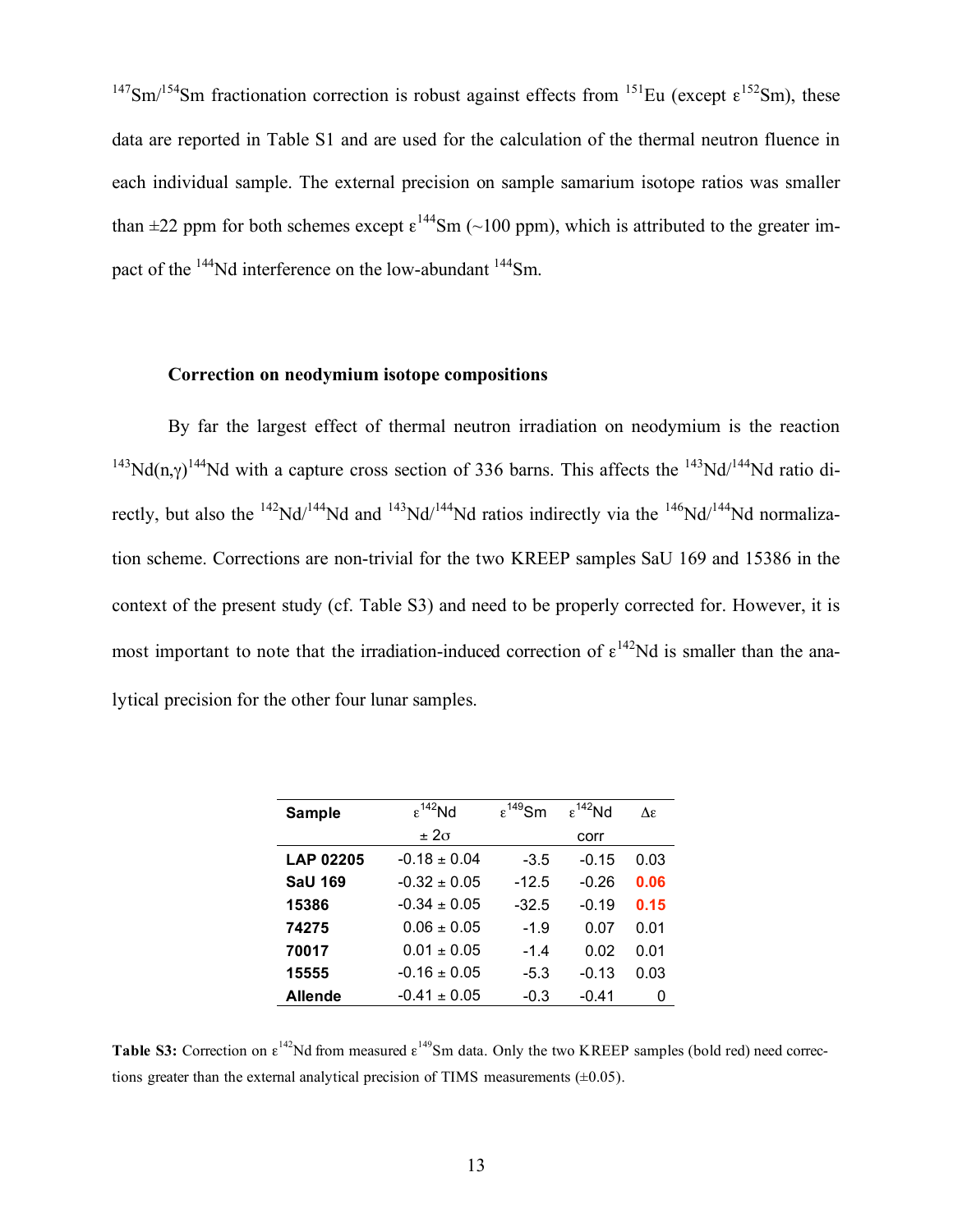In a pioneering work, Lingenfelter et al. (*17*) constructed a theoretical neutron energy spectrum for the Apollo 11 lunar soil in order to calculate capture rates for the nuclides Gd, Sm, Eu, Cd, Ba, W, Br and their relative change in isotopic composition. As long as the resonance energies of the nuclides lie well above thermal energies, neutron capture rates are independent on the shape of the neutron energy profile and the relative isotopic shifts of the isotopes due to neutron irradiation can simply be scaled according to their tabulated thermal neutron absorption cross sections  $(\sigma_a)$ . Unfortunately,  $^{149}Sm$ ,  $^{155}Gd$  and  $^{157}Gd$  all have resonance energies which lie within the thermal energy regime (0.0973, 0.0268 and 0.0314 eV, respectively), and the shape of the neutron energy spectrum in the sample material thus becomes an important factor for the relative capture rates. Lingenfelter et al.  $(17)$  therefore adopted 'effective' cross sections  $(\sigma_{\text{eff}})$ for  $^{149}$ Sm,  $^{155}$ Gd and  $^{157}$ Gd. The calculated values for  $\sigma_{\text{eff}}$  in their formalism include the effect of epithermal neutrons and the lunar neutron energy spectrum, and vary with the major and trace element composition of the surrounding material (*17*).

A comprehensive discussion of the effects of neutron irradiation on samarium and neodymium isotopes was given by Nyquist et al. (*16*). The authors calculate values for the thermal  $(\leq 0.5 \text{ eV})$  and epithermal ( $\geq 0.5 \text{ eV}$ ) neutron flux in lunar samples from the measured isotopic shift  $\Delta N_i/N_i$  of the samarium isotopes. These neutron fluences are then conversely used to calculate the isotopic shift of neodymium isotopes in the same samples. This 'intrinsic' approach is thus independent of the major/trace element composition of each rock and its environment. A variation of this approach was used to correct for the effects of neutron irradiation in this work and is outlined in detail below.

The equations used for neutron fluence corrections are from Nyquist et al. (*16*). The absorption cross section data for the thermal energy regime was calculated for average cross sections with a Maxwellian energy distribution at a mean temperature of 20°C. This was done for a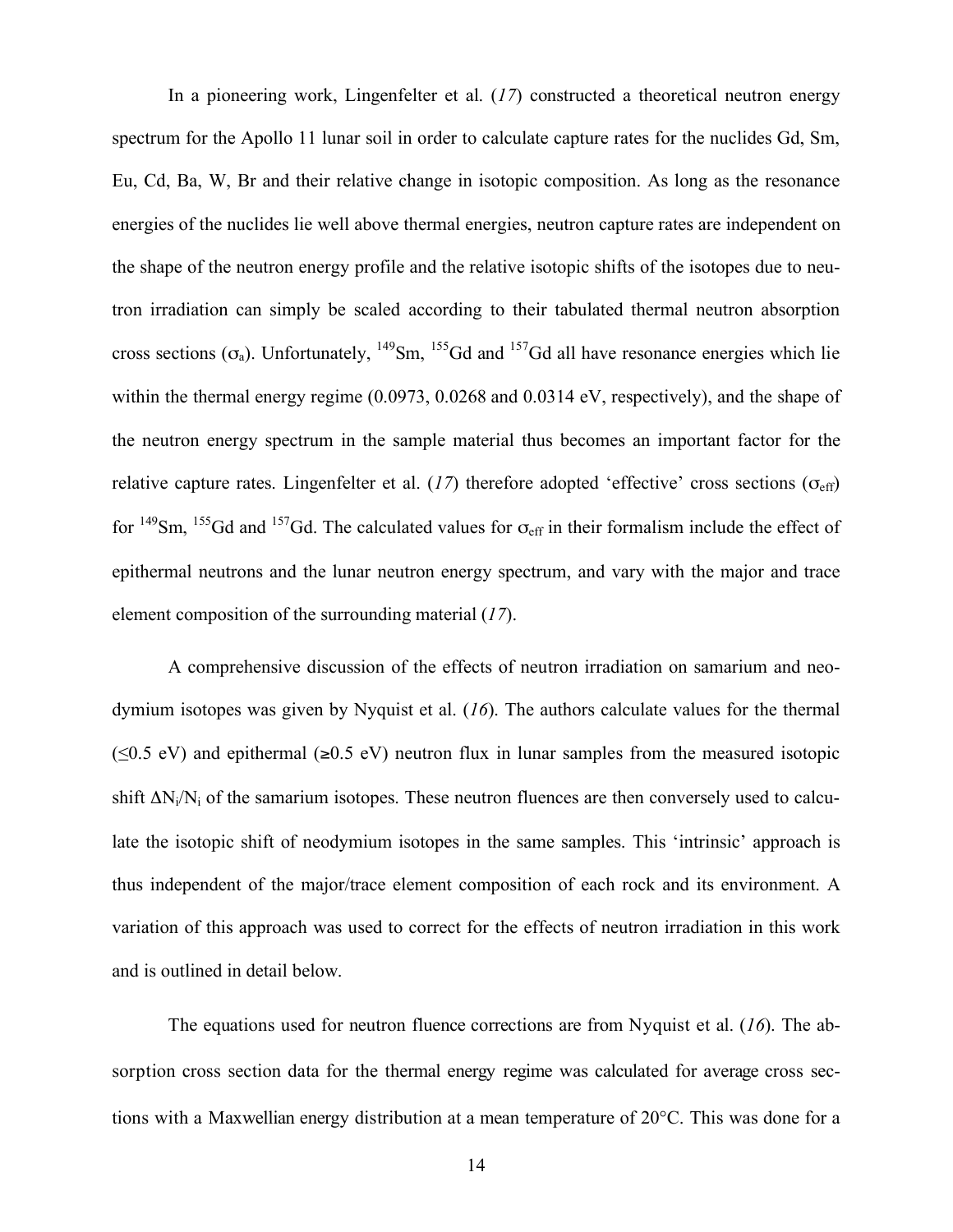given nuclide, temperature and the thermal energy interval from 0.00001 to 0.5 eV with the JEFF-3.1 nuclear data library (*18*) using the INTER, LINEAR and RECENT codes (*19*). (cf. Table S4 with a compilation of all relevant neutron data). For nuclides with a linear dependence of the absorption cross sections on neutron energy  $(1/\nu$ -absorber), there is no difference to the standard 0.0253 eV value. For <sup>149</sup>Sm, however, the cross section is a factor of 1.7 higher and accounts for the resonance at 0.0973 eV (the same is true for e.g.  $^{113}Cd$ ,  $^{151}Eu$ ,  $^{155,157}Gd$ ,  $^{167}Er$  and  $176$ Lu). Average resonance integrals for the epithermal energy regime (0.5 to 100000 eV with a 1/E energy distribution) were calculated using the same database.

|                | $\sigma$ thermal<br>Maxw.av. | $1.$ res.<br>[eV] | $\sigma$ epi-<br>thermal |
|----------------|------------------------------|-------------------|--------------------------|
| $\sigma$ 149Sm | 71627                        | 0.0973            | 3486                     |
| $\sigma$ 141Pr | 11.5                         | 85.2              | 17.9                     |
| $\sigma$ 142Nd | 18.6                         | 218.6             | 6.1                      |
| $\sigma$ 143Nd | 335                          | 55.3              | 132                      |
| $\sigma$ 144Nd | 3.6                          | 373.8             | 4.1                      |
| $\sigma$ 145Nd | 41.9                         | 4.35              | 231                      |
| $\sigma$ 146Nd | 1.4                          | 359.5             | 2.7                      |
| $\sigma$ 148Nd | 2.5                          | 94.9              | 19.7                     |
| $\sigma$ 150Nd | 1.2                          | 78.8              | 15.6                     |

**Table S4:**  $\sigma_a$  for the thermal energy range (Maxwellian average for 1e-5 to 0.5 eV,  $T = 0.0253$  eV), first resonance energies and epithermal (1/E average, 0.5-1e5 eV) cross sections of the nuclides discussed.

From Table S4 it can be concluded that higher fluences of epithermal (i.e. with energies greater than  $0.5$  eV) neutrons lead to pronounced negative anomalies in  $\frac{145}{14}Nd$ , coupled with positive anomalies in the daughter 146Nd. Higher fractions of epithermal neutrons than calculated by Lingenfelter (*17*) for the lunar soil have been suggested by numerous workers based on comparison of 149Sm and 157Gd anomalies (*20, 21*), constraints from additional analysis of 113Cd (*22*), and most notably, on direct measurements in the lunar soil (*23*). Ratios of thermal to epithermal neu-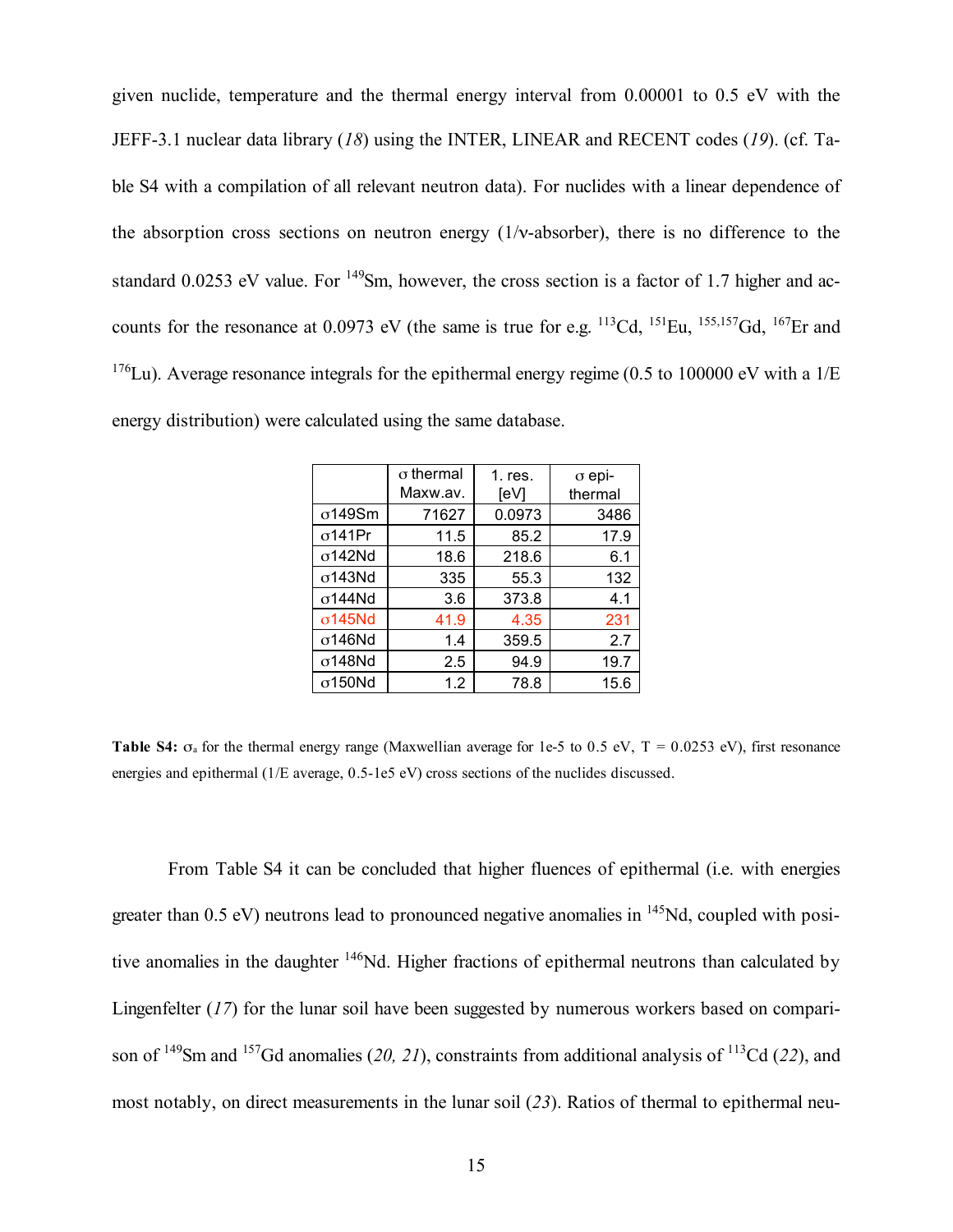trons (Φ/Ξ) calculated by Nyquist (*16*) range from 0.31 to 3.03, but are afflicted with an uncertainty factor of ~2. However, the higher precision measurements on the Triton TIMS could not reliably determine Sm isotope anomalies except  $\Delta^{149}$ Sm<sup> $/149$ </sup>Sm in weak to intermediately irradiated samples. Residual interferences from Nd, Gd and BaO on the samarium isotopes limit the accuracy on  $\epsilon^{148}$ Sm and  $\epsilon^{150}$ Sm to at least 20-30 ppm in the present study. A more sophisticated chemistry might resolve those problems in the future. At present, however, Φ/Ξ ratios cannot be determined from Sm isotopes to the desired accuracy in the percent range even for the most heavily irradiated samples. On the other hand, as discussed above,  $\epsilon^{145}$ Nd may act as an excellent tracer for the epithermal neutron flux because  $\epsilon^{145}$ Nd was measured to high accuracy (~5 ppm) along with the other Nd isotopes. Deviations of  $\epsilon^{145}$ Nd from zero beyond the external precision of  $\pm$  5ppm were measured only for the two most heavily irradiated KREEP samples 15386 and SaU 169. From these measurements, an estimate for Φ/Ξ of samples 15386 and SaU 169 was calculated by adjusting  $\Phi$ / $\Xi$  to yield  $\epsilon^{145}$ Nd = 0 in the 146/144 correction scheme. The resultant  $\Phi$ /Ξ values are 1.1 for 15386 and 0.5 for SaU 169, respectively. The fractional effects  $\Delta N_i/N_i$  on all neodymium isotopes were then calculated according to equation A2 given in Nyquist et al. (*16*) with  $\Phi$ /Ξ set to 1.1 (except SaU 169 = 0.5) and published Pr, Nd, Sm and Eu concentrations for each sample. The  $\Delta N_i/N_i$  values were then propagated through an exponential fractionation to yield final correction terms on  $\varepsilon$ <sup>i</sup>Nd.

The calculated Φ/Ξ values are within the range previously obtained (*16*), but more importantly, they are similar to  $1.1 \pm 0.2$  at  $180$ g/cm<sup>2</sup> determined by direct measurements from the Apollo 17 Lunar Neutron Probe Experiment (LNPE) (*23*). It must be noted, however, that the LNPE measurements and theoretical considerations (*17, 24*) were performed in or for lunar soil. In soils, transport properties for neutrons are primarily determined by the major elements iron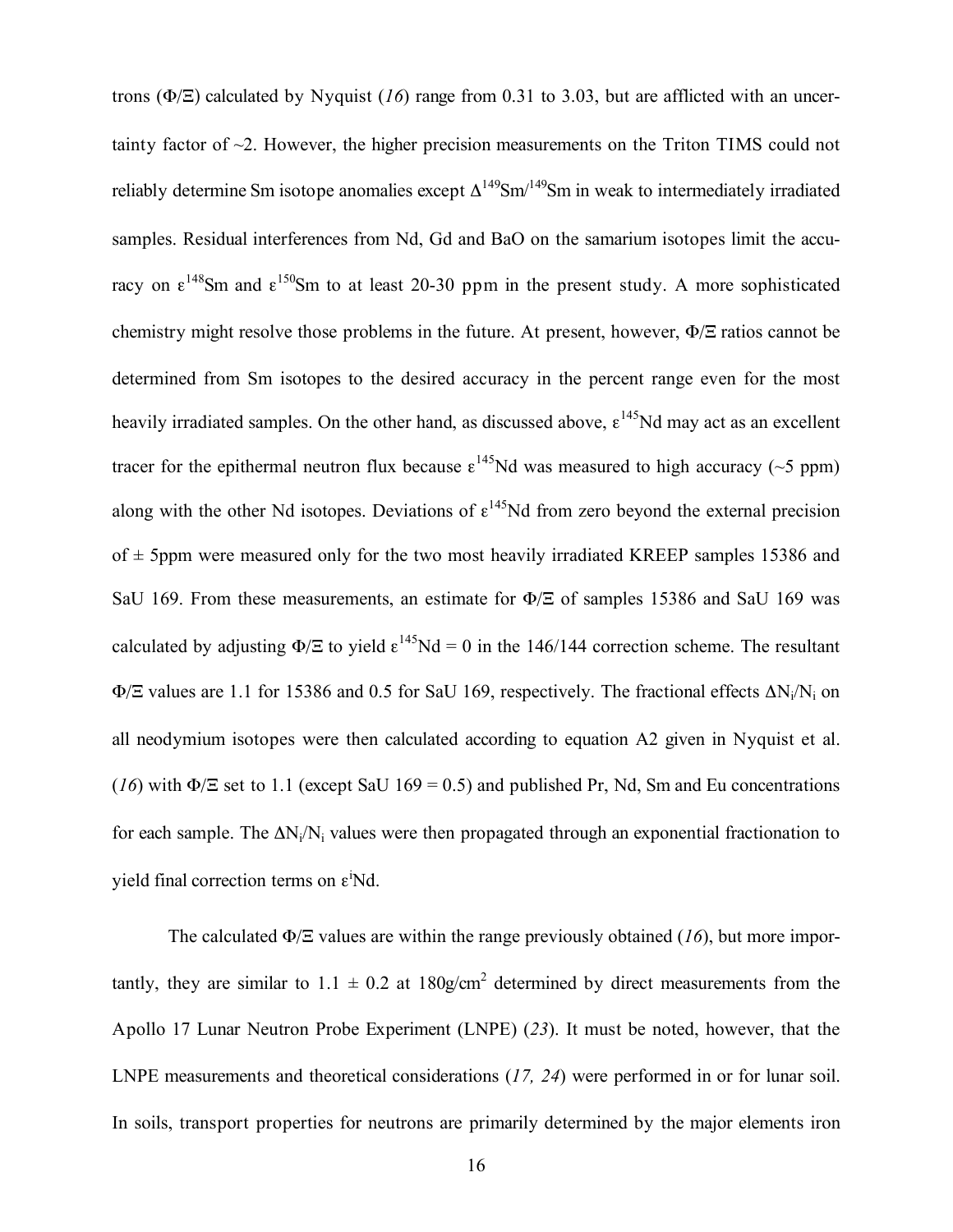and titanium. In a REE-rich KREEP basalt such as SaU 169 (sum REE  $= 1332$  ppm), this approximation may break down because the macroscopic neutron cross section of the whole rock is dominated by Gd and Sm (Figure S8). The precise shape of the neutron energy spectrum in such REE-rich materials has not yet been measured directly.



**Figure S8:** Comparison of the elemental contributions to the total macroscopic neutron capture cross section in samples SaU 169 and average Apollo 11 and 15 soils. In lunar soils, the shape of the neutron energy spectrum is mainly determined by neutron scattering and absorption of the major elements Fe and Ti. The soils have been used in various considerations of the lunar neutron spectrum (*17, 21, 23, 24*). KREEP, however, is markedly different and general approximations derived from the soils (like e.g. Lingenfelter's work) might not be applicable.

**The preferred fractionation and neutron fluence corrections for heavily irradiated samples**

Neodymium has seven isotopes, of which  $142$ Nd and  $143$ Nd are radiogenic. In principle, this leaves 10 possible pairs of Nd isotopes to correct for instrumental mass fractionation.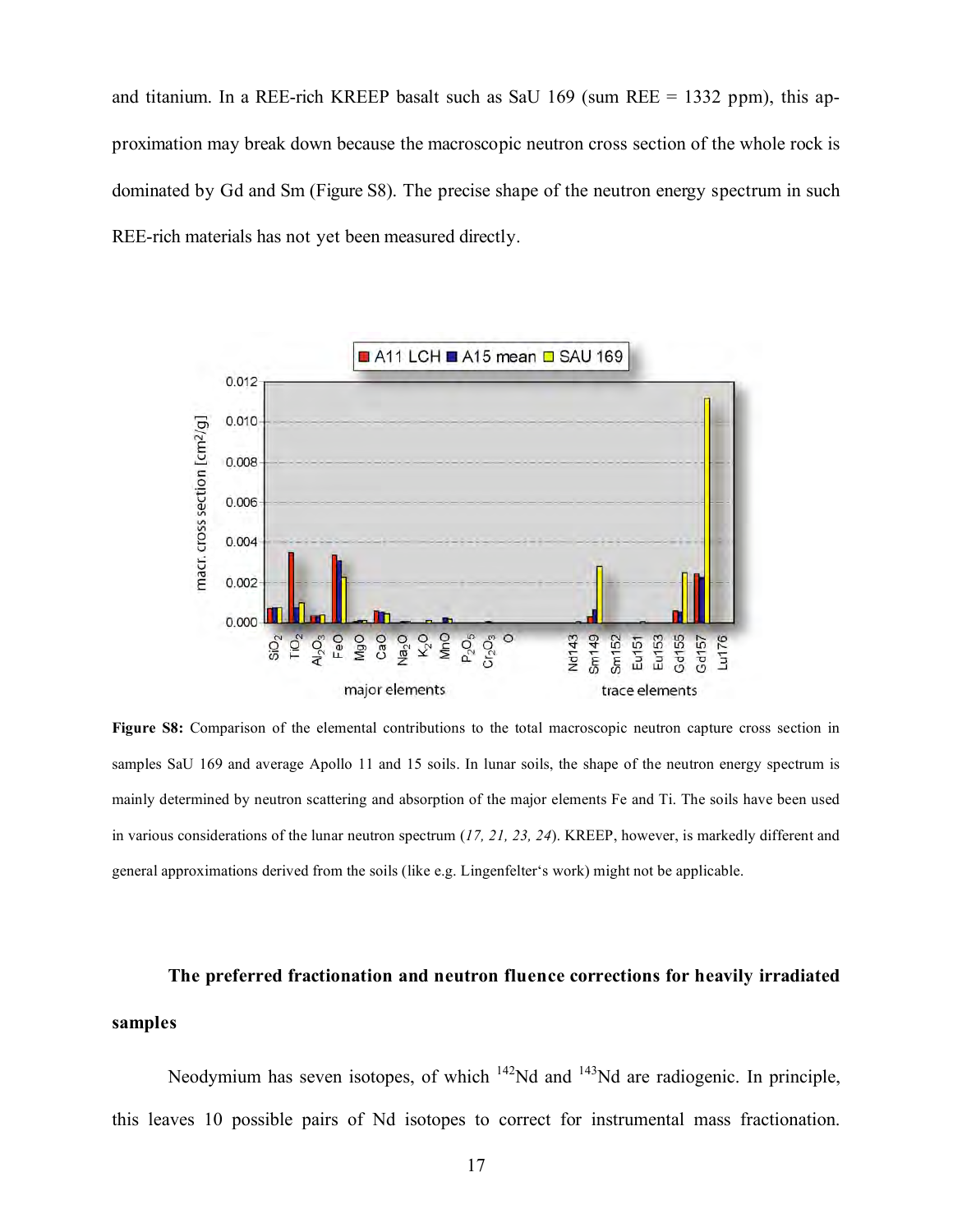Desirable for a 'good' pair are high isotopic abundance, a large spread in mass and absence of interferences. As pointed out above for the Sm isotopes, it is also important for irradiated samples to choose nuclides that are not significantly destroyed or produced by neutron irradiation processes. Table S5 presents a compilation of four different schemes for fractionation correction and corresponding neutron correction.

| Sample         | Correct.<br>scheme | $\epsilon^{142}$ Nd<br>measured    | Corr.<br>on<br>$\epsilon^{142}$ Nd | $\epsilon^{142}$ Nd final           | $\epsilon^{144}$ Nd final | $\epsilon^{145}$ Nd final | $\epsilon^{146}$ Nd final | $\epsilon^{148}$ Nd final | $\epsilon^{150}$ Nd final |
|----------------|--------------------|------------------------------------|------------------------------------|-------------------------------------|---------------------------|---------------------------|---------------------------|---------------------------|---------------------------|
| 15386          | 146/144            | $-0.34 \pm 0.05$                   | 0.145                              | $-0.19 \pm 0.05$                    | $= 0$                     | $0.01 \pm 0.02$           | $= 0$                     | $-0.07 \pm 0.08$          | $-0.09 \pm 0.13$          |
|                | 146/145            | $0.32 \pm 0.03$                    | $-0.565$                           | $-0.25 \pm 0.03$                    | $-0.02 \pm 0.04$          | $= 0$                     | $= 0$                     | $-0.05 \pm 0.05$          | $-0.08 \pm 0.11$          |
|                | 145/148            | $-0.08 \pm 0.06$                   | $-0.195$                           | $-0.28 \pm 0.06$                    | $-0.03 \pm 0.03$          | $= 0$                     | $0.02 \pm 0.02$           | $= 0$                     | $0.02 \pm 0.14$           |
|                | 148/150            | $-0.27 \pm 0.33$                   | $-0.016$                           | $-0.29 \pm 0.33$                    | $-0.04 \pm 0.24$          | $-0.02 \pm 0.15$          | $0.01 \pm 0.09$           | $= 0$                     | $= 0$                     |
| <b>SaU 169</b> | 146/144            | $-0.32 \pm 0.05$                   | 0.056                              | $-0.26 \pm 0.05$                    | $= 0$                     | $0.02 \pm 0.02$           | $\equiv 0$                | $-0.07 \pm 0.02$          | $-0.15 \pm 0.08$          |
|                | 146/145            | $0.11 \pm 0.07$                    | $-0.424$                           | $-0.32 \pm 0.07$                    | $-0.04 \pm 0.04$          | $= 0$                     | $= 0$                     | $-0.05 \pm 0.04$          | $-0.07 \pm 0.08$          |
|                | 145/148            | $-0.20 \pm 0.06$                   | $-0.148$                           | $-0.34 \pm 0.06$                    | $-0.05 \pm 0.02$          | $= 0$                     | $0.02 \pm 0.02$           | $= 0$                     | $-0.02 \pm 0.03$          |
|                | 148/150            | $-0.39 \pm 0.03$                   | $-0.013$                           | $-0.40 \pm 0.03$                    | $-0.10 \pm 0.05$          | $-0.03 \pm 0.06$          | $-0.01 \pm 0.03$          | $= 0$                     | $= 0$                     |
| LAP            | 146/144            |                                    |                                    |                                     | $\equiv 0$                | $0.00 \pm 0.04$           | $\equiv 0$                | $-0.09 \pm 0.07$          | $0.00 \pm 0.48$           |
| 02205          | 146/145            | $-0.17 \pm 0.04$                   | 0.016                              | $-0.16 \pm 0.04$                    | $0.01 \pm 0.07$           | $= 0$                     | $= 0$                     | $-0.10 \pm 0.13$          | $0.00 \pm 0.60$           |
|                | 145/148            | $-0.05 \pm 0.15$                   | $-0.119$                           | $-0.16 \pm 0.15$                    | $-0.03 \pm 0.04$          | $= 0$                     | $0.03 \pm 0.04$           | $= 0$                     | $0.16 \pm 0.43$           |
|                | 148/150            | $-0.19 \pm 0.11$                   | $-0.041$                           | $-0.24 \pm 0.11$                    | $0.29 \pm 0.86$           | $0.25 \pm 0.66$           | $0.20 \pm 0.41$           | $= 0$                     | $= 0$                     |
|                | 146/144            | $0.25 \pm 1.29$                    | $-0.003$                           | $0.24 \pm 1.29$                     | $= 0$                     | $0.01 \pm 0.05$           | $\equiv 0$                | $-0.05 \pm 0.15$          | $-0.15 \pm 0.29$          |
| 74275          | 146/145            | $0.06 \pm 0.05$                    | 0.009                              | $0.07 \pm 0.05$                     | $-0.01 \pm 0.08$          | $= 0$                     | $= 0$                     | $-0.05 \pm 0.16$          | $-0.15 \pm 0.34$          |
|                | 145/148            | $0.11 \pm 0.17$                    | $-0.064$                           | $0.05 \pm 0.17$                     | $-0.02 \pm 0.08$          | $= 0$                     | $0.02 \pm 0.05$           | $= 0$                     | $-0.08 \pm 0.13$          |
|                | 148/150            | $0.04 \pm 0.22$                    | $-0.022$                           | $0.02 \pm 0.22$                     | $-0.15 \pm 0.21$          | $-0.13 \pm 0.15$          | $-0.05 \pm 0.11$          | $= 0$                     | $= 0$                     |
|                | 146/144            | $-0.17 \pm 0.36$                   | $-0.002$                           | $-0.17 \pm 0.36$                    | $= 0$                     | $0.00 \pm 0.05$           | $= 0$                     | $-0.15 \pm 0.15$          | $-0.33 \pm 0.29$          |
| 70017          | 146/145            | $0.01 \pm 0.05$                    | 0.006                              | $0.02 \pm 0.05$                     | $0.01 \pm 0.08$           | $= 0$                     | $\equiv 0$                | $-0.16 \pm 0.16$          | $-0.31 \pm 0.34$          |
|                | 145/148            | $0.06 \pm 0.17$                    | $-0.046$                           | $0.01 \pm 0.17$                     | $-0.06 \pm 0.08$          | $= 0$                     | $0.05 \pm 0.05$           | $= 0$                     | $-0.02 \pm 0.13$          |
|                | 148/150            | $-0.14 \pm 0.22$                   | $-0.016$                           | $-0.16 \pm 0.22$                    | $-0.13 \pm 0.21$          | $-0.02 \pm 0.15$          | $0.02 \pm 0.11$           | $= 0$                     | $= 0$                     |
|                | 146/144            | $-0.26 \pm 0.36$                   | $-0.001$                           | $-0.27 \pm 0.36$                    | $= 0$                     | $0.01 \pm 0.05$           | $= 0$                     | $0.08 \pm 0.15$           | $0.95 \pm 0.29$           |
| 15555          | 146/145            | $-0.16 \pm 0.05$                   | 0.024                              | $-0.13 \pm 0.05$                    | $0.00 \pm 0.08$           | $= 0$                     | $\equiv 0$                | $0.10 \pm 0.16$           | $0.87 \pm 0.34$           |
|                | 145/148            | $0.01 \pm 0.17$                    | $-0.179$                           | $-0.17 \pm 0.17$                    | $0.06 \pm 0.08$           | $= 0$                     | $-0.04 \pm 0.05$          | $= 0$                     | $0.71 \pm 0.13$           |
|                | 148/150            | $0.03 \pm 0.22$<br>$2.08 \pm 0.36$ | $-0.062$<br>$-0.005$               | $-0.04 \pm 0.22$<br>$2.07 \pm 0.36$ | $1.43 \pm 0.21$           | $1.07 \pm 0.15$           | $0.67 \pm 0.11$           | $= 0$                     | $= 0$                     |

Table S5: Final  $\varepsilon$ <sup>'</sup>Nd of all samples using four different correction schemes for mass fractionation during TIMS measurements and subsequent correction for neutron irradiation effects. The correction terms for  $\epsilon^{142}$ Nd (column 4 in red) are dependent on the fractionation correction scheme used. Note the large correction on 146/145-normalized data.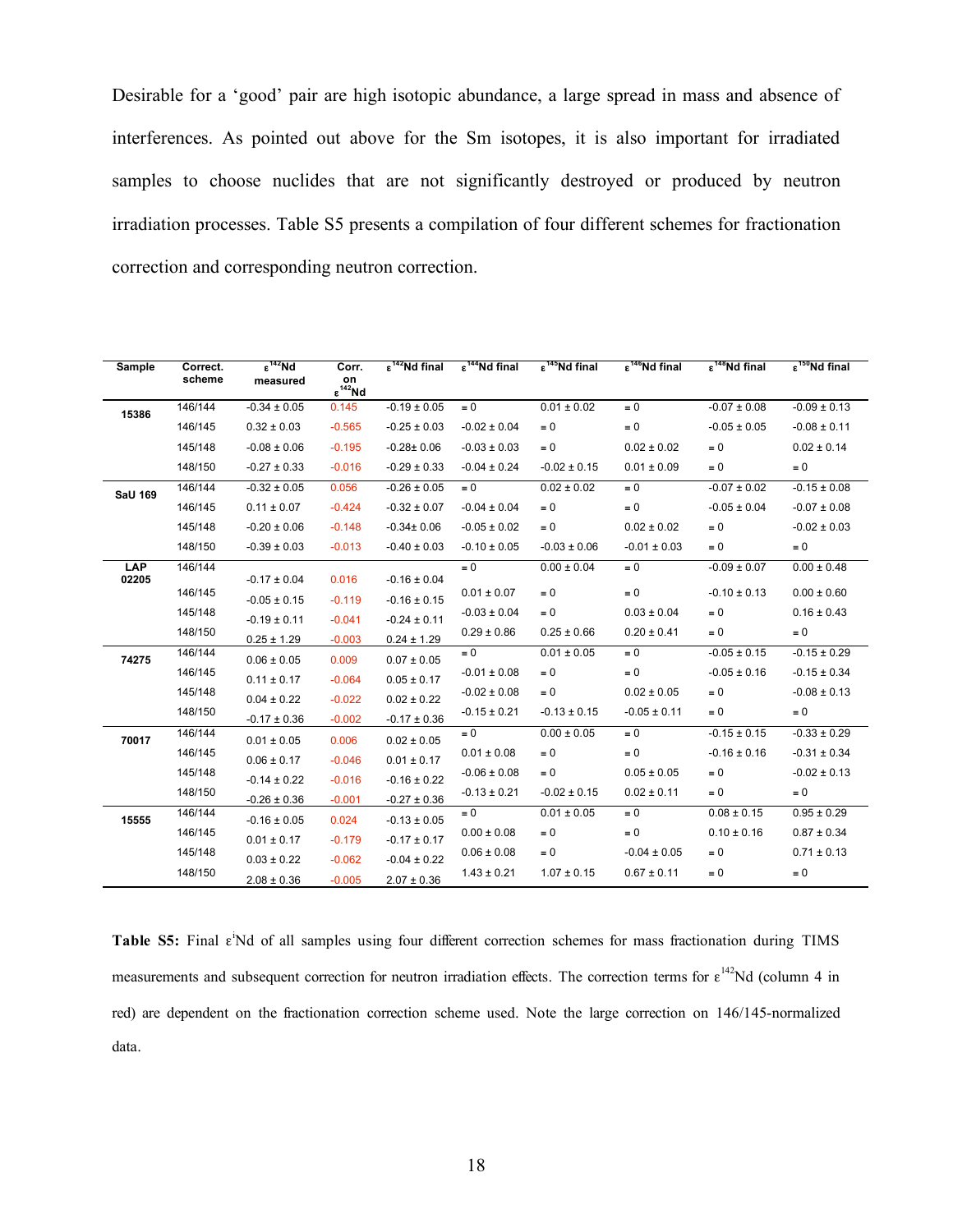$A<sup>146</sup>Nd<sup>145</sup>Nd correction scheme for the fractionation correction of Nd-isotopes could be$ potentially favorable, because it should be relatively free of the effects of thermal neutron irradiation (Table S4). However, the  $^{146}Nd/^{145}Nd$  correction scheme does not avoid irradiation effects because of the <sup>145</sup>Nd(n, $\gamma$ )<sup>146</sup>Nd reaction with an epithermal capture cross section of 231 barns (Table S4). As outlined above, the ratio of the thermal to epithermal neutron fluences  $\Phi/\Xi$  is about unity. Because  $145$ Nd is destroyed and  $146$ Nd is generated in this reaction with the same (high) cross section, the combined effect on the  $^{146}Nd/^{145}Nd$  ratio is larger than ratios including <sup>144</sup>Nd, <sup>148</sup>Nd, or <sup>150</sup>Nd, and thus results in the largest correction terms on  $\epsilon^{142}$ Nd (cf. Table S5).

Despite this potential complication, the corrections for neutron irradiation result in identical  $\epsilon^{142}$ Nd values for both the  $146$ Nd/ $144$ Nd and the  $146$ Nd/ $145$ Nd correction schemes within error (Figure S9). Moreover, the  $\epsilon^{144}$ Nd,  $\epsilon^{145}$ Nd,  $\epsilon^{146}$ Nd,  $\epsilon^{148}$ Nd, and  $\epsilon^{150}$ Nd values in Table S5 are within error or very close to zero and show no residual correlation with  $\epsilon^{149}$ Sm, and thus confirm a successful neutron correction scheme (Figure S10).



**Figure S9:** Comparison of final  $\epsilon^{142}$ Nd values after correction for mass fractionation and neutron irradiation using a 146/144 correction (x-axis) and a 146/145 correction scheme (y-axis). The broken line represents a 1:1 correlation.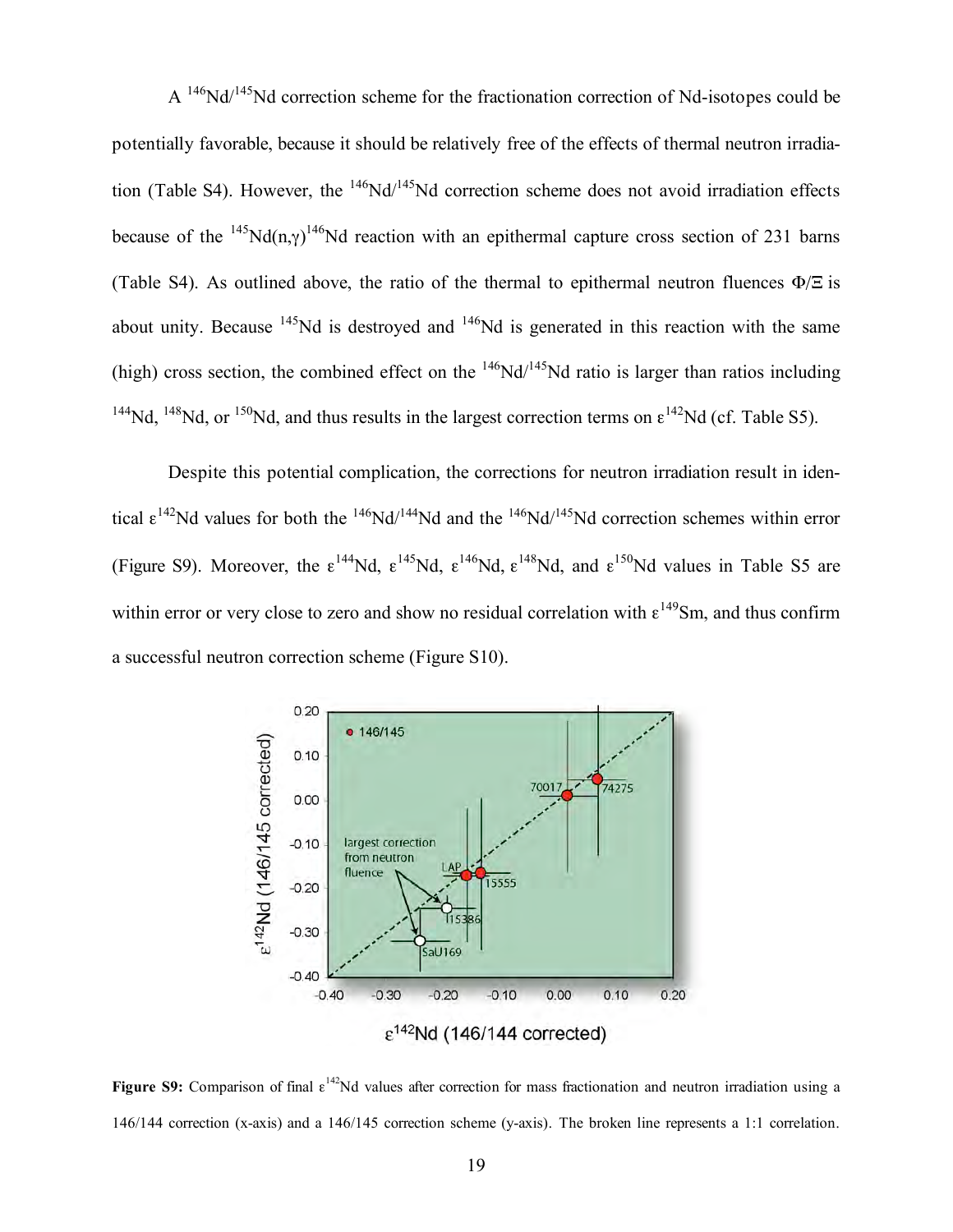For the less irradiated samples (red dots) the results are within error identical. The two more irradiated KREEP samples have slightly lower  $\varepsilon^{142}$ Nd in the 146/145 scheme, and we therefore used an average of the two KREEP samples for the discussion in the manuscript.



**Figure S10:**  $\epsilon^{145, 148, 150}$ Nd versus  $\epsilon^{149}$ Sm for all samples after correction for neutron irradiation. No residual correlation with  $\varepsilon^{149}$ Sm is observed, confirming a successful correction scheme.

One way to unambiguously quantify the effects of neutron irradiation is normalization of the raw data to  $148\text{Nd}/150\text{Nd}$  (Table S5). Because of the small thermal and epithermal cross sections of  $148$ Nd and  $150$ Nd (Table S4), the normalized data should directly reflect the isotope anomalies in proportion to their respective neutron cross sections. However, because of the lower isotopic abundance of  $^{148}$ Nd and  $^{150}$ Nd compared to  $^{144}$ Nd and  $^{146}$ Nd, and a much larger spread in mass between normalizing and measured isotopes, the error on the analytical reproducibility increases significantly and makes this scheme unsuitable for the detection of small anomalies in  $\epsilon^{142}$ Nd (Table S5).

Because the correction schemes using <sup>146</sup>Nd/<sup>144</sup>Nd, <sup>146</sup>Nd/<sup>145</sup>Nd, <sup>145</sup>Nd/<sup>148</sup>Nd in Table S5 give similar results for  $\varepsilon^{142}$ Nd after neutron correction, we report a mean of these three for the final corrected  $\epsilon^{142}$ Nd values for the KREEP samples 15386 (-0.24  $\pm$  0.07, 2 $\sigma$ ) and SaU 169  $(-0.30 \pm 0.07, 2\sigma)$  in the paper. Considering the potential complications in the corrections for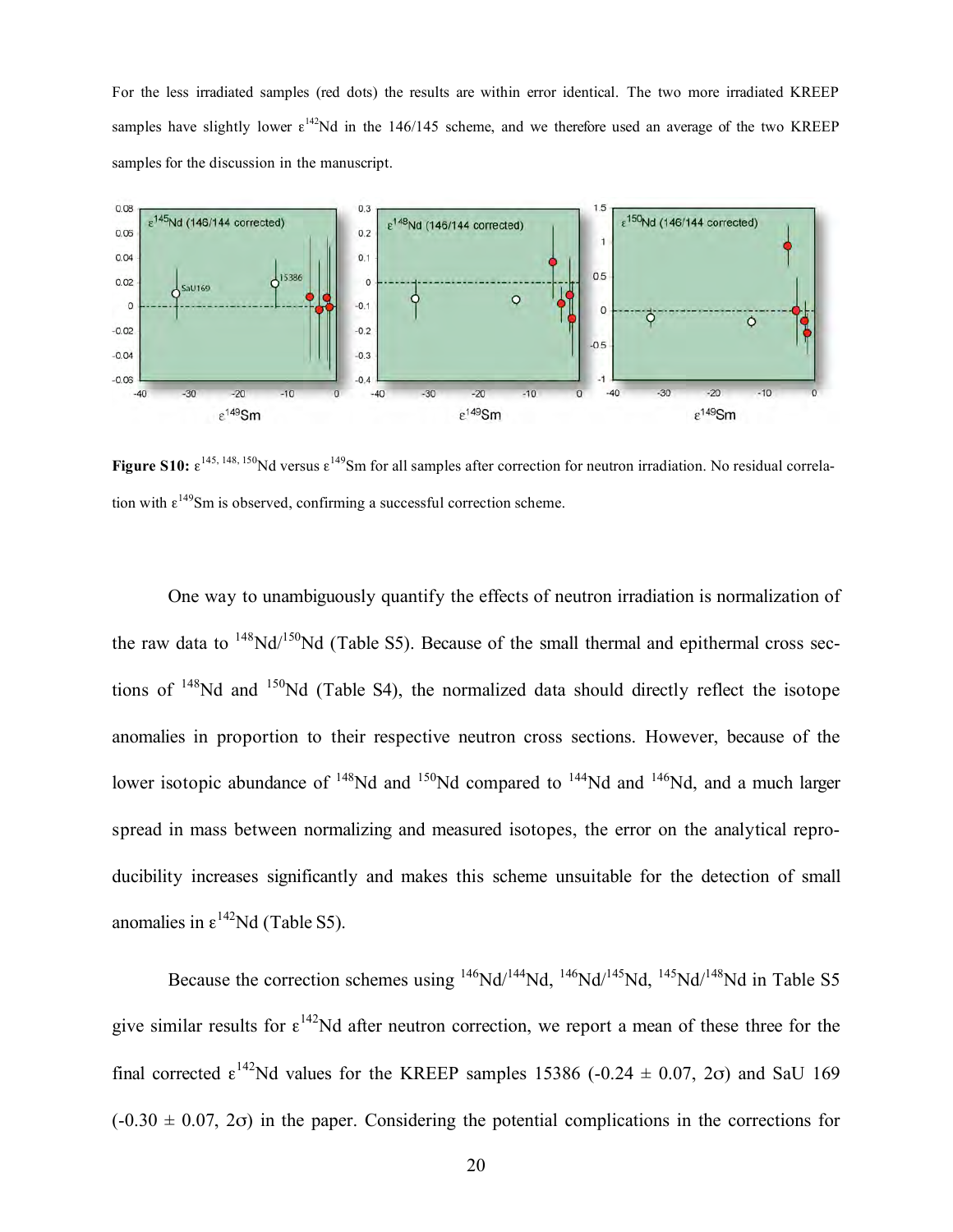these two samples, it is our opinion that this is the most conservative approach for obtaining the true  $\epsilon^{142}$ Nd. For the other four lunar samples, where the differences in the correction schemes are smaller than the analytical uncertainty of  $\sim$ 5 ppm (Table S3), the more precise value using the  $146$ Nd/ $144$ Nd scheme is reported.

## **Alternative models for the generation of negative** ε**142Nd of chondrites**

It has been suggested that some or all of the differences in  $\epsilon^{142}$ Nd between chondrites and the terrestrial standard reported in Boyet and Carlson (*12*) might be generated by processes other than radiogenic ingrowth of now extinct <sup>146</sup>Sm from parent sources having different bulk Sm/Nd ratios. Instead, these differences may result from inhomogeneous distribution of r- and s-process nuclides in the fractions of primitive chondrites measured, or from small fractions having a different Sm/Nd ratio, and therefore do not represent the true bulk parent Nd isotope composition (*13, 25*). If chondrites actually have a bulk average of  $\epsilon^{142}Nd = 0$  rather than -0.2 (*12*), then the premise of a chondritic Moon that is distinct from the terrestrial Nd isotope standard is based upon false conclusions.

In general, nucleosynthetic anomalies are almost invariably restricted to refractory inclusions in chondrites (26). How a nucleosynthetic  $^{142}$ Nd excess could be correlated with  $^{146}$ Sm is unclear (27). The isotopic composition of s-process Nd is different from that of the terrestrial standard (*28, 29*). If the s-process Nd is hosted in a separate phase in chondrites such as SiC, which may be chemically resistant during sample decomposition or inhomogeneously distributed on the scale of the fraction analyzed, then there is a possibility that a measured Nd isotope composition is not representative for that of the bulk chondrite. This is illustrated in a model calculation (Fig. S11). The fact that chondrites show *both* negative  $\epsilon^{142}$ Nd and  $\epsilon^{150}$ Nd is inconsistent with the assumption that these anomalies reflect incomplete dissolution or unrepresentative sam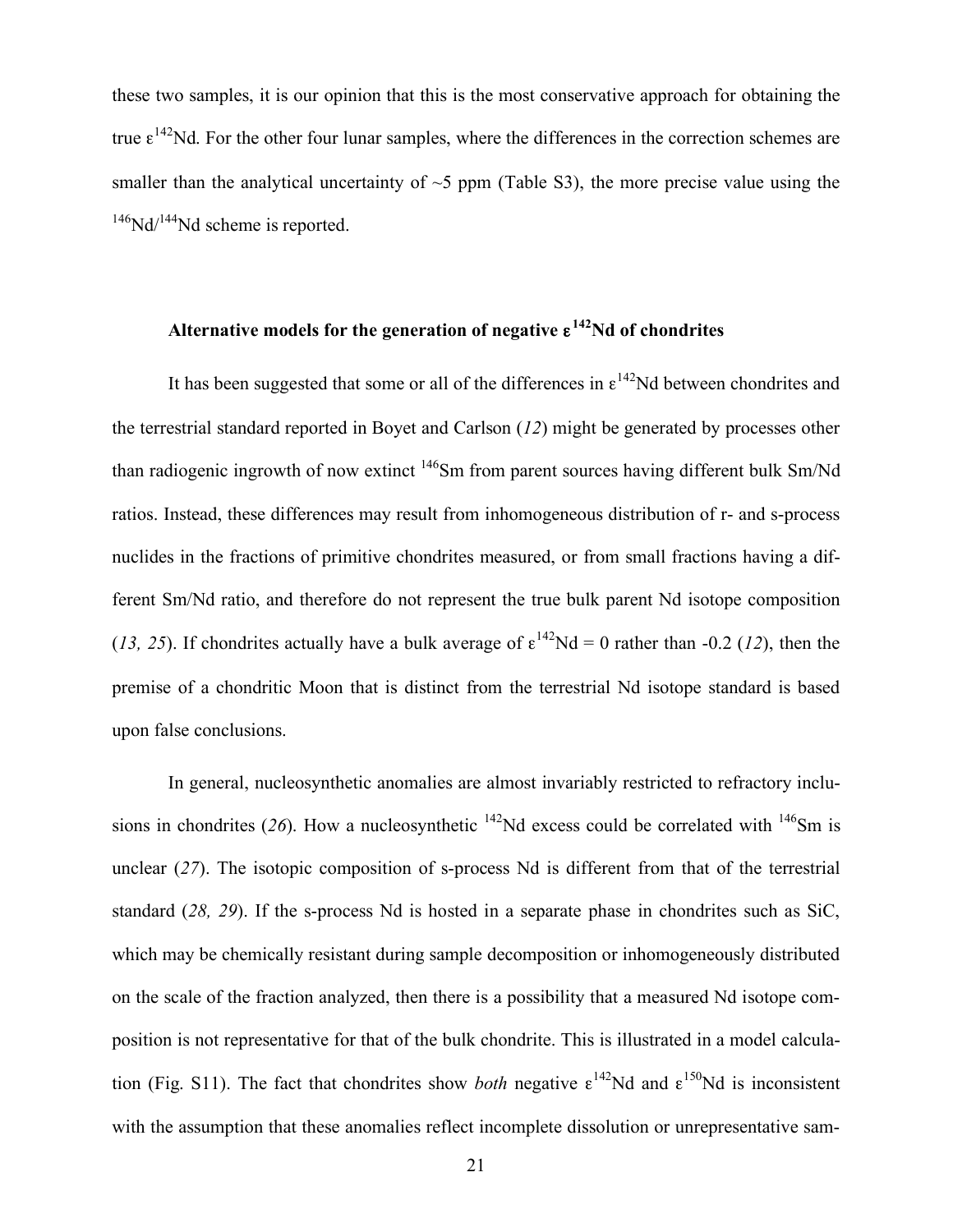pling. Further support comes from recent Os isotope data of bulk chondrites (*30*). This study found that bulk H Group ordinary chondrites did not have any evidence for non-representative Os isotopic compositions as a result of presolar components that were not accessed during digestion or from inhomogeneous distribution for the fractions measured. The implications of these data are that bulk compositions of these meteorites represent the composition of the averaged solar nebula from which they were derived. Boyet and Carlson measured Nd in three ordinary chondrites including replicates of two (*12*). The average for these three is  $-0.20 \pm 0.12$  ( $2\sigma$ ), identical to the average for all chondrite data reported, including primitive carbonaceous chondrites. Further, the eucrite data reported in Boyet and Carlson are consistent with a bulk source of the eucrite parent body being at  $\epsilon^{142}$ Nd  $\sim$  -0.2, and is strong evidence that supports a bulk chondritic value at -0.2, consistent with the ordinary chondrite data.



**Figure S11:** The average chondrite composition of Boyet and Carlson (blue squares) is plotted as ε<sup>i</sup>Nd-deviations from the terrestrial La Jolla Nd isotope standard with  $\varepsilon^i$ Nd = 0 (primary, i.e. left y-axis). Error bars for average chondrite are  $\pm 2\sigma$ . Also plotted are the calculated compositions of La Jolla minus 1 to 10 ppm of s-process Nd (col-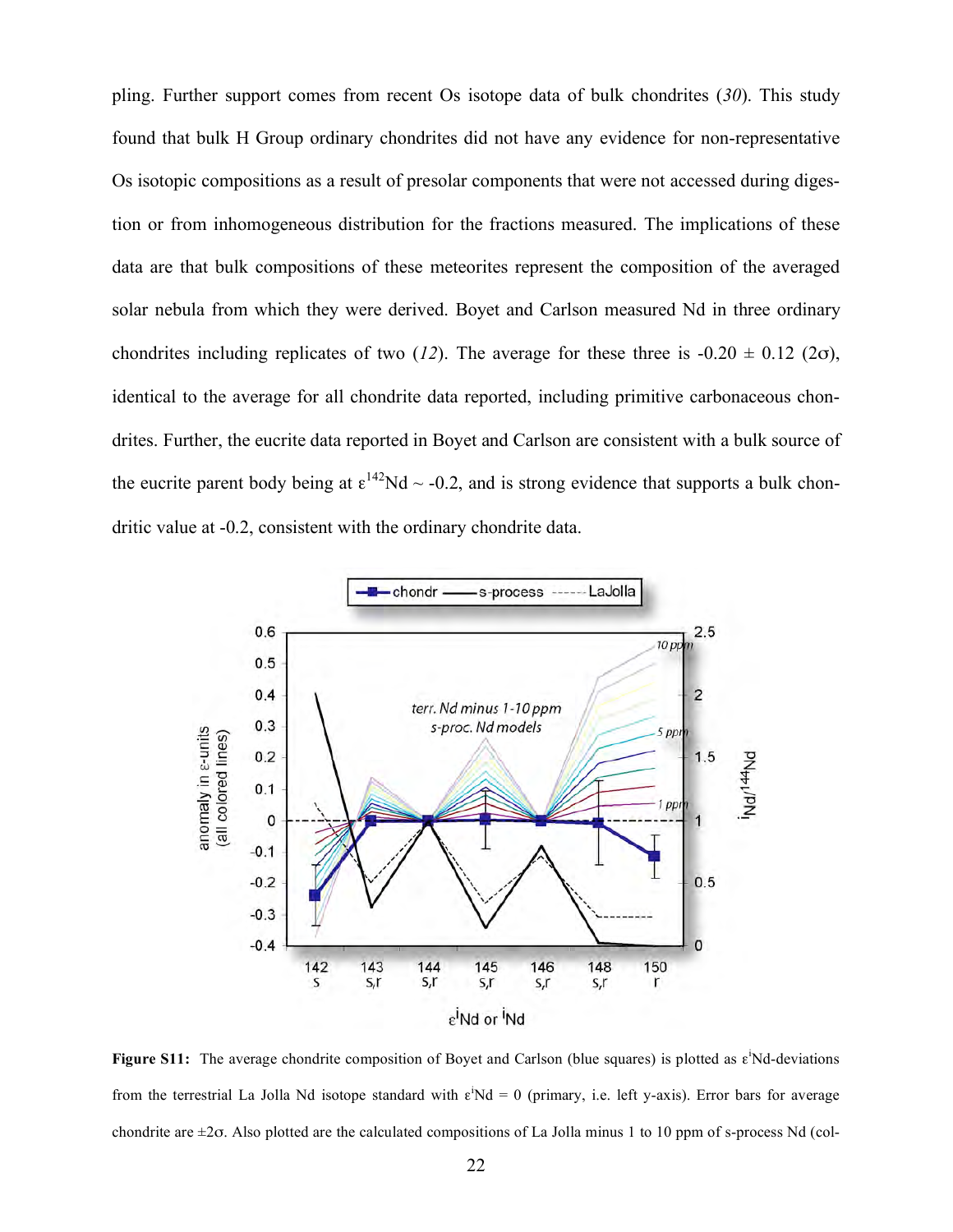ored thin lines). The isotopic abundances of La Jolla (black broken line) and s-process Nd (black bold line) normalized to <sup>144</sup>Nd are plotted for comparison (secondary, i.e. right y-axis). If the negative  $\epsilon^{142}$ Nd in chondrites is the result of missing s-process isotopes, then coupled positive anomalies at 145, 148, and 150 are expected. The chondrite data shows that this is not observed and thus the negative  $\epsilon^{142}$ Nd of  $\sim$  -0.2 in chondrites is likely a representation of the bulk source materials.

## **Choosing an initial 146Sm/144Sm**

The equations used for modeling the neodymium isotope evolution of the Moon require a well-constrained  $146$ Sm/ $144$ Sm at t<sub>0</sub> - the onset of nebular condensation [~4567 m.y. (31)]. The initial 146Sm/144Sm ratios derived from internal isochrons of differentiated meteorites likely do not represent the value at  $t_0$ , but instead at some later time [for a summary of available data see Table 2 of (32)]. A <sup>146</sup>Sm<sup> $/144$ </sup>Sm = 0.0075  $\pm$  0.0027 that is derived from chondrules and chondritic phosphate fractions (*10*) was chosen in this study, because the data from chondrites should more closely pinpoint the value of <sup>146</sup>Sm/<sup>144</sup>Sm at the time of solar system formation. The initial  $146$ Sm/<sup>144</sup>Sm at the time of Moon formation can then be calculated as  $146$ Sm/<sup>144</sup>Sm ( $\Delta t$ ) =  $0.0075*exp(-\lambda_{146}*At)$  and equals 0.0061 to 0.0054 for formation ages  $\Delta t$  of the Moon ranging from 30 to 50 m.y. after  $t_0$ .

Because 146Sm is decaying with time, later Sm/Nd-fractionations will give shallower slopes in a  $\epsilon^{142}$ Nd- $\epsilon^{143}$ Nd isotope diagram (this relationship is illustrated by the slope of the lines in our Figure 3 in the manuscript). A lower initial  $146$ Sm/ $144$ Sm ratio at solar system formation has the same consequence as a later fractionation event. The uncertainty in the initial solar system <sup>146</sup>Sm/<sup>144</sup>Sm ratio ( $\pm$  0.0027) thus propagates directly to the estimation of the lunar formation interval and translates to formation intervals ranging from  $148$  to  $260$  m.y. after  $t_0$ . However, this may be a large overestimation of the true uncertainty. The most precise determination of the initial <sup>146</sup>Sm/<sup>144</sup>Sm ratio in early solar system material comes from angrite LEW 86010 with 0.0076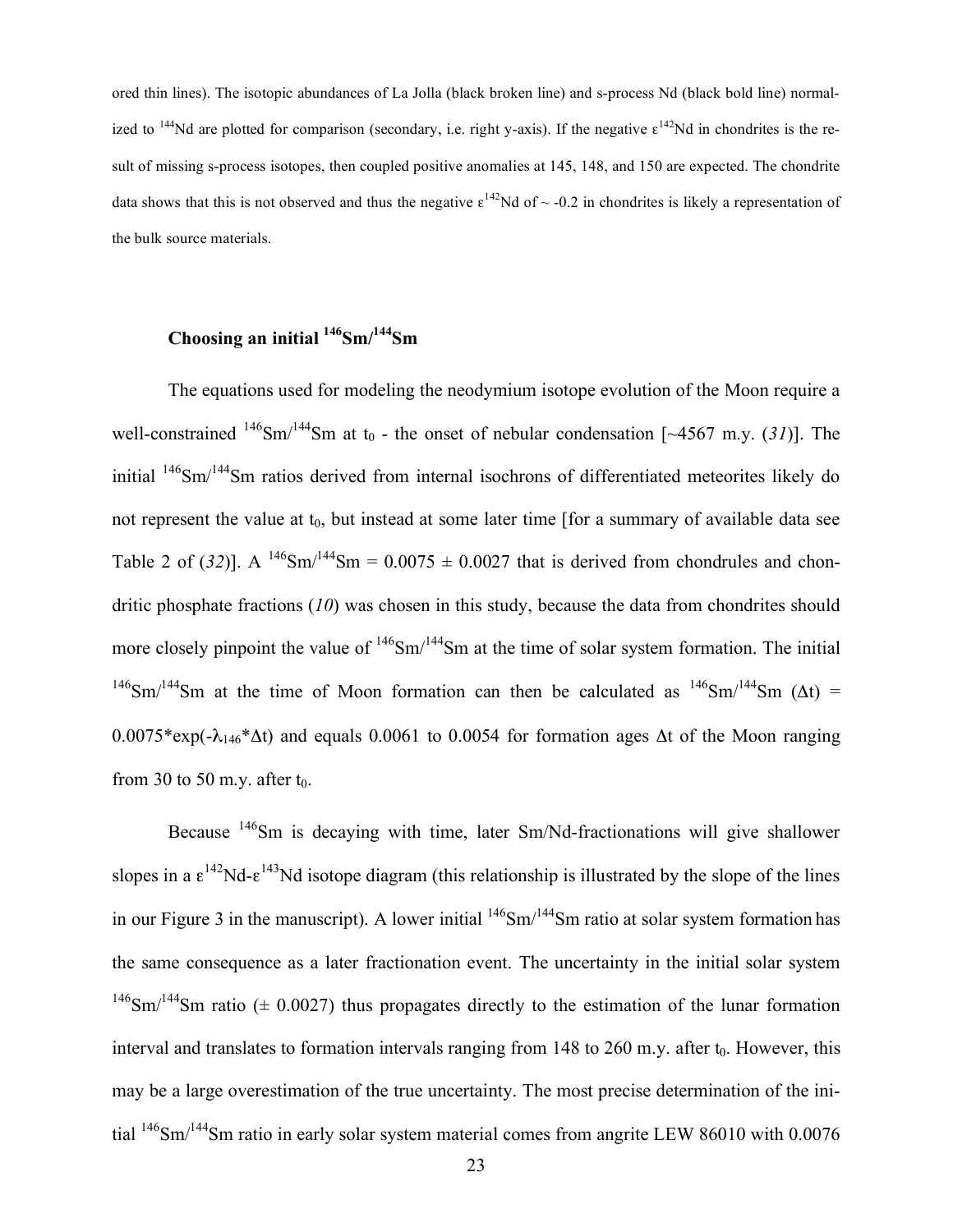$\pm$  0.0009 at 4558 m.y. (33). This datum extrapolates to 0.0081  $\pm$  0.0009 at t<sub>0</sub> = 4567 m.y. and overlaps with the result derived from chondrites, and is likely a better estimate of the error interval associated with the solar system initial  $^{146}Sm^{144}Sm$ . Using  $^{146}Sm^{144}Sm = 0.0081 \pm 0.0009$ raises the formation interval slightly to 226 m.y. with an error interval of  $^{+15}$ -17 m.y. This result is very similar to the  $215^{+23}$ -21 m.y. derived from the regression analysis favored here, and shows that the error on the initial  $146$ Sm/ $144$ Sm ratio does not introduce a significant additional uncertainty. It is important to emphasize that the error associated with the initial  $146$ Sm/ $144$ Sm ratio does not affect the estimate of the initial lunar  $\epsilon^{142}$ Nd (which forms the core argument for a chondritic Moon), because the isochrons will only rotate around the chondritic intersection point in Figure 2A, but not shift vertically. The primary conclusion drawn from these data, that the Moon has  $\epsilon^{142}$ Nd composition close to that of chondrites and different to that of the terrestrial standard is therefore unaffected by the choice of  $146$ Sm/ $144$ Sm.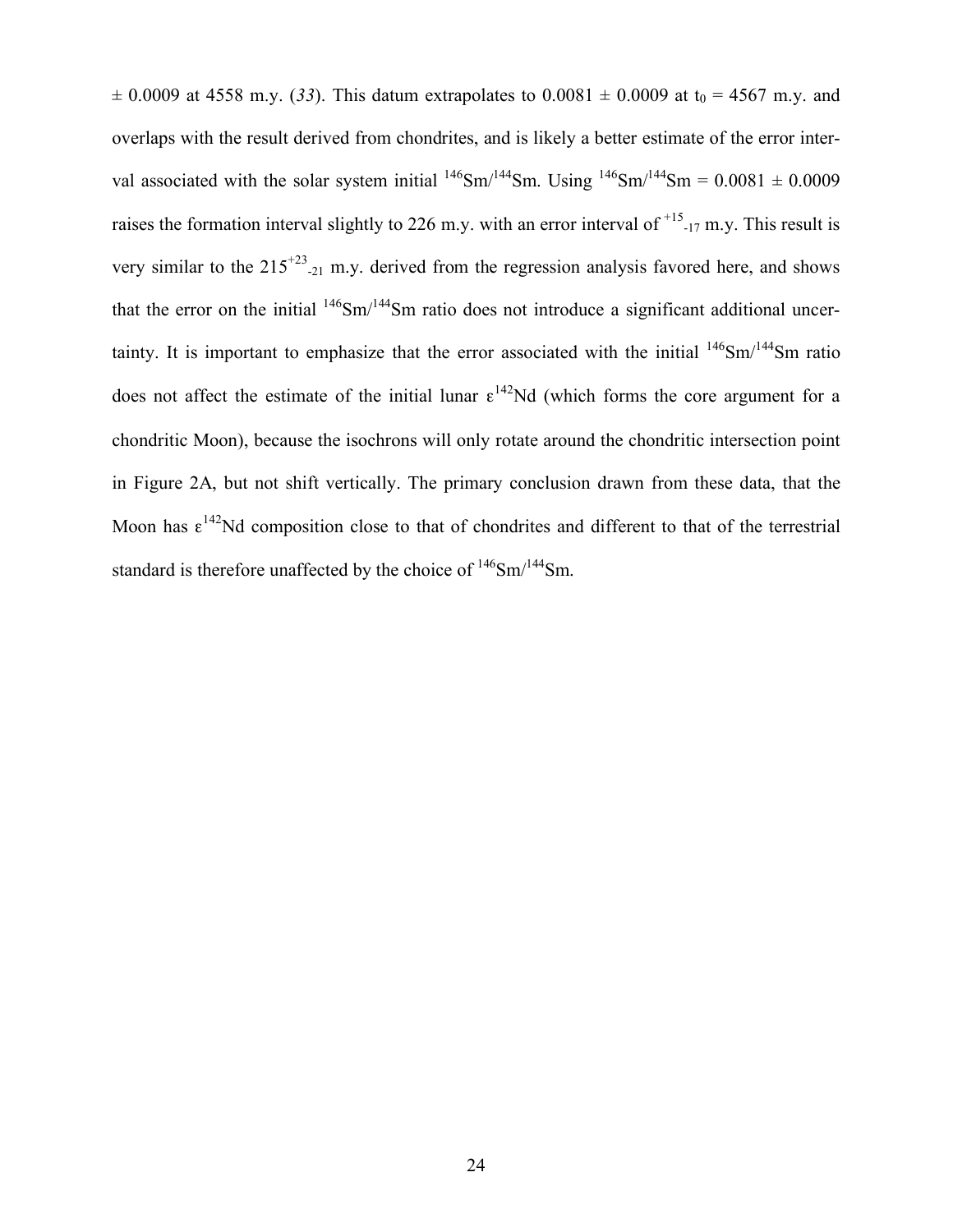## **Equations and additional data used for calculations**

$$
\begin{split}\n\left(\frac{^{143}Nd}{^{144}Nd}\right)_{t_1} &= \left(\frac{^{143}Nd}{^{144}Nd}\right)_{CHUR, today} + \left(\frac{^{147}Sm}{^{144}Nd}\right)_{CHUR, today} \times \left(1 - e^{\lambda_{147}t_1}\right) \\
&+ \left(\frac{^{147}Sm}{^{144}Nd}\right)_{t_1} \times \left(e^{\lambda_{147}t_1} - e^{\lambda_{147}t_2}\right) \\
\left(\frac{^{142}Nd}{^{144}Nd}\right)_{t_1} &= \left(\frac{^{142}Nd}{^{144}Nd}\right)_{CHUR, today} - \left(\frac{^{146}Sm}{^{144}Sm}\right)_{CHUR, t_0} \times \left(\frac{^{144}Sm}{^{147}Sm}\right)_{today} \\
&\times \left[\left(\frac{^{147}Sm}{^{144}Nd}\right)_{CHUR, today} \times e^{-\lambda_{146}(t_0 - t_1)} + \left(\frac{^{147}Sm}{^{144}Nd}\right)_{t_1} \times \left(e^{-\lambda_{146}(t_0 - t_2)} - e^{-\lambda_{146}(t_0 - t_1)}\right)\right]\n\end{split}
$$

**Equations S1, S2:** 2-stage model for the isotopic evolution of neodymium.  $(^{143}Nd/^{144}Nd)$ <sub>CHUR</sub>  $_{\text{today}} = 0.512637$ ,  $(^{147}Sm^{144}Nd)_{\text{CHUR, today}} = 0.1964$  and  $(^{146}Sm^{144}Sm)_{\text{CHUR, to}} = 0.0075$  were taken from (10),  $({}^{144}Sm/{}^{147}Sm)_{today} = 0.205022$  (our Sm standard measurements),  $\lambda_{147} = 6.54 \times 10^{-12}$  yr<sup>-1</sup>,  $\lambda_{146}$  = 6.74×10<sup>-9</sup> yr<sup>-1</sup> and t<sub>0</sub> = 4567 m.y., t<sub>1</sub> = time of LMO crystallization, t<sub>2</sub> = time of basalt crystallization.

$$
\begin{split}\n\left(\frac{^{143}Nd}{^{144}Nd}\right)_{t_1} &= \left(\frac{^{143}Nd}{^{144}Nd}\right)_{CHUR, today} + \left(\frac{^{147}Sm}{^{144}Nd}\right)_{CHUR, today} \times (1 - e^{\lambda_{147}t_1}) \\
&+ \left(\frac{^{147}Sm}{^{144}Nd}\right)_{t_1} \times (e^{\lambda_{147}t_1} - e^{\lambda_{147}t_2}) + \left(\frac{^{147}Sm}{^{144}Nd}\right)_{t_2} \times (e^{\lambda_{147}t_2} - e^{\lambda_{147}t_3}) \\
\left(\frac{^{142}Nd}{^{144}Nd}\right)_{t_1} &= \left(\frac{^{142}Nd}{^{144}Nd}\right)_{CHUR, today} - \left(\frac{^{146}Sm}{^{144}Sm}\right)_{CHUR, to} \times \left(\frac{^{144}Sm}{^{147}Sm}\right)_{odday} \\
&\times \left(\frac{^{142}Md}{^{144}Nd}\right)_{CHUR, today} \times e^{-\lambda_{146}(t_0 - t_1)} + \left(\frac{^{147}Sm}{^{144}Nd}\right)_{t_1} \times (e^{-\lambda_{146}(t_0 - t_2)} - e^{-\lambda_{146}(t_0 - t_1)}) \\
&+ \left(\frac{^{147}Sm}{^{144}Nd}\right)_{t_2} \times (e^{-\lambda_{146}(t_0 - t_3)} - e^{-\lambda_{146}(t_0 - t_2)})\n\end{split}
$$

**Equations S3, S4:** 3-stage model for a depleted Moon. CHUR parameters,  $({}^{144}Sm/{}^{147}Sm)_{today}$ and decay constants as before,  $({}^{147}Sm/{}^{144}Nd)_{t1} = 0.2146$  and  $t_1 = 4537$  m.y. (12).  $t_2 =$  time of LMO crystallization,  $t_3$  = time of basalt crystallization.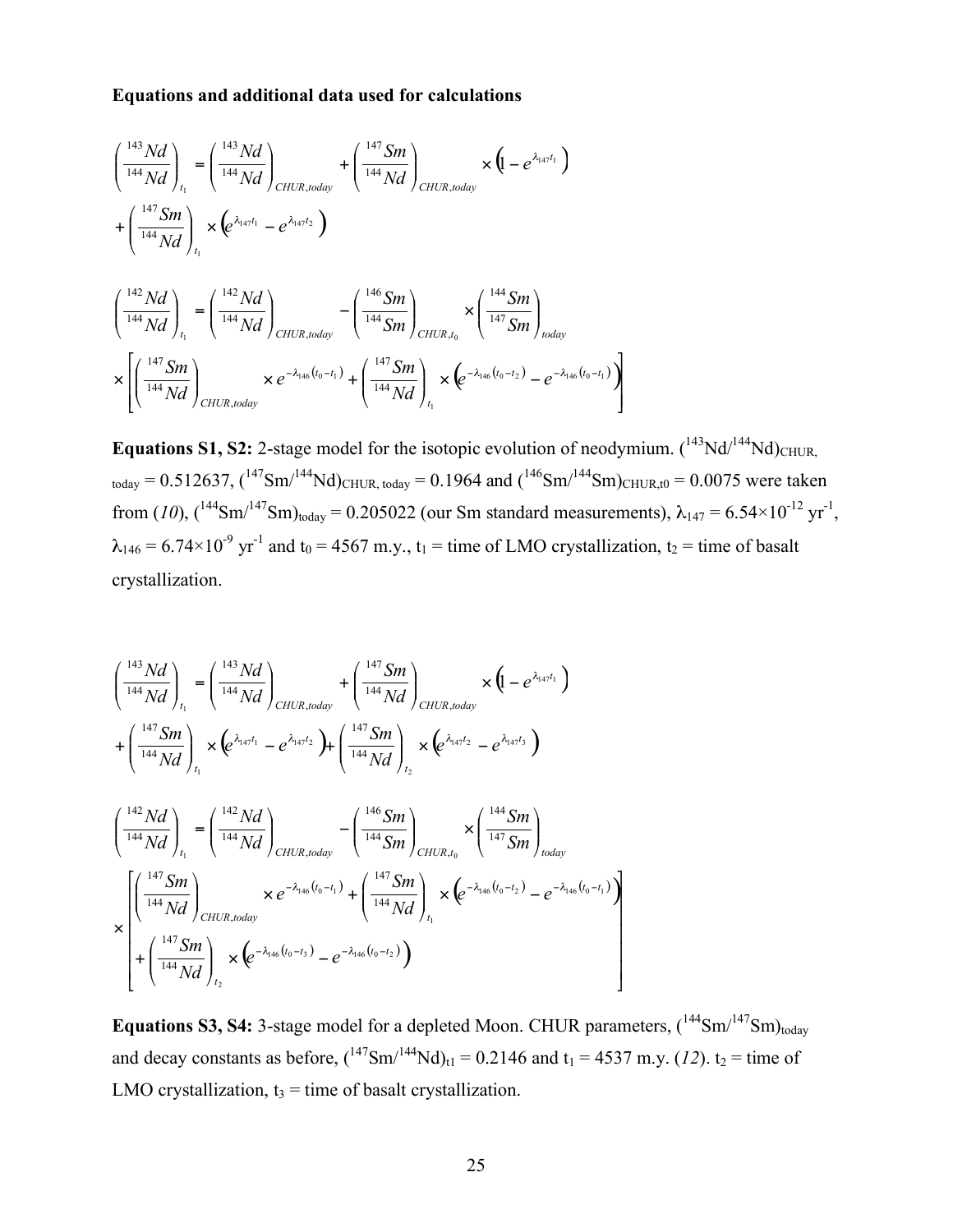| <b>LAP 02205</b> | <b>SAU 169</b> | 15386  | 74275  | 70017  | 15555  |
|------------------|----------------|--------|--------|--------|--------|
|                  |                |        |        |        |        |
| 0.2025           | 0.1658         | 0.1826 | 0 2514 | 0.2558 | 0 2146 |
| 0.2032           | 0.1560         | 0.1786 | 0.2642 | 0.2690 | 0.2173 |
| Depleted source  |                |        |        |        |        |
| 0.2022           | 0.1652         | 0.1820 | 0 2509 | 0.2554 | 0.2143 |
| 0.2007           | 0.1493         | 0.1726 | 0.2594 | 0.2644 | 0.2143 |
|                  |                |        |        |        |        |

Table S6: <sup>147</sup>Sm/<sup>144</sup>Nd ratios for sources formed at 50 and 200 m.y. after solar system formation, calculated based on age and initial  $\epsilon^{143}$ Nd of the samples.